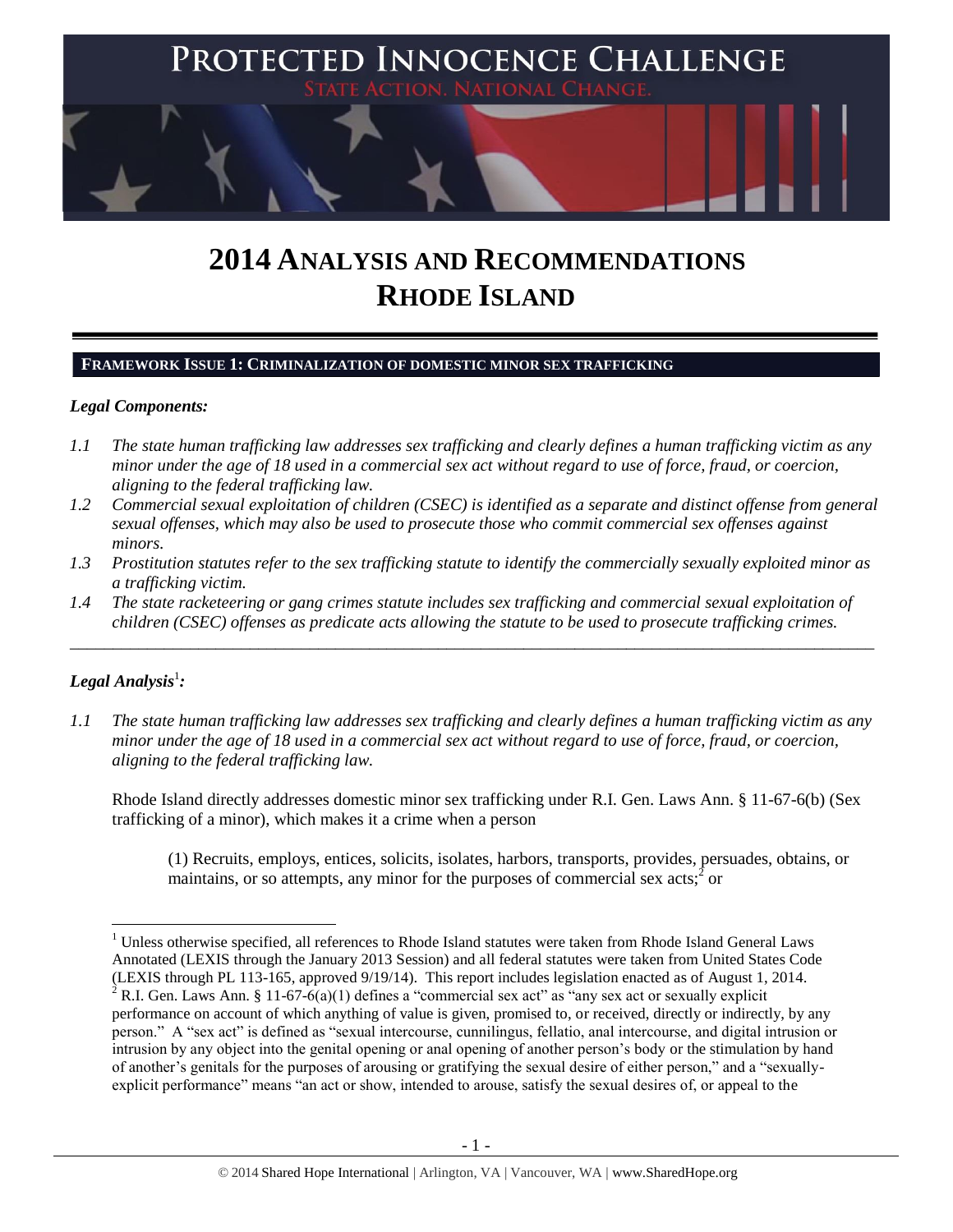(2) Sells or purchases a minor for the purposes of commercial sex acts; or (3) Benefits, financially or by receiving anything of value, from participation in a venture which has engaged in an act described in subdivision (1) or (2).<sup>3</sup>

Under the provisions of R.I. Gen. Laws Ann. § 11-67-6, there is no requirement to show that the minor<sup>4</sup> was forced, coerced, or deceived into committing the commercial sex act.

An offender who "commit[s] sex trafficking of a minor, shall be guilty of a felony" punishable by imprisonment up to 40 years, a fine not to exceed \$40,000, or both.<sup>5</sup> R.I. Gen. Laws Ann. § 11-67-6(c). In addition, pursuant to R.I. Gen. Laws Ann. § 11-67-6(d), anyone who "[o]bstructs, or attempts to obstruct, or in any way interferes with or prevents the enforcement of this section shall be guilty of a felony" punishable by imprisonment up to 20 years, a fine not to exceed \$20,000, or both.

*1.2 Commercial sexual exploitation of children (CSEC) is identified as a separate and distinct offense from general sexual offenses, which may also be used to prosecute those who commit commercial sex offenses against minors.*

Four laws treat CSEC as distinct crimes in Rhode Island:

l

- 1. R.I. Gen. Laws Ann. § 11-9-1(c) (Exploitation for commercial or immoral purposes) makes it illegal for a person to "exhibit, use, employ or . . . in any manner or under pretense so exhibit, use, or employ any child under the age of eighteen (18) years to any person for the purpose of prostitution or for any other lewd or indecent act." A violation of R.I. Gen. Laws Ann. § 11-9-1(c) is punishable by imprisonment up to 20 years, a fine not to exceed \$20,000, or both. R.I. Gen. Laws Ann. § 11-9-1(c).
- 2. R.I. Gen. Laws Ann. § 11-9-1(b) (Exploitation for commercial or immoral purposes) makes it illegal to

in any manner or under any pretense sell, distribute, let out or otherwise permit any child under eighteen (18) years of age to be used in any book, magazine, pamphlet, or other publication, or in any motion picture film, photograph or pictorial representation, in a setting which taken as a whole suggests to the average person that the child has engaged in, or is about to engage in any sexual act, which shall include, but not be limited to, sodomy, oral copulation, sexual intercourse, masturbation, or bestiality . . . .

A first violation of R.I. Gen. Laws Ann. § 11-9-1(b) is punishable by imprisonment up to 10 years, a fine

prurient interests of patrons or viewers, whether public or private, live, photographed, recorded, or videotaped." R.I. Gen. Laws Ann. § 11-67-6(a)(4), (5).

 $3$  R.I. Gen. Laws Ann. § 11-67-6(b) does not expressly state that the specified conduct constitutes "sex trafficking of a minor;" however, this report assumes such conduct is considered "sex trafficking" under R.I. Gen. Laws Ann. § 11-67-6(c).

 $4 R.I.$  Gen. Laws Ann. § 11-67-6(a)(2) provides that a minor includes all persons under 18.

<sup>&</sup>lt;sup>5</sup> Enhanced penalties apply to "habitual criminals" under R.I. Gen. Laws Ann. § 12-19-21 (Habitual criminals). A "habitual criminal" is defined in R.I. Gen. Laws Ann. § 12-19-21(a) as "any person who has been previously convicted in this or any other state of two (2) or more felony offenses arising from separate and distinct incidents and sentenced on two (2) or more occasions to serve a term in prison [who] is, after the convictions and sentences, convicted in this state of any offense punished by imprisonment for more than one year." A hearing must be held after the conviction of the most recent offense to determine if the person is a habitual criminal. R.I. Gen. Laws Ann. § 12-19-21(b). A finding that a person is a habitual criminal subjects that person to imprisonment up to 25 years, "in addition to any sentence imposed for the offense of which he or she was last convicted." R.I. Gen. Laws Ann. § 12- 19-21(a). Rhode Island law also provides that "[a]s a part of or in lieu of the sentences otherwise provided by law," unless a statute specifies to the contrary, the court may sentence a person to conditional or unconditional probation, supervised probation, intensive supervision probation, community confinement, a minimum security facility, a fine, or any combination of those already listed. R.I. Gen. Laws Ann. § 12-19-23.2(a).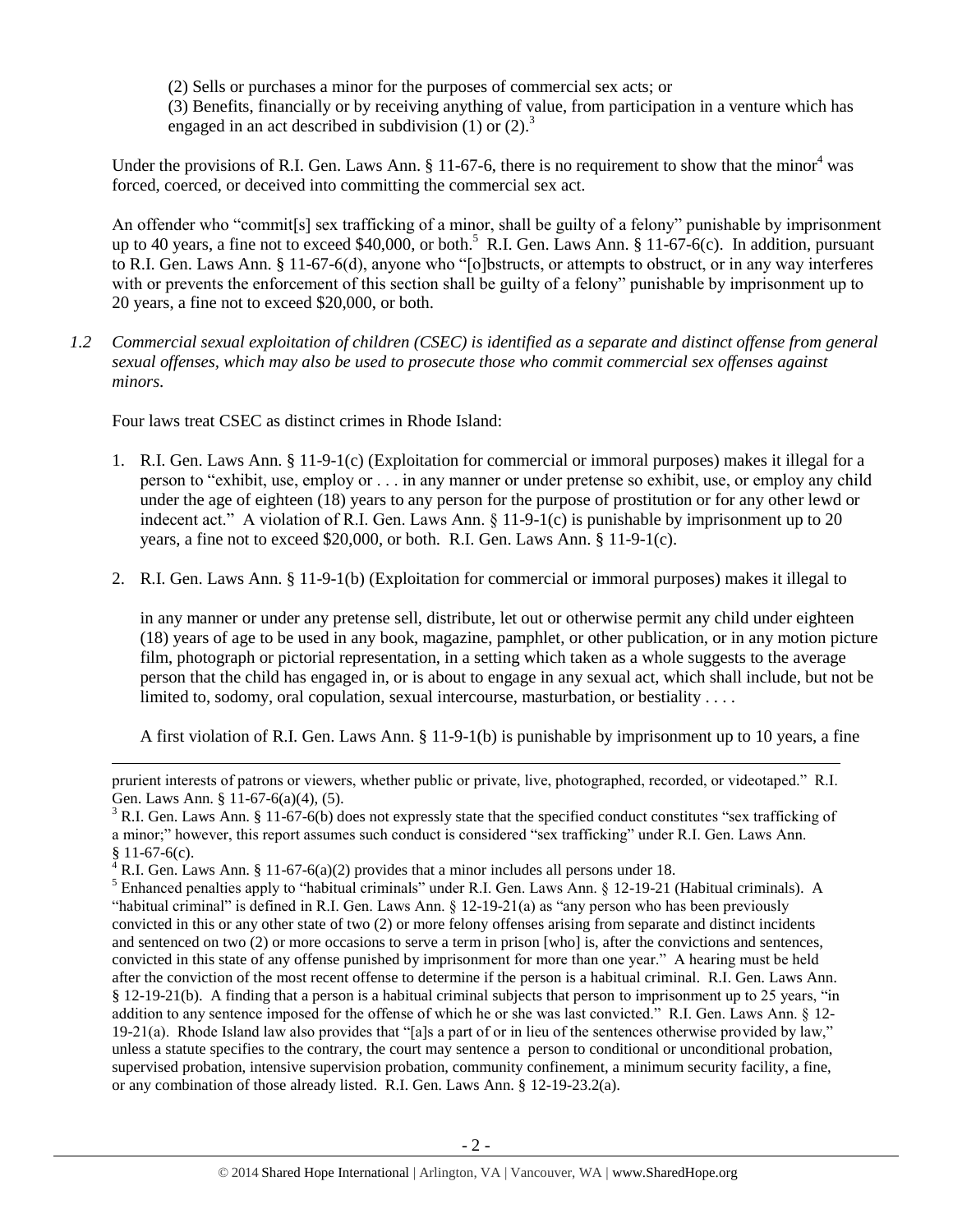not to exceed \$10,000, or both, while a subsequent violation is punishable by imprisonment up to 15 years, a fine not to exceed \$15,000, or both. R.I. Gen. Laws Ann. § 11-9-1(b).

- 3. R.I. Gen. Laws Ann. § 11-9-2 (Employment of children for unlawful purposes) makes it illegal for a person to "take, receive, hire, employ, exhibit, or have in custody, or . . . cause to be taken, hired, employed, exhibited, or held in custody, any child under the age of sixteen (16) years, for any of the purposes prohibited in § 11-9-1 [Exploitation for commercial or immoral purposes]." A violation of R.I. Gen. Laws Ann. § 11-9-2 is a misdemeanor punishable "for every such offense in the manner provided in that section." R.I. Gen. Laws Ann. § 11-9-2.
- <span id="page-2-1"></span>4. R.I. Gen. Laws Ann. § 11-37-8.8(a) (Indecent solicitation of a child) provides that "[a] person is guilty of indecent solicitation of a child if he or she knowingly solicits<sup>6</sup> another person under eighteen (18) years of age or one whom he or she believes is a person under eighteen (18) years of age for the purpose of engaging in an act of prostitution." A violation is punishable by imprisonment of at least 5 years. R.I. Gen. Laws Ann. § 11-37-8.9.

Several other laws, although not expressly commercial in nature, also may be applicable in cases involving the commercial sexual exploitation of a child:

- 1. R.I. Gen. Laws Ann. § 11-37-6 (Third degree sexual assault) states, "A person is guilty of third degree sexual assault if he or she is over the age of eighteen (18) years and engaged in sexual penetration with another person over the age of fourteen (14) years and under the age of consent, sixteen (16) years." A violation is punishable by imprisonment up to 5 years. R.I. Gen. Laws Ann. § 11-37-7.
- 2. R.I. Gen. Laws Ann. § 11-37-8.1 (First degree child molestation sexual assault) states, "A person is guilty of first degree child molestation sexual assault if he or she engages in sexual penetration with a person fourteen (14) years of age or under." A violation is punishable by imprisonment between 25 years to life.<sup>7</sup> R.I. Gen. Laws Ann. § 11-37-8.2.<sup>8</sup>
- <span id="page-2-0"></span>3. R.I. Gen. Laws Ann. § 11-37-8.3 (Second degree child molestation sexual assault) states, "A person is guilty of a second degree child molestation sexual assault if he or she engages in sexual contact<sup>9</sup> with another person fourteen (14) years of age or under." A violation is punishable by imprisonment between 6–

l

 $6$  R.I. Gen. Laws Ann. § 11-37-8.8(b) defines "solicit" and "solicitation" as "to command, authorize, urge, incite, request, or advise another to perform an act by any means including, but not limited to, in person, over the phone, in writing, by computer, through the Internet, or by advertisement of any kind."

 $<sup>7</sup>$  Additionally, a person who commits first degree child molestation assault against a child 12 or under after January</sup> 1, 2007 "shall be electronically monitored via an active global positioning system for life and, as a condition of parole and probation, and for the duration of any period of his or her probation following his or her parole shall attend a sex offender treatment program to address his or her criminally offensive behavior." R.I. Gen. Laws Ann. § 11-37-8.2.1(b)(1). The same requirements may apply if a person commits the offense against a child 14 or under if that person has previously been convicted of first or second degree child molestation sexual assault. R.I. Gen. Laws Ann. § 11-37-8.2.1(b)(2), (g).

<sup>&</sup>lt;sup>8</sup> Pursuant to R.I. Gen. Laws Ann. § 11-37-10 (Subsequent offenses),

If a person is convicted of a second or subsequent offense under the provisions of §§ 11-37-2 (First degree sexual assault), 11-37-4 (Second degree sexual assault), 11-37-8 (Indecent solicitation of a child), 11-37- 8.1 (First degree child molestation sexual assault), and 11-37-8.3 (Second degree child molestation sexual assault), the sentence imposed under these sections for the second or subsequent offenses shall not be less than twice the minimum number of years of sentence for the most recent offense.

 $9$  R.I. Gen. Laws Ann. § 11-37-1(7) defines "sexual contact" as "the intentional touching of the victim's or accused's intimate parts, clothed or unclothed, if that intentional touching can be reasonably construed as intended by the accused to be for the purpose of sexual arousal, gratification, or assault."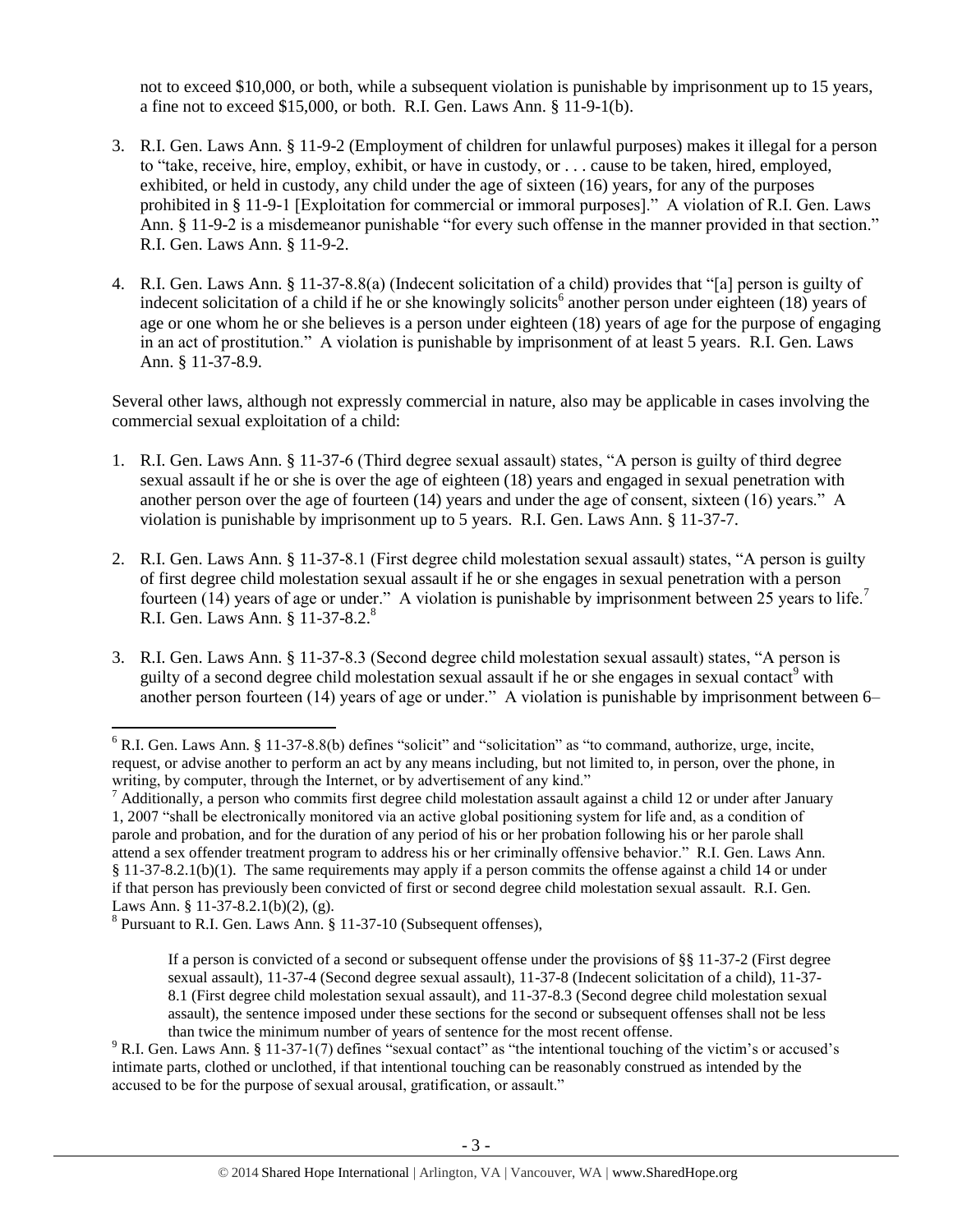30 years.<sup>10</sup> R.I. Gen. Laws Ann. § 11-37-8.4.

*1.3 Prostitution statutes refer to the sex trafficking statute to identify the commercially sexually exploited minor as a trafficking victim.* 

Rhode Island's prostitution offense R.I. Gen. Laws Ann. § 11-34.1-2 (Prostitution) does not refer to the human trafficking law when the person charged is a minor.

*1.4 The state racketeering or gang crimes statute includes sex trafficking and commercial sexual exploitation of children (CSEC) offenses as predicate acts allowing the statute to be used to prosecute trafficking crimes.* 

Rhode Island's laws regarding racketeering activity also may be used to prosecute traffickers. R.I. Gen. Laws Ann. § 7-15-2(a)–(c) (Prohibited activities) states,

(a) It is unlawful for any person who has knowingly received any income derived directly or indirectly from a racketeering activity or through collection of an unlawful debt, to directly or indirectly use or invest any part of that income, or the proceeds of that income in the acquisition of an interest in, or the establishment or operation of any enterprise. $^{11}$ 

(b) It is unlawful for any person through a racketeering activity or through collection of an unlawful debt to directly or indirectly acquire or maintain any interest in or control of any enterprise. (c) It is unlawful for any person employed by or associated with any enterprise to conduct or participate

in the conduct of the affairs of the enterprise through racketeering activity or collection of an unlawful debt.

R.I. Gen. Laws Ann. § 7-15-1(c) (Definitions) defines "racketeering activity" to include "any act or threat involving . . . prostitution, or . . . child exploitations for commercial or immoral purposes in violation of § 11-9- 1(b) or (c) [Exploitation for commercial or immoral purposes] or § 11-9-1.1 [Child nudity prohibited in publications]."

A violation of R.I. Gen. Laws Ann. § 7-15-2 is punishable by imprisonment up to 10 years, a fine not to exceed \$10,000, or both. R.I. Gen. Laws Ann. § 7-15-3(a). Additionally, a conviction subject the offender to asset forfeiture. Pursuant to R.I. Gen. Laws Ann. § 7-15-3(a), an offender forfeits all of the following:

(1) Any property acquired or maintained in violation of this chapter [Racketeer influenced and corrupt organizations];

(2) Any property constituting, or derived from, any proceeds which were obtained directly or indirectly from the commission of an offense in violation of this chapter;

(3) Any: (i) interest in; (ii) security of; (iii) claim against; or (iv) property or contractual right of any kind affording a source of influence over; any enterprise that the person has established, participated in, operated, controlled, or conducted in violation of this chapter; provided that the value of the property forfeited shall not exceed the sum of the money invested in violation [sic] of  $\S 7-15-2(a)$  plus the appreciated value of the money.

 $\overline{a}$ 

<sup>10</sup> *See supra* note [8](#page-2-0).

<sup>&</sup>lt;sup>11</sup> R.I. Gen. Laws Ann. § 7-15-1(a) defines an "enterprise" as "any sole proprietorship, partnership, corporation, association, or other legal entity, and any union or group of individuals associated for a particular purpose although not a legal entity."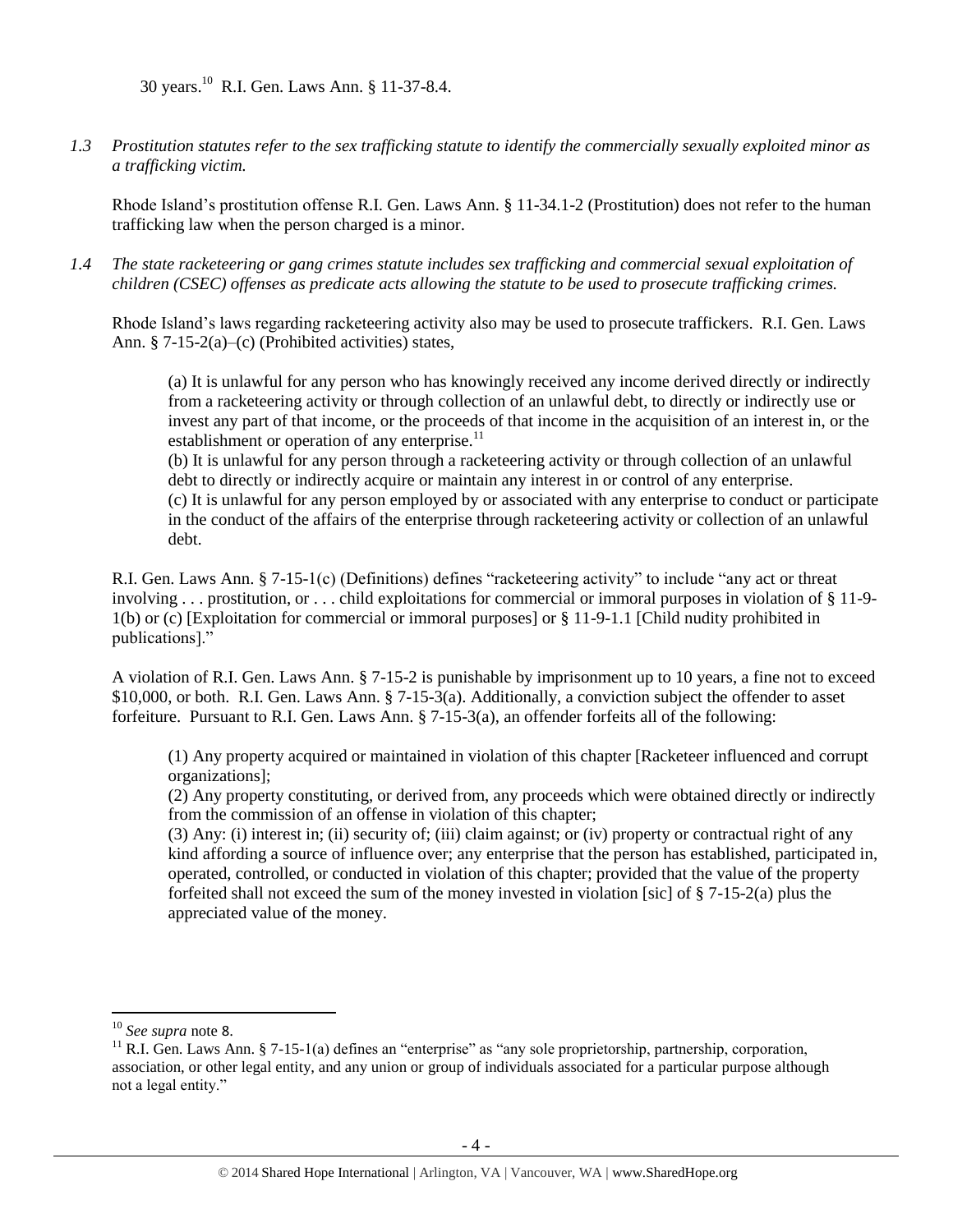#### **FRAMEWORK ISSUE 2: CRIMINAL PROVISIONS ADDRESSING DEMAND**

#### *Legal Components:*

- *2.1 The state sex trafficking law can be applied to buyers of commercial sex acts with a victim of domestic minor sex trafficking.*
- *2.2 Buyers of commercial sex acts with a minor can be prosecuted under commercial sexual exploitation of children (CSEC) laws.*
- *2.3 Solicitation of prostitution laws differentiate between buying sex acts with an adult and buying sex acts with a minor under 18.*
- *2.4 Penalties for buyers of commercial sex acts with minors are as high as federal penalties.*
- *2.5 Using the Internet to lure, entice, or purchase, or attempt to lure, entice, or purchase commercial sex acts with a minor is a separate crime or results in an enhanced penalty for buyers.*
- *2.6 No age mistake defense is permitted for a buyer of commercial sex acts with any minor under 18.*
- *2.7 Base penalties for buying sex acts with a minor under 18 are sufficiently high and not reduced for older minors.*
- *2.8 Financial penalties for buyers of commercial sex acts with minors are sufficiently high to make it difficult for buyers to hide the crime.*
- *2.9 Buying and possessing child pornography carries penalties as high as similar federal offenses.*
- *2.10 Convicted buyers of commercial sex acts with minors and child pornography are required to register as sex offenders*.

\_\_\_\_\_\_\_\_\_\_\_\_\_\_\_\_\_\_\_\_\_\_\_\_\_\_\_\_\_\_\_\_\_\_\_\_\_\_\_\_\_\_\_\_\_\_\_\_\_\_\_\_\_\_\_\_\_\_\_\_\_\_\_\_\_\_\_\_\_\_\_\_\_\_\_\_\_\_\_\_\_\_\_\_\_\_\_\_\_\_\_\_\_\_

#### *Legal Analysis:*

*2.1 The state sex trafficking law can be applied to buyers of commercial sex acts with a victim of domestic minor sex trafficking.*

R.I. Gen. Laws Ann. § 11-67-6(b)(2) (Sex trafficking of a minor), applies to buyers of sex with domestic minor sex trafficking victims. That section expressly makes it a crime when a person "purchases a minor for the purposes of commercial sex acts." A buyer of sex with a minor will be guilty without regard to whether the victim was forced, deceived, or coerced into committing the commercial sex  $act.<sup>12</sup>$  A violation is punishable by imprisonment up to 40 years, a fine not to exceed \$40,000, or both. R.I. Gen. Laws Ann. § 11-67-6(c).

*2.2 Buyers of commercial sex acts with a minor can be prosecuted under commercial sexual exploitation of children (CSEC) laws.*

The CSEC offense under R.I. Gen. Laws Ann. § 11-37-8.8(a) (Indecent solicitation of a child) applies to buyers by making it illegal for a person to solicit<sup>13</sup> a child "or one whom he or she believes is a person under eighteen (18) years of age for the purpose of engaging in an act of prostitution." R.I. Gen. Laws Ann. § 11-37-8.9.

Several sex offenses may also apply to buyers of sex with minors.<sup>14</sup>

*2.3 Solicitation of prostitution laws differentiate between buying sex acts with an adult and buying sex acts with a minor under 18.*

Rhode Island law differentiates between buying sex with an adult and buying sex with a minor. R.I. Gen. Laws

 $\overline{\phantom{a}}$ 

<sup>&</sup>lt;sup>12</sup> *See supra* Section 1.1 for a full description of the substantive provisions of R.I. Gen. Laws Ann. § 11-67-6.

<sup>13</sup> *See* definition of "solicit" *supra* note [6](#page-2-1).

<sup>14</sup> *See supra* Section 1.2.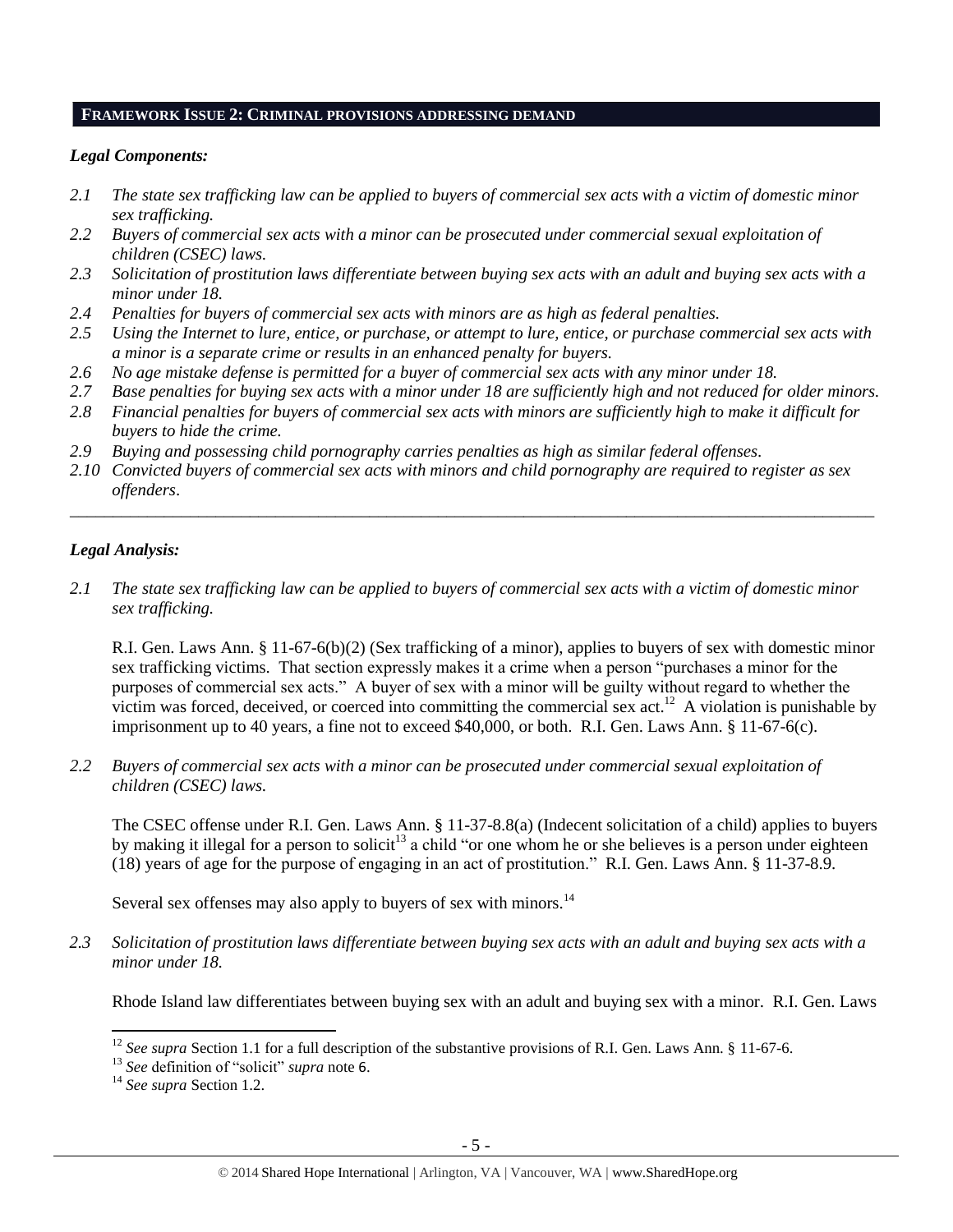Ann. § 11-37-8.8(a) (Indecent solicitation of a child) applies where a buyer "solicits" a child under 18 for prostitution purposes.<sup>15</sup> A conviction of solicitation is punishable by imprisonment for at least 5 years.

In contrast, Rhode Island's age-neutral solicitation statute, R.I. Gen. Laws Ann. § 11-34.1-3(a) (Procurement of sexual conduct for a fee) is punishable by imprisonment up to 1 year, a fine of \$250–\$1,000, or both, but a subsequent violation is punishable by imprisonment up to 1 year, a fine of \$500–\$1,000, or both. R.I. Gen. Laws Ann. § 11-34.1-3(a), (b). Additionally, R.I. Gen. Laws Ann. § 11-34.1-6(a) (Soliciting from motor vehicles for indecent purposes—Forfeiture of motor vehicle) may apply regardless of the age of the person solicited, and makes it "unlawful for any person, while an operator or passenger in a motor vehicle to stop, or attempt to stop another vehicle or pedestrian, or to engage or attempt to engage persons in another vehicle or pedestrians in conversation, for the purposes of prostitution or other indecent act, or to patronize, induce, or otherwise secure another person to commit any commercial sexual activity." A violation is punishable by imprisonment up to 6 months, a fine of \$500–\$1,000, or both, but a subsequent conviction is punishable by imprisonment up to 1 year and a fine of \$750–\$1,000. The fine for a subsequent conviction may not be suspended. R.I. Gen. Laws Ann. § 11-34.1-6(a), (b).

## *2.4 Penalties for buyers of commercial sex acts with minors are as high as federal penalties.*

A violation of R.I. Gen. Laws Ann. § 11-67-6(b)(2) (Sex trafficking of a minor) is punishable by imprisonment up to 40 years, a fine not to exceed \$40,000, or both. R.I. Gen. Laws Ann. § 11-67-6(c). A conviction for violating a R.I. Gen. Laws Ann. § 11-37-8.8(a) (Indecent solicitation of a child) is punishable by imprisonment of at least 5 years. R.I. Gen. Laws Ann. § 11-37-8.9.

<span id="page-5-0"></span>In comparison, if the victim is under the age of 14, a conviction under the Trafficking Victims Protection Act  $(TVPA)$ ,<sup>16</sup> for child sex trafficking is punishable by 15 years to life imprisonment and a fine not to exceed \$250,000. 18 U.S.C. §§ 1591(b)(1), 3559(a)(1), 3571(b)(3). If the victim is between the ages of 14–17, a conviction is punishable by 10 years to life imprisonment and a fine not to exceed \$250,000. 18 U.S.C. §§ 1591(b)(2), 3559(a)(1), 3571(b)(3). A conviction is punishable by mandatory life imprisonment, however, if the buyer has a prior conviction for a federal sex offense<sup>17</sup> against a minor. 18 U.S.C. § 3559(e)(1). To the extent buyers can be prosecuted under other federal CSEC laws, $^{18}$  a conviction is punishable by penalties ranging from a fine not to exceed \$250,000 to life imprisonment and a fine not to exceed \$250,000.<sup>19</sup>

 $\overline{\phantom{a}}$ 

<span id="page-5-1"></span>an offense under section 1591 [18 USCS § 1591] (relating to sex trafficking of children), 2241 [18 USCS § 2241] (relating to aggravated sexual abuse), 2242 [18 USCS § 2242] (relating to sexual abuse),  $2244(a)(1)$  [18 USCS §  $2244(a)(1)$ ] (relating to abusive sexual contact),  $2245$  [18 USCS § 2245] (relating to sexual abuse resulting in death), 2251 [18 USCS § 2251] (relating to sexual exploitation of children), 2251A [18 USCS § 2251A] (relating to selling or buying of children), 2422(b) [18 USCS § 2422(b)] (relating to coercion and enticement of a minor into prostitution), or 2423(a) [18 USCS § 2423(a)] (relating to transportation of minors).

or both),  $2252(a)(2)$ , (4) (stating that a conviction under subsection (a)(2) is punishable by imprisonment for 5–20 years and a fine, while a conviction under subsection (a)(4) is punishable by imprisonment up to 10 years, a fine, or

<sup>&</sup>lt;sup>15</sup> See supra Section 1.2 for a full description of the substantive provisions of R.I. Gen. Laws Ann. § 11-37-8.8(a), § 11-9-1, and § 11-9-2.

<sup>&</sup>lt;sup>16</sup> Trafficking Victims Protection Act (TVPA) of 2000, Pub. L. No. 106-386, 114 Stat. 1464, 1466 (codified in scattered sections of 18 and 22 U.S.C.).

<sup>&</sup>lt;sup>17</sup> Pursuant to 18 U.S.C. § 3559(e)(2), "federal sex offense" is defined as

<sup>18</sup> 18 U.S.C. §§ 2251A(b) (Selling or buying of children), 2251(a) (Sexual exploitation of children), 2423(a) (Transportation of a minor with intent for minor to engage in criminal sexual activity), 2422(a) (Coercion and enticement), 2252(a)(2), (a)(4) (Certain activities relating to material involving the sexual exploitation of minors). <sup>19</sup> 18 U.S.C. §§ 2251A(b) (conviction punishable by imprisonment for 30 years to life and a fine), 2251(e) (conviction punishable by imprisonment for 15–30 years and a fine), 2423(a) (conviction punishable by imprisonment for 10 years to life and a fine), 2422(a) (conviction punishable by a fine, imprisonment up to 20 years,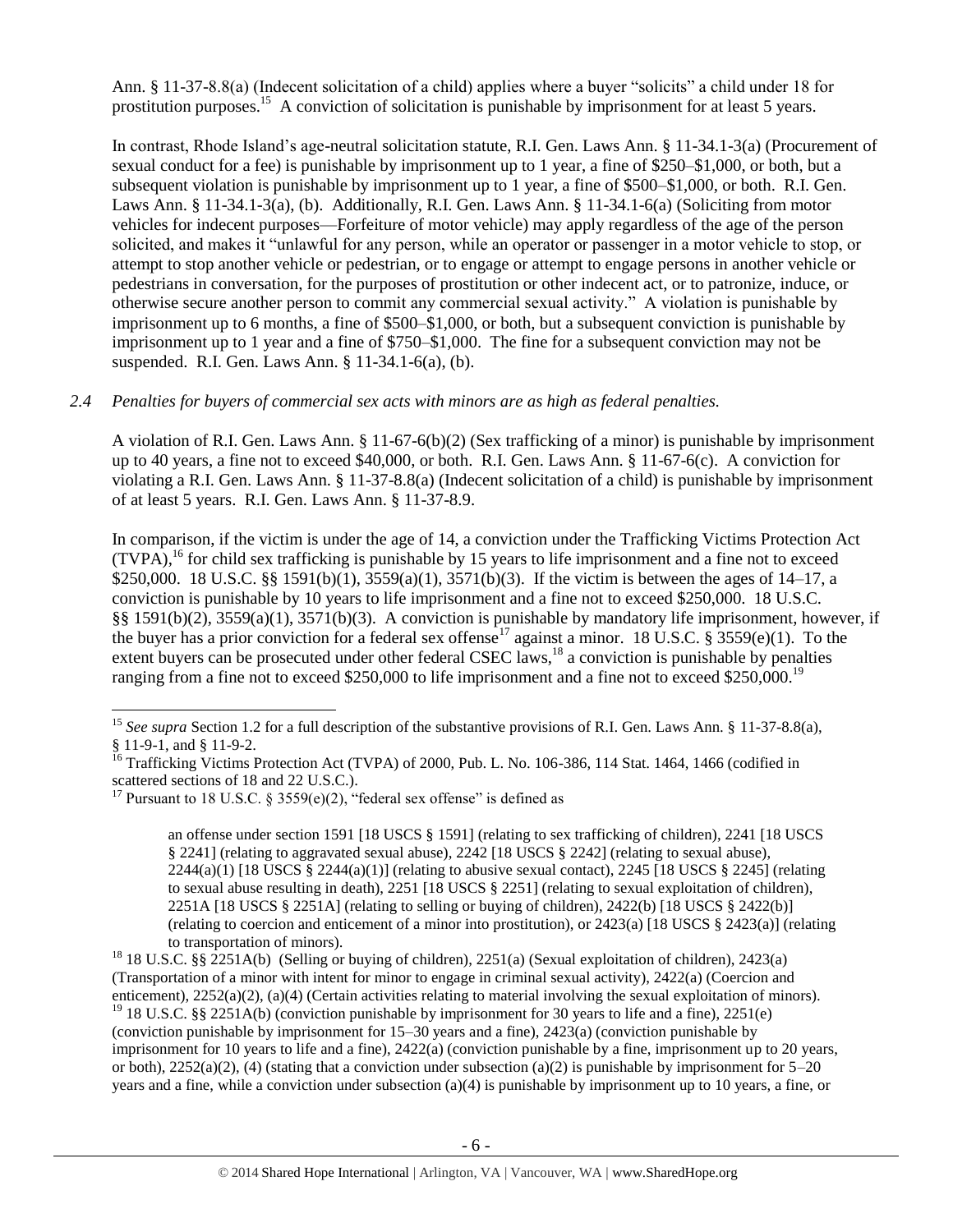*2.5 Using the Internet to lure, entice, or purchase, or attempt to lure, entice, or purchase commercial sex acts with a minor is a separate crime or results in an enhanced penalty for buyers.*

R.I. Gen. Laws Ann. § 11-37-8.8(a) (Indecent solicitation of a child) makes it a crime when a person "knowingly solicits another person under eighteen (18) years of age or one whom he or she believes is a person under eighteen (18) years of age for the purpose of engaging in an act of prostitution."<sup>20</sup> This statute applies when a buyer solicits a child "by any means including, but not limited to, in person, over the phone, in writing, by computer, through the Internet, or by advertisement of any kind." A conviction for solicitation is punishable by imprisonment of at least 5 years, and there is no separate or heightened penalty for using the Internet as opposed to any other communication method. R.I. Gen. Laws Ann. §§ 11-37-8.8, 11-37-8.9.

*2.6 No age mistake defense is permitted for a buyer of commercial sex acts with any minor under 18.*

R.I. Gen. Laws Ann. § 11-9-1(c) (Exploitation for commercial or immoral purposes), § 11-9-2 (Employment of children for unlawful purposes), and § 11-37-8.8(a) (Indecent solicitation of a child) are silent regarding the availability of the mistake of age defense. However, R.I. Gen. Laws Ann. § 11-67-6(e) (Sex trafficking of a minor) states, "In a prosecution under this section, the government need not prove that the defendant knew the victim's age."

- 2.6.1 Recommendation: Amend Rhode Island's CSEC laws to expressly provide that the mistake of age defense is not available to a buyer of commercial sex with a minor under 18.
- *2.7 Base penalties for buying sex acts with a minor under 18 are sufficiently high and not reduced for older minors.*

Rhode Island's sex trafficking and CSEC laws protect all minors under 18 and do not stagger penalties based on the age of the minor. A conviction under R.I. Gen. Laws Ann.  $\S$  11-67-6(b)(2) (Sex trafficking of a minor) is punishable by imprisonment up to 40 years, a fine not to exceed \$40,000, or both, regardless of the minor's age. R.I. Gen. Laws Ann. § 11-67-6(a)(2), (b)(2), (c). Similarly, a conviction under R.I. Gen. Laws Ann. § 11-37- 8.8(a) (Indecent solicitation of a child) is punishable by imprisonment of at least 5 years regardless of the minor's age. R.I. Gen. Laws Ann. §§ 11-9-1(c), 11-37-8.9.

*2.8 Financial penalties for buyers of commercial sex acts with minors are sufficiently high to make it difficult for buyers to hide the crime.*

Specifically, a buyer convicted of violating R.I. Gen. Laws Ann. § 11-67-6(b)(2) (Sex trafficking of a minor) may be required to pay a fine up to \$40,000. R.I. Gen. Laws Ann. § 11-67-6(c). A buyer convicted of violating either R.I. Gen. Laws Ann. § 11-9-1(c) (Exploitation for commercial or immoral purposes) or R.I. Gen. Laws Ann. § 11-9-2 (Employment of children for unlawful purposes) may be ordered to pay a fine up to \$20,000, while a buyer convicted of violating R.I. Gen. Laws Ann. § 11-9-1.3(a)(4) (Child pornography prohibited) may have to pay a fine up to \$5,000. R.I. Gen. Laws Ann. §§ 11-9-1(c), 11-9-2, 11-9-1.3(b)(2). Notably, no fine is imposed upon a buyer convicted of violating R.I. Gen. Laws Ann. § 11-37-8.8(a) (Indecent solicitation of a child). R.I. Gen. Laws Ann. § 11-37-8.9.

R.I. Gen. Laws Ann. § 11-34.1-6(c) (Soliciting from motor vehicles for indecent purposes—Forfeiture of motor vehicle), Rhode Island's age-neutral solicitation from motor vehicles statute, provides for the discretionary,

 $\overline{\phantom{a}}$ 

<sup>20</sup> *See supra* Section 1.2 for a full description of the substantive provisions of R.I. Gen. Laws Ann. § 11-37-8.8(a) and the definition of "solicit" provided in R.I. Gen. Laws Ann. § 11-37-8.8(b).

both); *see also* 18 U.S.C. §§ 3559(a)(1) (classifying all of the above listed offenses as felonies), 3571(b)(3) (providing a fine up to \$250,000 for any felony conviction).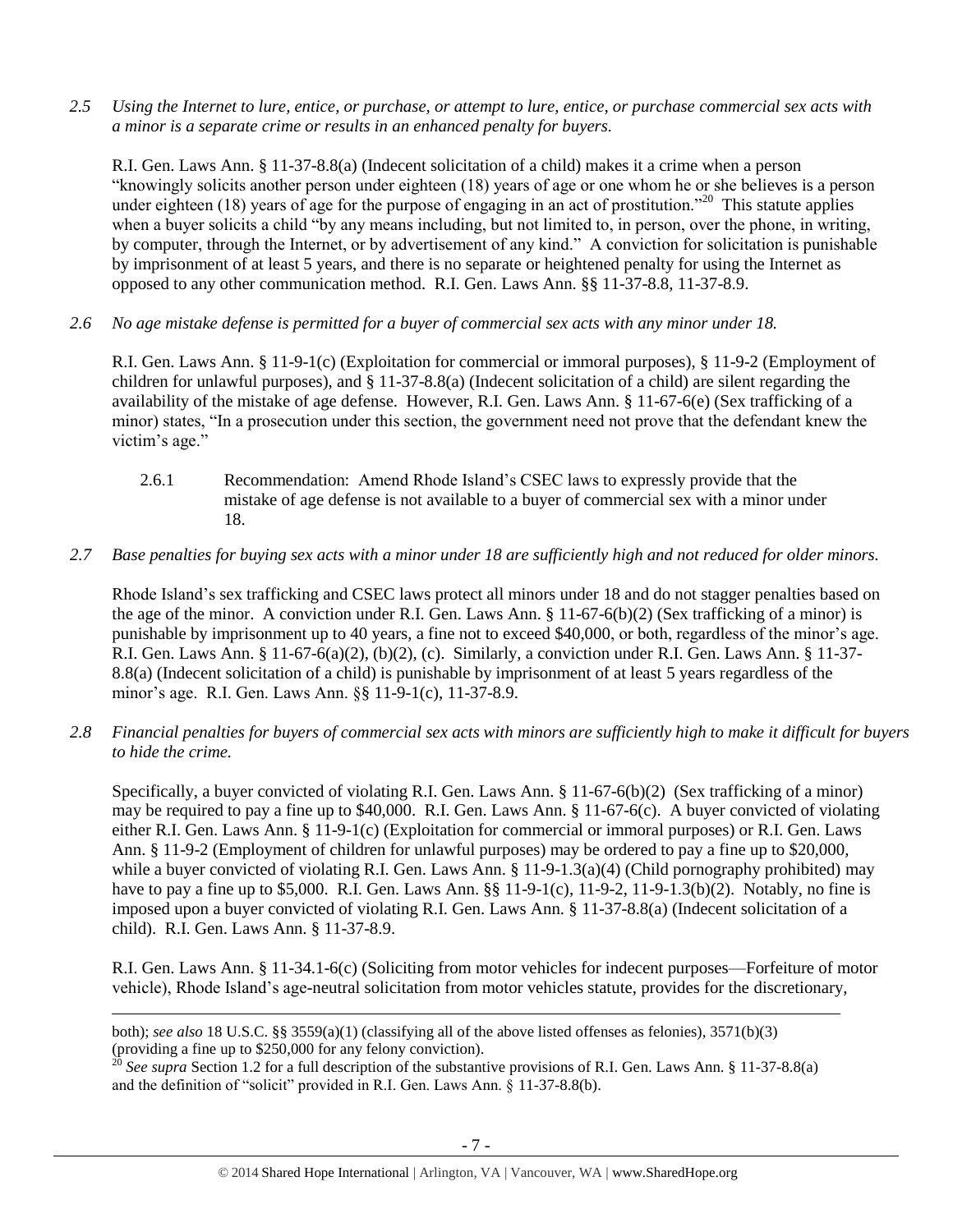criminal forfeiture of any motor vehicle used by a buyer in committing the crime upon a buyer's subsequent conviction. Forfeiture is within the court's discretion and proceeds go to the victims of crimes identity fund. R.I. Gen. Laws Ann. § 11-34.1-6(c). No forfeiture provisions, however, apply for violations of R.I. Gen. Laws Ann. § 11-37-8.8(a) (Indecent solicitation of a child), § 11-9-1(c) (Exploitation for commercial or immoral purposes), § 11-9-2 (Employment of children for unlawful purposes), § 11-9-1.3 (Child pornography prohibited), or § 11-67-6 (Sex trafficking of a child). R.I. Gen. Laws Ann. §§ 11-34.1-6(c), 11-37-8.8, 11-37- 8.9, 11-9-1(c), 11-9-2, 11-9-1.3(b)(2), 11-67-5 (providing forfeiture for violating § 11-67-2 and § 11-67-3, but not § 11-67-6).

Buyers are subject to mandatory criminal asset forfeiture following a conviction for involuntary servitude or trafficking of persons. R.I. Gen. Laws Ann. § 11-67-5 (Forfeitures) requires the forfeiture of "any profits or proceeds and any interest or property . . . acquired or maintained in violation of" R.I. Gen. Laws Ann. § 11-67-2 (Involuntary servitude) or § 11-67-3 (Trafficking of persons for forced labor or commercial sexual activity). R.I. Gen. Laws Ann. § 11-67-3 makes it a crime when a person

(a) Recruits, entices, harbors, transports, provides, or obtains by any means, or attempts to recruit, entice, harbor, transport[,] provide, or obtain by any means, another person, intending or knowing that the person will be subjected to forced labor in order to commit a commercial sexual activity; or (b) Benefits, financially or by receiving anything of value, from knowing participation in a venture which has engaged in an act described in violation of  $\S 11-67-2$ , or  $11-67-3$ ...

No specific seizure procedure is authorized under this statute. "All monies forfeited and the sale proceeds of all other property forfeited and seized under this section shall be deposited in the general fund." R.I. Gen. Laws §  $11-67-5(d)$ .

Restitution is mandatory for buyers who violate R.I. Gen. Laws Ann. § 11-67-2 (Involuntary servitude) or § 11- 67-3 (Trafficking of persons for forced labor or commercial sexual activity) pursuant to R.I. Gen. Laws Ann. § 11-67-4 (Restitution), which states,

In addition to any other amount of loss identified, the court shall order restitution including the greater of:

(a) The gross income or value to the defendant of the victim's labor or commercial sexual activity;<sup>21</sup> or

<span id="page-7-0"></span>(b) The value of the victim's labor as guaranteed under the minimum wage law and overtime provisions of the Fair Labor Standards Act (FLSA) or the minimum wage law, whichever is greater.

Buyers who commit other crimes are subject to discretionary orders of restitution. R.I. Gen. Laws Ann. § 12- 19-32 (Restitution) provides that "[i]n addition to or in lieu of any non-mandatory sanction imposed as part of a sentence or as a condition of probation, a judge at the time of sentencing may order restitution which may be in the form of monetary payment or some type of community restitution," and if the court orders a buyer to make restitution, R.I. Gen. Laws Ann. § 12-28-5.1 (Restitution) provides that "a civil judgment shall automatically be entered by the trial court against the defendant on behalf of the victim for that amount."

*2.9 Buying and possessing child pornography carries penalties as high as similar federal offenses.*

 $\overline{\phantom{a}}$ 

<sup>&</sup>lt;sup>21</sup> A "victim," for purposes of R.I. Gen. Laws Ann. § 11-67-4 (Restitution), is defined in R.I. Gen. Laws Ann. § 11-67-1(8) (Definitions) as "a person subject to the practices set forth in § 11-67-2 [Involuntary servitude] or 11-67-3 [Trafficking of persons for forced labor or commercial sexual activity]." Because several of the practices set forth in R.I. Gen. Laws Ann. § 11-67-3 are similar to those criminalized under R.I. Gen. Laws Ann. § 11-67-6(b) (Sex trafficking of a minor), it is possible that a sex trafficked child could be considered a "victim" under R.I. Gen. Laws Ann. § 11-67-1(8) to the extent that the conduct prohibited by § 11-67-6 is also prohibited by § 11-67-3.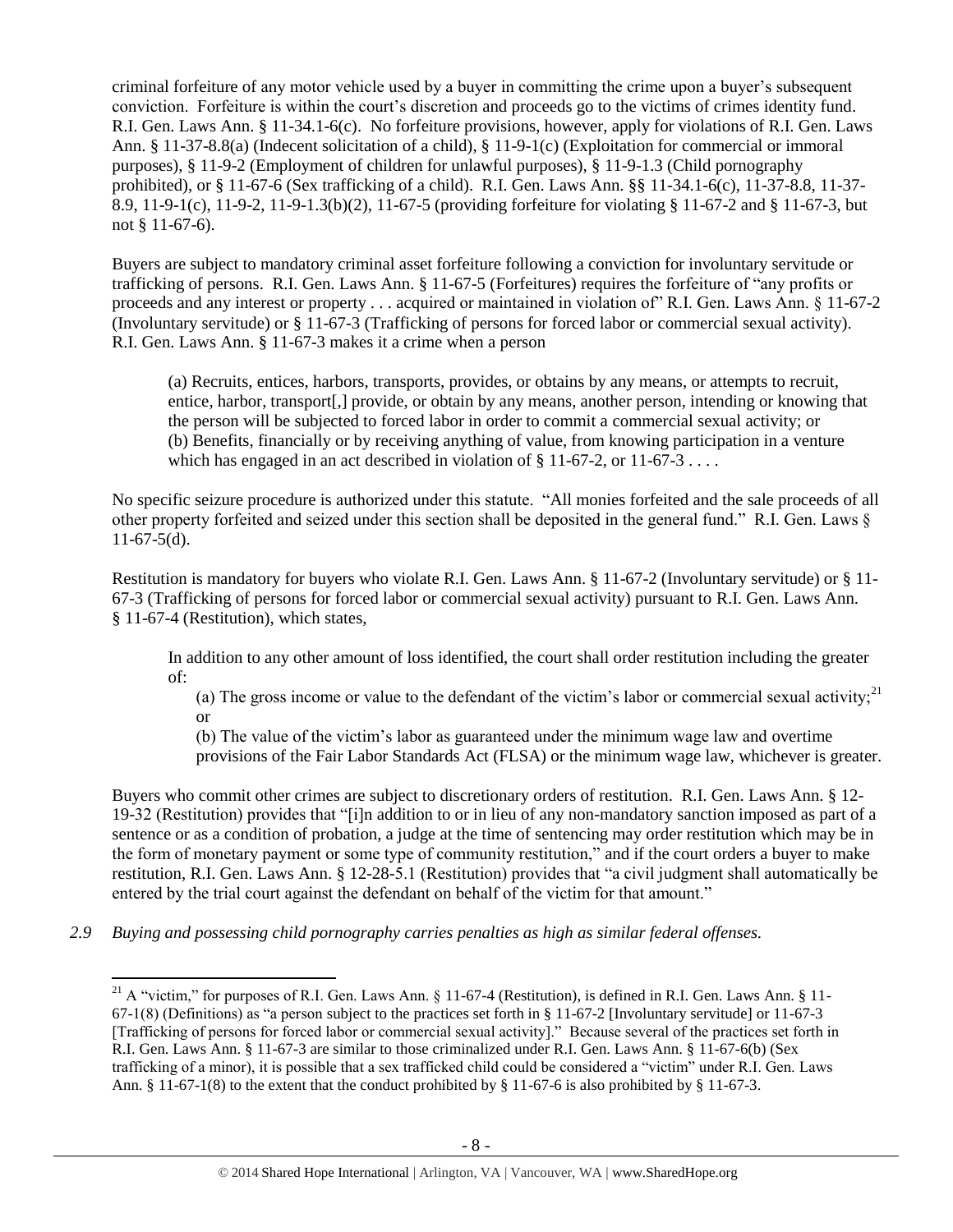R.I. Gen. Laws Ann. § 11-9-1.3(a)(4) (Child pornography prohibited) makes it illegal for a person to "[k]nowingly possess any book, magazine, periodical, film, videotape, computer disk, computer file or any other material that contains an image of child pornography." R.I. Gen. Laws Ann. § 11-9-1.3(c)(1) defines "child pornography" as

any visual depiction, including any photograph, film, video, picture, or computer or computer-generated image or picture, whether made or produced by electronic, mechanical, or other means, of sexually explicit conduct where:

(i) The production of such visual depiction involves the use of a minor engaging in sexually explicit conduct: $^{22}$ 

(ii) Such visual depiction is a digital image, computer image, or computer-generated image of a minor engaging in sexually explicit conduct; or

(iii) Such visual depiction has been created, adapted, or modified to display an identifiable minor<sup>23</sup> engaging in sexually explicit conduct.

A violation of R.I. Gen. Laws Ann. § 11-9-1.3(a)(4) is punishable by imprisonment up to 5 years, a fine not to exceed \$5,000, or both. R.I. Gen. Laws Ann. § 11-9-1.3(b)(2).

In comparison, a federal conviction for possession of child pornography<sup>24</sup> is generally punishable by imprisonment for 5–20 years and a fine not to exceed  $$250,000.<sup>25</sup>$  Subsequent convictions, however, are punishable by imprisonment up to 40 years and a fine not to exceed  $$250,000.<sup>26</sup>$ 

 $\overline{\phantom{a}}$ <sup>22</sup> R.I. Gen. Laws Ann. § 11-9-1.3(c)(6) defines "sexually explicit conduct" as

- (i) Graphic sexual intercourse, including genital-genital, oral-genital, anal-genital, or oral-anal, or lascivious sexual intercourse where the genitals, or pubic area of any person is exhibited;
- (ii) Bestiality;
- (iii) Masturbation;
- (iv) Sadistic or masochistic abuse; or
- (v) Graphic or lascivious exhibition of the genitals or pubic area of any person;

<sup>23</sup> R.I. Gen. Laws Ann. § 11-9-1.3(c)(4) defines an "identifiable minor" as the following:

- (i) Means a person:
	- (A)(I) Who was a minor at the time the visual depiction was created, adapted, or modified; or

(II) Whose image as a minor was used in creating, adapting, or modifying the visual depiction; and

(ii) Who is recognizable as an actual person by the person's face, likeness, or other distinguishing

characteristic, such as a unique birthmark or other recognizable feature; and

(B) Shall not be construed to require proof of the actual identity of the identifiable minor.

<sup>24</sup> 18 U.S.C. §§ 2252(a)(2), (a)(4) (Certain activities relating to material involving the sexual exploitation of minors),  $2252A(a)(2)$ –(3) (Certain activities relating to material constituting or containing child pornography), 1466A(a), (b) (Obscene visual representations of the sexual abuse of children).

<sup>25</sup> 18 U.S.C. §§ 2252(b) (stating that a conviction under subsection (a)(2) is punishable by imprisonment for 5–20 years and a fine, while a conviction under subsection (a)(4) is punishable by imprisonment up to 10 years, a fine, or both), 2252A(b)(1) (a conviction is punishable by imprisonment for 5–20 years and a fine), 1466A(a), (b) (stating that a conviction under subsection (a) is "subject to the penalties provided in section 2252A(b)(1)," imprisonment for 5–20 years and a fine, while a conviction under subsection (b) is "subject to the penalties provided in section 2252A(b)(2)," imprisonment up to 10 years, a fine, or both); *see also* 18 U.S.C. §§ 3559(a)(1) (classifying all of the above listed offenses as felonies), 3571(b)(3) (providing a fine up to \$250,000 for any felony conviction).

<sup>26</sup> 18 U.S.C. §§ 2252(b) (stating if a person has a prior conviction under subsection (a)(2), or a list of other statutes, a conviction is punishable by a fine and imprisonment for 15–40 years, but if a person has a prior conviction under subsection (a)(4), or a list of other statutes, a conviction is punishable by a fine and imprisonment for  $10-20$  years),  $2252A(b)(1)$  (stating if a person has a prior conviction under subsection (a)(2), (a)(3), or a list of other statutes, a conviction is punishable by a fine and imprisonment for  $15-40$  years),  $1466A(a)$ , (b) (stating that the penalty scheme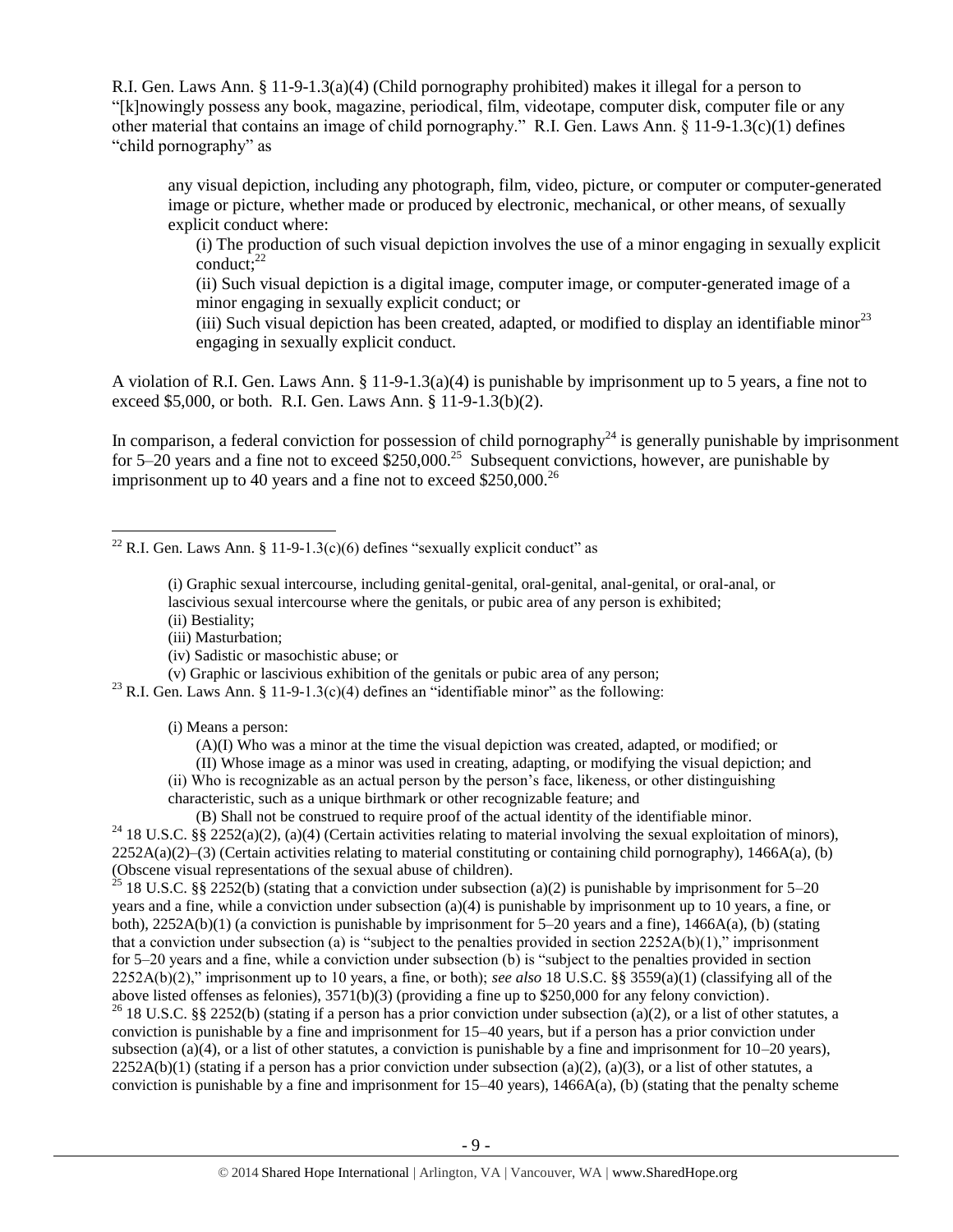- 2.9.1 Recommendation: Raise the penalty for possessing child pornography to more closely match the federal penalty and the penalty for sex trafficking of a minor.
- *2.10 Convicted buyers of commercial sex acts with minors and child pornography are required to register as sex offenders*.

R.I. Gen. Laws Ann. § 11-37.1-3(a) states,

 $\overline{a}$ 

Any person who, in this or any other jurisdiction: (1) has been convicted of a criminal offense against a victim who is a minor, (2) has been convicted of a sexually violent offense, (3) has been determined to be a sexually violent predator,<sup>27</sup> (4) has committed an aggravated offense as defined in § 11-37.1-2, or (5) is a recidivist, as defined in § 11-37.1-4, shall be required to register his or her current address with the local law enforcement agency having jurisdiction over the city or town in which the person having the duty to register resides for the time period specified in § 11-37.1-4.

R.I. Gen. Laws Ann. § 11-37.1-2(e) defines a "criminal offense against a victim who is a minor" to include the following:

(2) Enticement of a child in violation of § 11-26-1.5 [Enticement of children] with the intent to violate §§ 11-37-6 [Third degree sexual assault], 11-37-8 [Penalty for assault with intent to commit first degree sexual assault], 11-37-8.1 [First degree child molestation sexual assault], 11-37-8.3 [Second degree child molestation sexual assault];

(3) Any violation of § 11-37-6 [Third degree sexual assault], 11-37-8 [Penalty for assault with intent to commit first degree sexual assault], 11-37-8.1 [First degree child molestation sexual assault], or 11-37- 8.3 [Second degree child molestation sexual assault];

. . . (6) Any violation of § 11-9-1.3 [Child pornography prohibited]; (7) Any violation of § 11-37.1-10 [Penalties]; (8) Any violation of § 11-37-8.8 [Indecent solicitation of a child]; . . . .

R.I. Gen. Laws Ann. § 11-37.1-2(k) defines a "sexually violent offense" as

any violation of § 11-37-2 [First degree sexual assault], 11-37-4 [Second degree sexual assault], 11-37- 6 [Third degree sexual assault], 11-37-8 [Penalty for assault with intent to commit first degree sexual assault], 11-37-8.1 [First degree child molestation sexual assault], 11-37-8.3 [Second degree child molestation sexual assault], or 11-5-1 [Assault with intent to commit specified felonies] where the specified felony is sexual assault . . . .

Thus, R.I. Gen. Laws Ann. § 11-37.1-3(a) (Registration required, persons covered) expressly requires buyers convicted of violating R.I. Gen. Laws Ann. § 11-37-8.8(a) (Indecent solicitation of a child) or § 11-9-1(c) (Exploitation for commercial or immoral purposes) to register as sex offenders but does not expressly require a buyer convicted of violating R.I. Gen. Laws Ann. § 11-67-6 (Sex trafficking of a minor) or § 11-9-2 (Employment of children for unlawful purposes) to register.

for section 2252A(b) applies); *see also* 18 U.S.C. §§ 3559(a)(1) (classifying all of the above listed offenses as felonies), 3571(b)(3) (providing a fine up to \$250,000 for any felony conviction).

<sup>&</sup>lt;sup>27</sup> R.I. Gen. Laws Ann. § 11-37.1-2(1) defines a "sexually violent predator" as "a person who has been convicted of a sexually violent offense and who has a mental abnormality or personality disorder that makes the person likely to engage in predatory sexually violent offenses."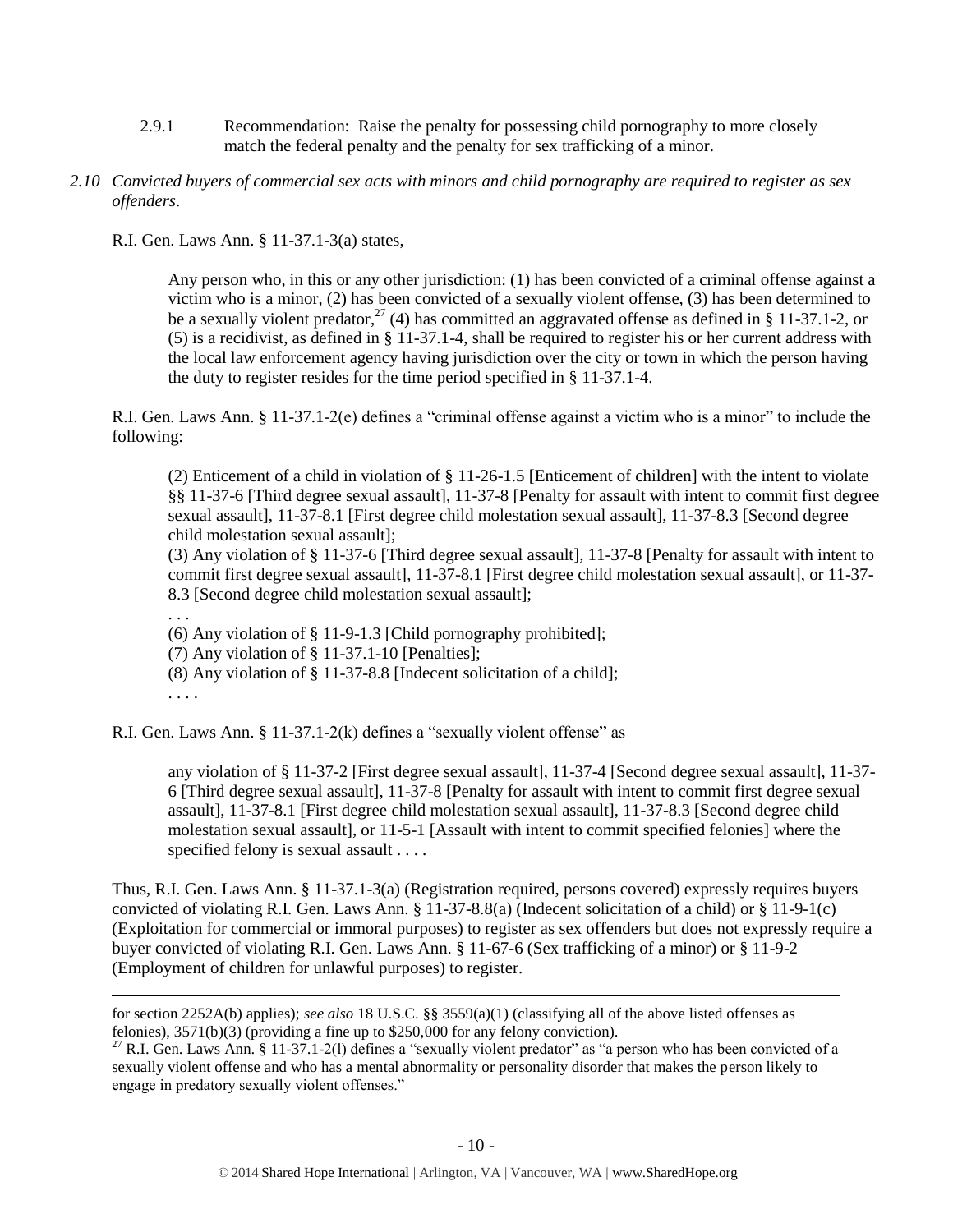However, an "aggravated offense" is defined as including "offenses involving sexual penetration of victims of any age through the use of force or the threat of use of force or offenses involving sexual penetration of victims who are fourteen (14) years of age or under." R.I. Gen. Laws Ann. § 11-37.1-2(a). Therefore, some buyers may still be required to register as sex offenders even if the crimes they committed are not otherwise listed.

2.10.1 Recommendation: Amend R.I. Gen. Laws Ann. § 11-37.1-2(e) (Definitions) to include R.I. Gen. Laws Ann. § 11-67-6 (Sex trafficking of a minor).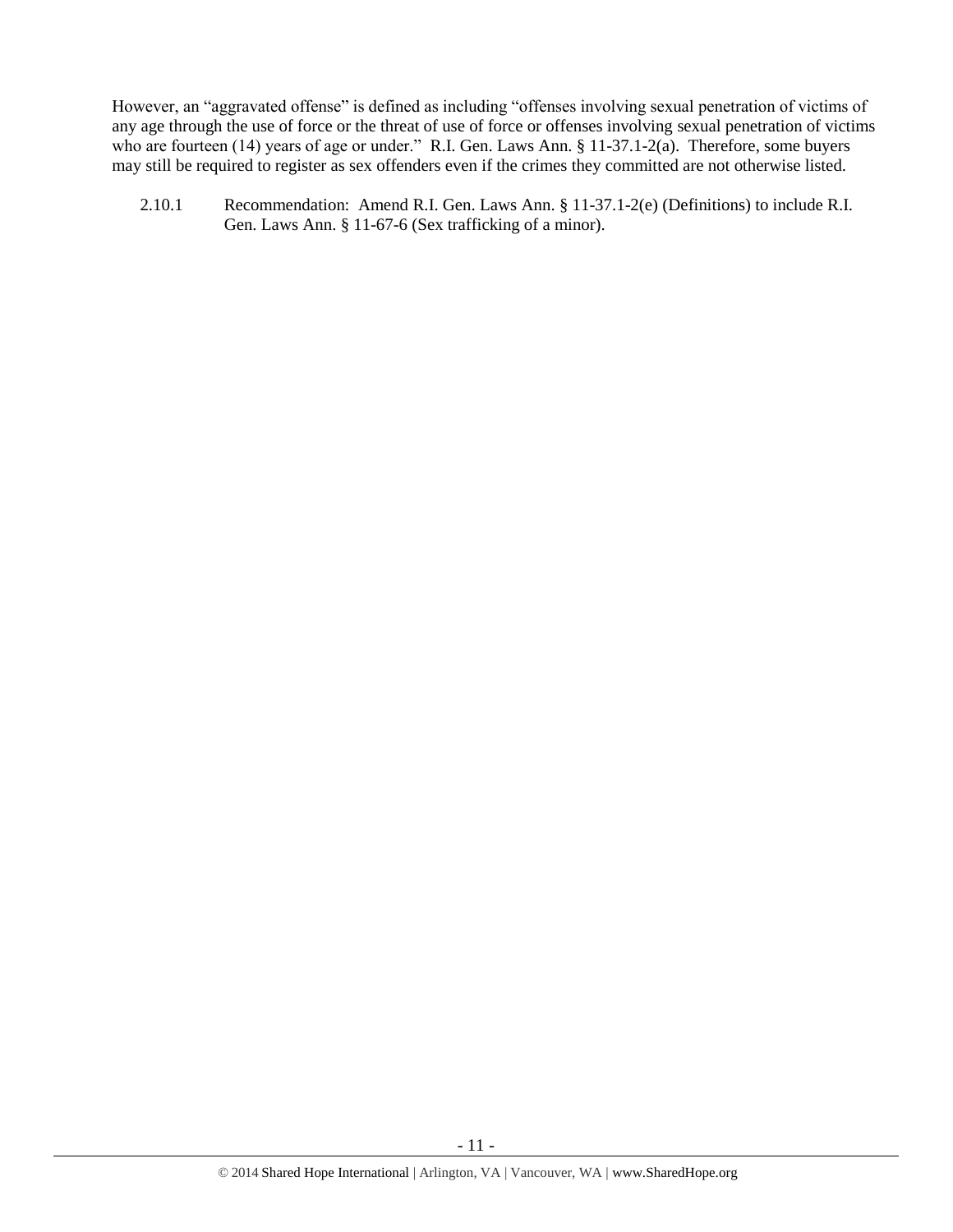#### **FRAMEWORK ISSUE 3: CRIMINAL PROVISIONS FOR TRAFFICKERS**

#### *Legal Components:*

- *3.1 Penalties for trafficking a child for sexual exploitation are as high as federal penalties.*
- *3.2 Creating and distributing child pornography carries penalties as high as similar federal offenses*.
- *3.3 Using the Internet to lure, entice, recruit, or sell commercial sex acts with a minor is a separate crime or results in an enhanced penalty for traffickers.*
- *3.4 Financial penalties for traffickers, including asset forfeiture, are sufficiently high*.
- *3.5 Convicted traffickers are required to register as sex offenders.*
- *3.6 Laws relating to termination of parental rights for certain offenses include sex trafficking or commercial sexual exploitation of children (CSEC) offenses in order to remove the children of traffickers from their control and potential exploitation.*

*\_\_\_\_\_\_\_\_\_\_\_\_\_\_\_\_\_\_\_\_\_\_\_\_\_\_\_\_\_\_\_\_\_\_\_\_\_\_\_\_\_\_\_\_\_\_\_\_\_\_\_\_\_\_\_\_\_\_\_\_\_\_\_\_\_\_\_\_\_\_\_\_\_\_\_\_\_\_\_\_\_\_\_\_\_\_\_\_\_\_\_\_\_\_*

## *Legal Analysis:*

 $\overline{\phantom{a}}$ 

*3.1 Penalties for trafficking a child for sexual exploitation are as high as federal penalties.* 

Traffickers of children for commercial sexual exploitation are subject to prosecution under several criminal statutes. A violation of R.I. Gen. Laws Ann. § 11-67-6 (Sex trafficking of a minor),<sup>28</sup> which makes sex trafficking of a minor under 18 a crime, is punishable by imprisonment up to 40 years, a fine not to exceed \$40,000, or both. R.I. Gen. Laws Ann. § 11-67-6(c). In addition, pursuant to R.I. Gen. Laws Ann. § 11-67- 6(d), anyone who "[o]bstructs, or attempts to obstruct, or in any way interferes with or prevents the enforcement of this section shall be guilty of a felony" can be punished by imprisonment up to 20 years, a fine not to exceed \$20,000, or both.

It is a violation of R.I. Gen. Laws Ann. § 11-9-1(c) (Exploitation for commercial or immoral purposes) to "employ any child under the age of eighteen (18) years to any person for the purpose of prostitution." A conviction may be punishable by imprisonment up to 20 years, a fine not to exceed \$20,000, or both. R.I. Gen. Laws Ann. § 11-9-1(c). A trafficker who does the same with a child under 16 in violation of R.I. Gen. Laws Ann. § 11-9-2 (Employment of children for unlawful purposes) is guilty of a misdemeanor that is punishable "for every such offense in the manner provided in  $[11-9-1(c)]$ ."<sup>29</sup> R.I. Gen. Laws Ann. § 11-9-2.

Lastly, R.I. Gen. Laws Ann. § 11-9.1-15 (Laundering of monetary instruments) may be used to prosecute traffickers. R.I. Gen. Laws Ann. § 11-9.1-15(a), (b) makes it a crime when a trafficker

(a) . . . conducts or attempts to conduct a financial transaction: (1) with the intent to promote the carrying on of specified unlawful activity; or . . . .

(b) . . . conducts or attempts to conduct a financial transaction: (1) knowing that the property involved in the transaction represents the proceeds of some form of unlawful activity, or has been or is being used to conduct or facilitate some form of unlawful activity; or (2) involving property represented as the proceeds of some form of unlawful activity, by a law enforcement officer or other person working at the direction or with the approval of an official authorized to investigate or prosecute violations of this section . . . .

<sup>&</sup>lt;sup>28</sup> See supra Section 1.1 for a full description of the substantive provisions of R.I. Gen. Laws Ann. § 11-67-6 (Sex trafficking of a minor).

<sup>&</sup>lt;sup>29</sup> See supra Section 1.2 for the substantive provisions of R.I. Gen. Laws Ann. § 11-9-1(c) and § 11-9-2.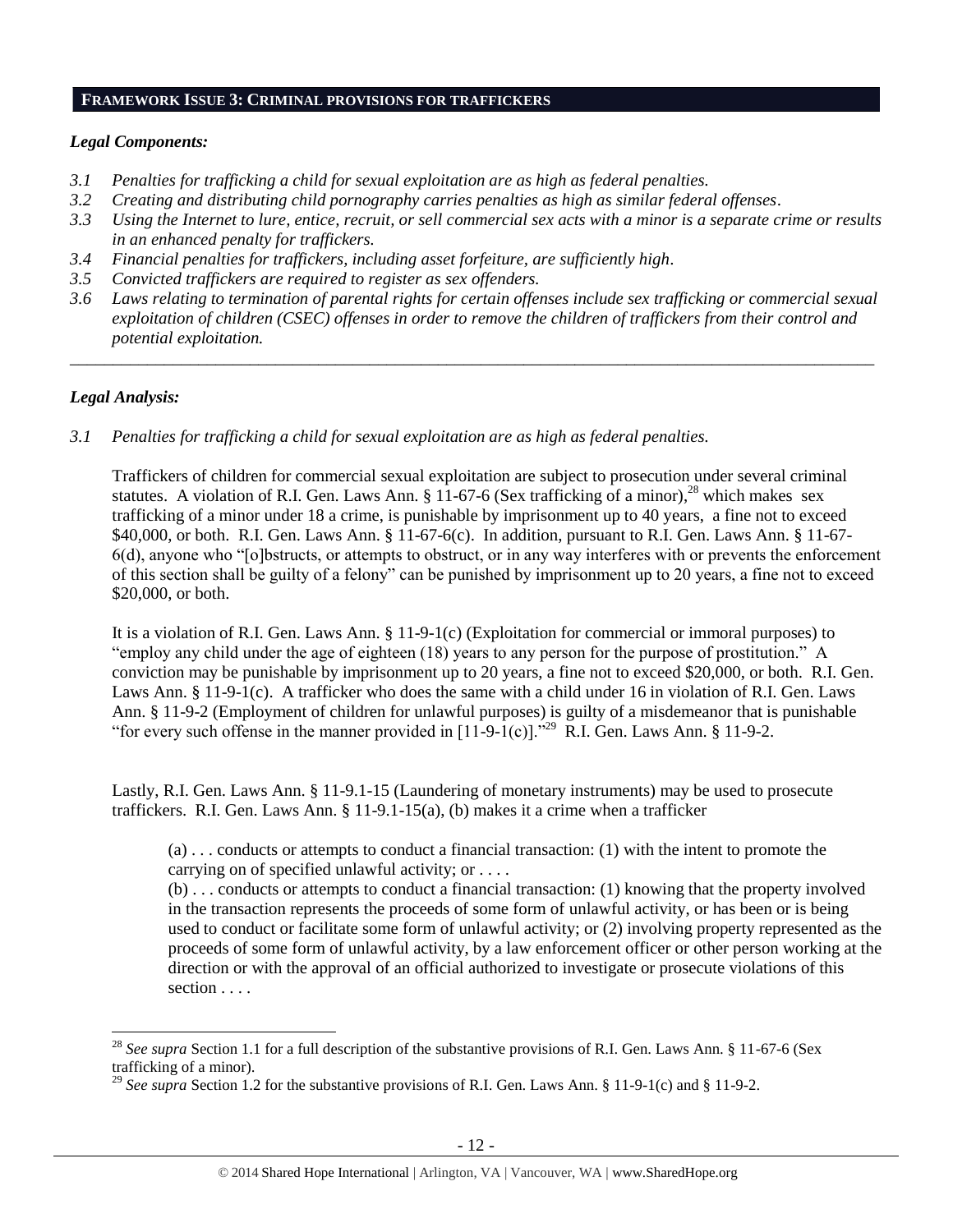"Specified unlawful activity" is defined in part in R.I. Gen. Laws Ann.  $\S$  11-9.1-15(d)(6) as

(C) Any act or acts prohibited by the Rhode Island Racketeer Influenced and Corrupt Organizations Act (RICO), chapter 15 [Racketeer influenced and corrupt organizations] of title 7 [Corporations, associations, and partnerships];

(D) Any act constituting a felony pursuant to this title [Criminal offenses].

This definition of "specified unlawful activity" could be used to make R.I. Gen. Laws Ann. § 11-9.1-15(a), (b) applicable to a trafficker who violates R.I. Gen. Laws Ann. § 11-67-6 (Sex trafficking of a minor), § 11-9-1(c) (Exploitation for commercial or immoral purposes), § 11-9-2 (Employment of children for unlawful purposes), or § 7-15-2(a)–(c) (Prohibited activities). Violations of R.I. Gen. Laws Ann. § 11-9.1-15(a), (b) are punishable by imprisonment up to 20 years, fines up to the greater of \$500,000 or "twice the value of the property involved in the transaction," or both fine and imprisonment. R.I. Gen. Laws Ann. § 11-9.1-15(a), (b). A trafficker convicted of R.I. Gen. Laws Ann. § 11-9.1-15(a), (b) also will be civilly liable to Rhode Island for "the greater of: (1) The value of the property, funds, or monetary instruments involved in the transaction; or (2) Ten thousand dollars (\$ 10,000)." R.I. Gen. Laws Ann. § 11-9.1-15(c).

In comparison, if the victim is under the age of 14, a conviction under the Trafficking Victims Protection Act  $(TVPA)<sup>30</sup>$  for child sex trafficking is punishable by 15 years to life imprisonment and a fine not to exceed \$250,000. 18 U.S.C. §§ 1591(b)(1), 3559(a)(1), 3571(b)(3). If the victim is between the ages of 14–17, a conviction is punishable by 10 years to life imprisonment and a fine not to exceed \$250,000. 18 U.S.C. §§ 1591(b)(2), 3559(a)(1), 3571(b)(3). A conviction is punishable by mandatory life imprisonment, however, if the trafficker has a prior conviction for a federal sex offense<sup>31</sup> against a minor.

## *3.2 Creating and distributing child pornography carries penalties as high as similar federal offenses*.

Traffickers who distribute child pornography or permit a child to be used in child pornography may be prosecuted under R.I. Gen. Laws Ann. § 11-9-1(b) (Exploitation for commercial or immoral purposes).<sup>32</sup> A first violation of R.I. Gen. Laws Ann. § 11-9-1(b) is punishable by imprisonment up to 10 years, a fine not to exceed \$10,000, or both, while a subsequent violation is punishable by imprisonment up to 15 years, a fine not to exceed \$15,000, or both. R.I. Gen. Laws Ann. § 11-9-1(b).

Additionally, it is a crime to "[k]nowingly produce" or to "[k]nowingly mail, transport, deliver or transfer by any means" child pornography. R.I. Gen. Laws Ann. § 11-9-1.3(a)(1), (2). Violations are punishable by imprisonment up to 15 years, a fine not to exceed \$5,000, or both. R.I. Gen. Laws Ann. § 11-9-1.3(b)(1).

In comparison, if the victim is under the age of 14, a conviction under the TVPA for child sex trafficking is punishable by 15 years to life imprisonment and a fine not to exceed \$250,000. 18 U.S.C. §§ 1591(b)(1),  $3559(a)(1)$ ,  $3571(b)(3)$ . If the victim is between the ages of  $14-17$ , a conviction is punishable by 10 years to life imprisonment and a fine not to exceed \$250,000. 18 U.S.C. §§ 1591(b)(2), 3559(a)(1), 3571(b)(3). A conviction is punishable by mandatory life imprisonment, however, if the trafficker has a prior conviction for a federal sex offense<sup>33</sup> against a minor. Additionally, a federal conviction for distribution of child pornography<sup>34</sup>

 $\overline{a}$ 

<sup>30</sup> *See supra* note [16.](#page-5-0)

<sup>31</sup> *See supra* note [17.](#page-5-1) 

<sup>&</sup>lt;sup>32</sup> *See supra* Section 1.2 for the substantive provisions of R.I. Gen. Laws Ann. § 11-9-1(b).

<sup>33</sup> *See supra* note [17.](#page-5-1)

 $34\,18$  U.S.C. §§ 2252(a)(1), (a)(2), (a)(3) (Certain activities relating to material involving the sexual exploitation of minors),  $2252A(a)(2)$ ,  $(a)(3)$  (Certain activities relating to material constituting or containing child pornography), 1466A(a) (Obscene visual representations of the sexual abuse of children).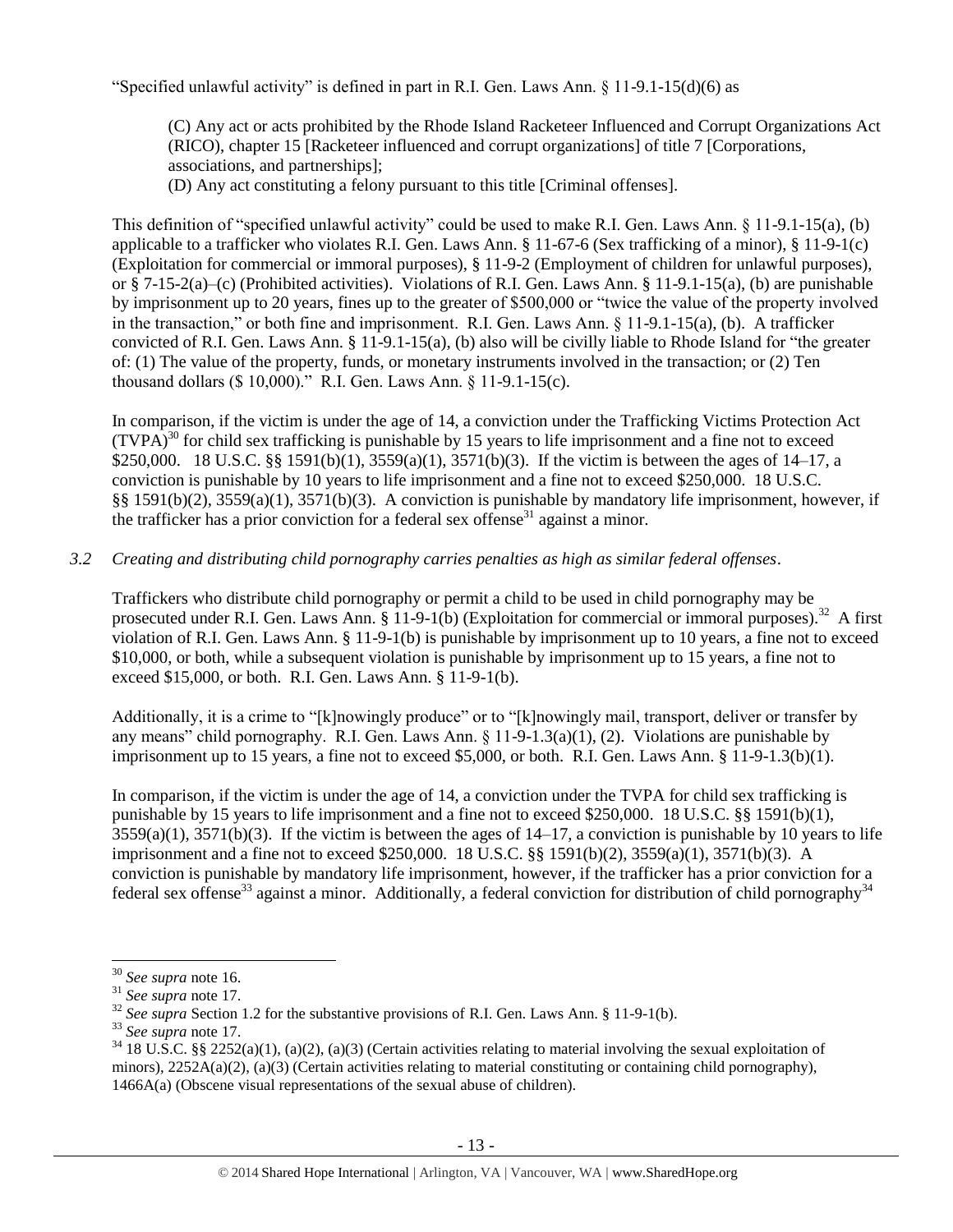is generally punishable by imprisonment for 5–20 years and a fine not to exceed \$250,000.<sup>35</sup> Subsequent convictions, however, are punishable by imprisonment up to 40 years and a fine not to exceed \$250,000.<sup>36</sup>

*3.3 Using the Internet to lure, entice, recruit, or sell commercial sex acts with a minor is a separate crime or results in an enhanced penalty for traffickers.*

R.I. Gen. Laws Ann. § 11-37-8.8(a) (Indecent solicitation of a child) makes it a crime when a person "knowingly solicits another person under eighteen (18) years of age or one whom he or she believes is a person under eighteen (18) years of age for the purpose of engaging in an act of prostitution or in any act in violation of chapter 9 [Children], 34 [Prostitution and lewdness][Repealed],<sup>37</sup> or 37 [Sexual assault] of this title."<sup>38</sup> This statute applies when a trafficker solicits a child "by any means including, but not limited to, in person, over the phone, in writing, by computer, through the Internet, or by advertisement of any kind." R.I. Gen. Laws Ann. § 11-37-8.8(b). A violation is punishable by imprisonment of at least 5 years, and there is no separate or heightened penalty for using the Internet as opposed to any other communication method. R.I. Gen. Laws Ann. §§ 11-37-8.8, 11-37-8.9.

## *3.4 Financial penalties for traffickers, including asset forfeiture, are sufficiently high*.

 $\overline{a}$ 

Traffickers may be required to pay fines ranging from \$2,000–\$40,000. R.I. Gen. Laws Ann. §§ 11-34.1-7(c), 11-67-6(c). Specifically, a trafficker convicted of violating R.I. Gen. Laws Ann. § 11-67-6 (Sex trafficking of a minor) may be ordered to pay a fine up to \$40,000, a trafficker convicted of violating R.I. Gen. Laws Ann. § 11- 67-6(d) may be required to pay a fine up to \$20,000, and a trafficker convicted of violating R.I. Gen. Laws Ann. § 11-9-1(c) (Exploitation for commercial or immoral purposes) or R.I. Gen. Laws Ann. § 11-9-2 (Employment of children for unlawful purposes) may be required to pay a fine up to \$20,000. R.I. Gen. Laws Ann. §§ 11-67-  $6(c)$ , (d), 11-9-1(c), 11-9-2. Lastly, a trafficker convicted under R.I. Gen. Laws Ann. § 11-9-1 (Exploitation for commercial or immoral purposes) may have to pay a fine up to \$10,000 for the first conviction and a fine up to \$15,000 for any subsequent conviction. R.I. Gen. Laws Ann. § 11-9-1(b). In contrast, a trafficker convicted under R.I. Gen. Laws Ann. § 11-9-1.3(a)(1) (Child pornography prohibited) may be required to pay a fine up to \$5,000. R.I. Gen. Laws Ann. § 11-9-1.3(b)(1).

Restitution is mandatory for traffickers who violate R.I. Gen. Laws Ann. §§ R.I. Gen. Laws Ann. § 11-67-2 (Involuntary servitude) or § 11-67-3 (Trafficking of persons for forced labor or commercial sexual activity), pursuant to R.I. Gen. Laws § 11-67-4 (Restitution) which states,

In addition to any other amount of loss identified, the court shall order restitution including the greater

<sup>&</sup>lt;sup>35</sup> 18 U.S.C. §§ 2252(b) (stating that a conviction under subsection (a)(1), (a)(2), or (a)(3) is punishable by imprisonment for  $5-20$  years and a fine),  $2252A(b)(1)$  (a conviction is punishable by imprisonment for  $5-20$  years and a fine), 1466A(a), (b) (stating that a conviction under subsection (a) is "subject to the penalties provided in section 2252A(b)(1)," imprisonment for 5–20 years and a fine, while a conviction under subsection (b) is "subject to the penalties provided in section 2252A(b)(2)," imprisonment up to 10 years, a fine, or both); *see also* 18 U.S.C. §§  $3559(a)(1)$  (classifying all of the above listed offenses as felonies),  $3571(b)(3)$  (providing a fine up to \$250,000 for any felony conviction).

 $36\overline{18}$  U.S.C. §§ 2252(b) (stating if a person has a prior conviction under subsection (a)(1), (a)(2), or (a)(3) or a list of other statutes, a conviction is punishable by a fine and imprisonment for 15–40 years), 2252A(b)(1) (stating if a person has a prior conviction under subsection (a)(2), (a)(3), or a list of other statutes, a conviction is punishable by a fine and imprisonment for  $15-40$  years),  $1466A(a)$ , (b) (stating that the penalty scheme for section  $2252A(b)$ applies); *see also* 18 U.S.C. §§ 3559(a)(1) (classifying all of the above listed offenses as felonies), 3571(b)(3) (providing a fine up to \$250,000 for any felony conviction).

<sup>37</sup> This law was last amended in 2004 and appears to not have been updated to refer to 11-34.1 (Commercial sexual activity), which replaced 11-34 in 2009.

<sup>38</sup> *See supra* Section 1.2 for a full description of the substantive provisions of R.I. Gen. Laws Ann. § 11-37-8.8(a) and *supra* note [6](#page-2-1) the definition of "solicit."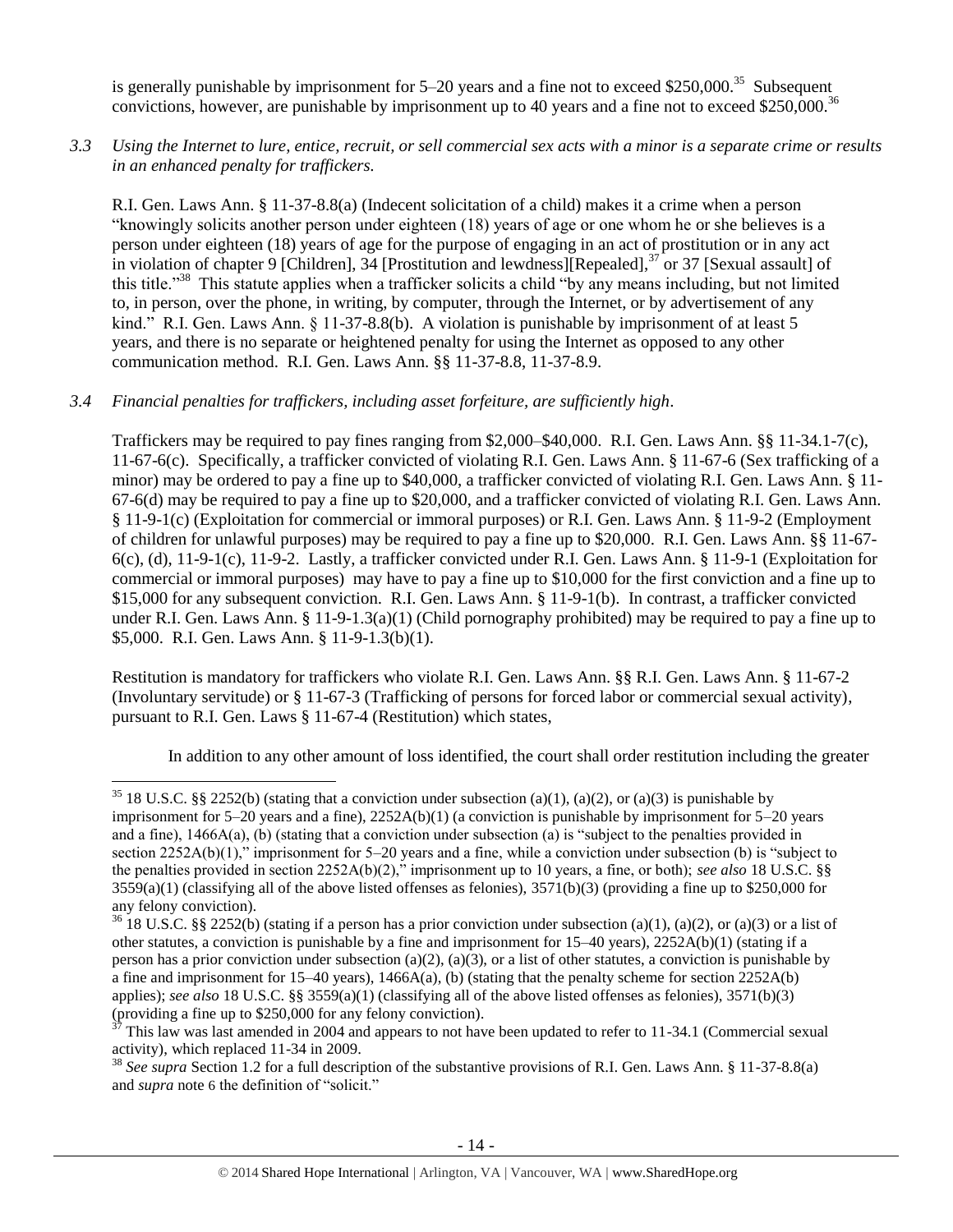of:

(a) The gross income or value to the defendant of the victim's labor or commercial sexual activity;<sup>39</sup> or

(b) The value of the victim's labor as guaranteed under the minimum wage law and overtime provisions of the Fair Labor Standards Act (FLSA) or the minimum wage law, whichever is greater.

Traffickers who commit other crimes are subject to discretionary orders of restitution. R.I. Gen. Laws Ann. § 12-19-32 (Restitution) provides that "[i]n addition to or in lieu of any non-mandatory sanction imposed as part of a sentence or as a condition of probation, a judge at the time of sentencing may order restitution which may be in the form of monetary payment or some type of community restitution," and if the court orders a buyer to make restitution, R.I. Gen. Laws Ann. § 12-28-5.1 (Restitution) provides that "a civil judgment shall automatically be entered by the trial court against the defendant on behalf of the victim for that amount."

Traffickers are also subject to mandatory criminal asset forfeiture for violations of R.I. Gen. Laws § 11-67-2 (Involuntary servitude) and §11-67-3 (Trafficking of persons for forced labor or commercial sexual activity). R.I. Gen. Laws Ann. § 11-67-5 (Forfeitures) requires the forfeiture of "any profits or proceeds and any interest or property . . . acquired or maintained in violation of" R.I. Gen. Laws Ann. § 11-67-2 (Involuntary servitude) or  $\S$  11-67-3 (Trafficking of persons for forced labor or commercial sexual activity).<sup>40</sup> To the extent that a trafficker convicted of R.I. Gen. Laws Ann. § 11-67-6 (Sex trafficking of a minor) is also found guilty of R.I. Gen. Laws Ann. § 11-67-3 (Trafficking of persons for forced labor or commercial sexual activity), $^{41}$  the trafficker should be subject to the forfeiture requirements of R.I. Gen. Laws Ann. § 11-67-5. Otherwise, asset forfeiture is not available for convictions under R.I. Gen. Laws Ann. § 11-67-6.

Notably, although R.I. Gen. Laws Ann. § 11-34.1-2(c) (Prostitution) requires prostituted persons to forfeit "[a]ny proceeds derived directly from a violation of" R.I. Gen. Laws Ann. § 11-34.1-2, no similar forfeiture provisions are imposed on traffickers under R.I. Gen. Laws Ann. § 11-34.1-7 (Pandering or permitting prostitution—not allowed).

*3.5 Convicted traffickers are required to register as sex offenders.*

A trafficker convicted of violating R.I. Gen. Laws Ann. § 11-67-6 (Sex trafficking of a minor) or § 11-9-2 (Employment of children for unlawful purposes) is not required to register as a sex offender under R.I. Gen. Laws Ann. § 11-37.1-3(a) (Sexual offender registration and community notification).<sup>42</sup> A person convicted of violating R.I. Gen. Laws Ann. § 11-9-1(b) or (c) (Exploitation for commercial or immoral purposes), § 11-37- 8.8 (Indecent solicitation of a child), or § 11-9-1.3(a)(1) or (2) (Child pornography prohibited), however, will be required to register. R.I. Gen. Laws Ann. §§ 11-37.1-3(a)(1), 11-37.1-2(e)(5), (6), (8).

- 3.5.1 Recommendation: Amend R.I. Gen. Laws Ann. § 11-37.1-2(e) to include § 11-67-6 (Sex trafficking of a minor), and § 11-9-2 (Employment of children for unlawful purposes).
- *3.6 Laws relating to termination of parental rights for certain offenses include sex trafficking or commercial sexual exploitation of children (CSEC) offenses in order to remove the children of traffickers from their control and potential exploitation.*

R.I. Gen. Laws Ann. § 15-7-7(a) (Termination of parental rights) does not expressly include violations of R.I.

 $\overline{\phantom{a}}$ <sup>39</sup> *See supra* note [21.](#page-7-0) 

<sup>&</sup>lt;sup>40</sup> See supra Section 2.8 for a more in-depth discussion of the applicability of R.I. Gen. Laws Ann. § 11-67-5

<sup>(</sup>Forfeitures) to persons who violate R.I. Gen. Laws Ann. § 11-67-6 (Sex trafficking of a minor).

<sup>41</sup> *See supra* Section 2.8 for the specific offenses listed in R.I. Gen. Laws Ann. § 11-67-3.

<sup>&</sup>lt;sup>42</sup> See supra Section 2.10 for a full description of the substantive provisions of R.I. Gen. Laws Ann. § 11-37.1-3(a) and related definitions.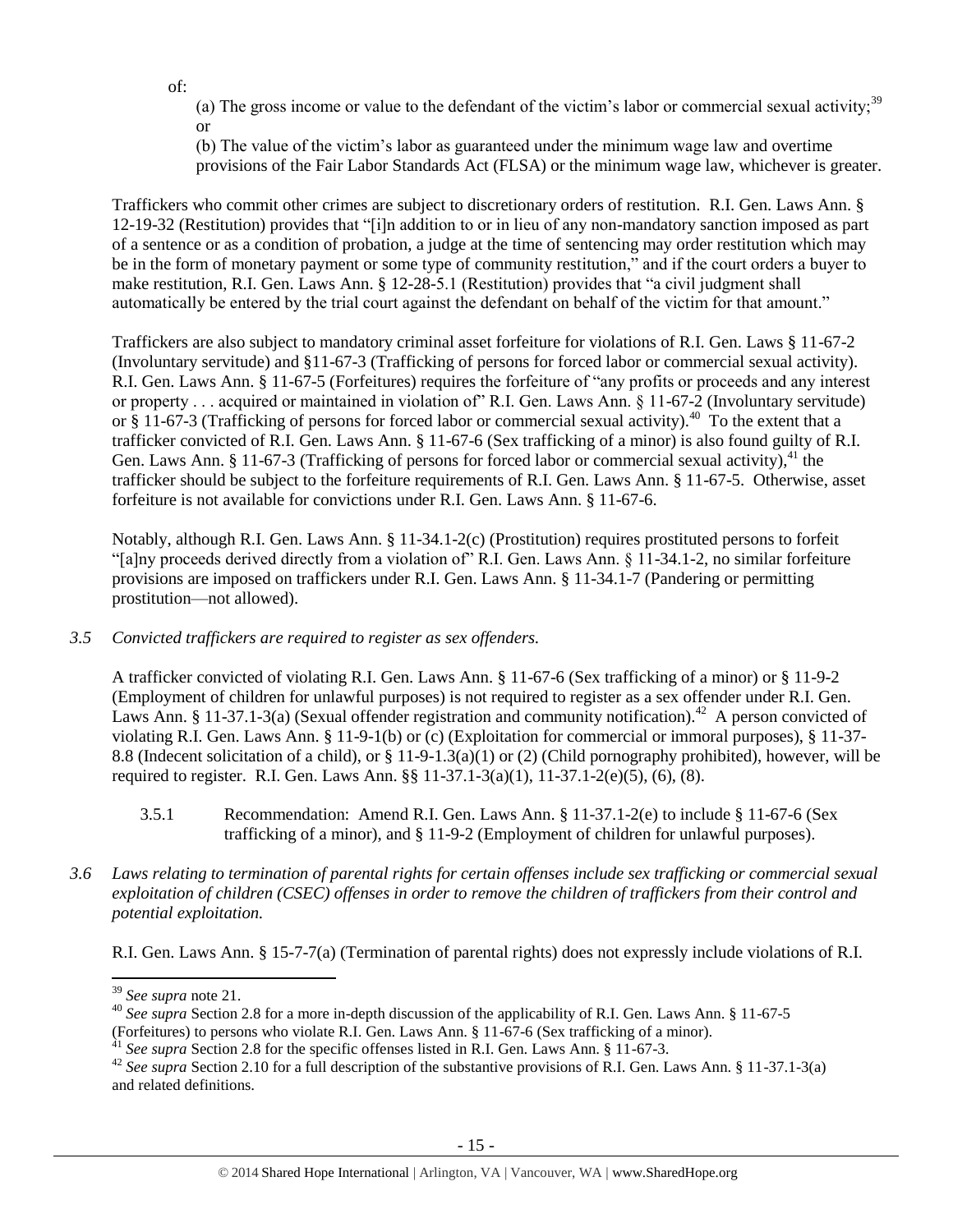Gen. Laws Ann. § 11-67-6 (Sex trafficking of a minor) or any of Rhode Island's CSEC laws as grounds for terminating parental rights. Instead, R.I. Gen. Laws Ann.  $\S 15$ -7-7(a)(2) authorizes the court to terminate parental rights to a child where

(2) The parent is unfit by reason of conduct or conditions seriously detrimental to the child; such as, but not limited to, the following:

(i) Institutionalization of the parent, including imprisonment, for a duration as to render it improbable for the parent to care for the child for an extended period of time;

(ii) Conduct toward any child of a cruel or abusive nature; . . . .

(iv) The child has been placed with the department for children, youth, and families and the court has previously involuntarily terminated parental rights to another child of the parent and the parent continues to lack the ability or willingness to respond to services which would rehabilitate the parent and provided further that the court finds it is improbable that an additional period of services would result in reunification within a reasonable period of time considering the child's age and the need for a permanent home;

(v) The parent has subjected the child to aggravated circumstances, which circumstances shall be abandonment, torture, chronic abuse and sexual abuse;

. . .

(vii) The parent has exhibited behavior or conduct that is seriously detrimental to the child, for a duration as to render it improbable for the parent to care for the child for an extended period of time.

3.6.1 Recommendation: Amend R.I. Gen. Laws Ann. § 15-7-7(a)(2) (Termination of parental rights) to include a violation of R.I. Gen. Laws Ann. § 11-67-6 (Sex trafficking of a minor) or any of Rhode Island's CSEC laws as grounds for terminating parental rights.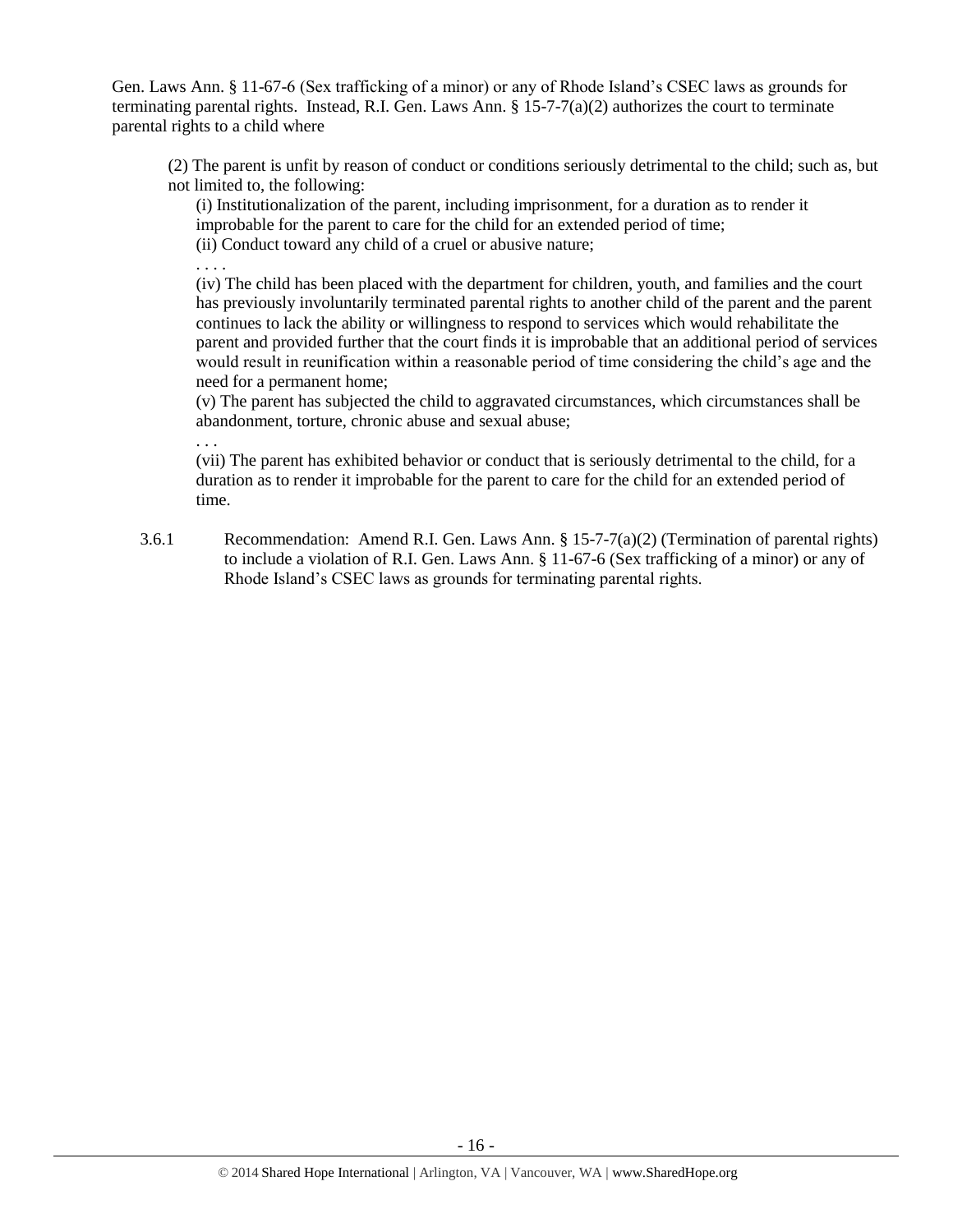# **Framework Issue 4: Criminal provisions for facilitators**

#### *Legal Components:*

- *4.1 The acts of assisting, enabling, or financially benefitting from child sex trafficking are included as criminal offenses in the state sex trafficking statute.*
- *4.2 Financial penalties, including asset forfeiture laws, are in place for those who benefit financially from or aid and assist in committing domestic minor sex trafficking.*

*\_\_\_\_\_\_\_\_\_\_\_\_\_\_\_\_\_\_\_\_\_\_\_\_\_\_\_\_\_\_\_\_\_\_\_\_\_\_\_\_\_\_\_\_\_\_\_\_\_\_\_\_\_\_\_\_\_\_\_\_\_\_\_\_\_\_\_\_\_\_\_\_\_\_\_\_\_\_\_\_\_\_\_\_\_\_\_\_\_\_\_\_\_\_*

- *4.3 Promoting and selling child sex tourism is illegal.*
- *4.4 Promoting and selling child pornography is illegal.*

## *Legal Analysis:*

*4.1 The acts of assisting, enabling, or financially benefitting from child sex trafficking are included as criminal offenses in the state sex trafficking statute*.

R.I. Gen. Laws Ann. § 11-67-6(b)(3) (Sex trafficking of a minor) applies the trafficking statute to those who benefit financially from participating in the sex trafficking of a minor.<sup>43</sup> A violation is punishable by imprisonment up to 40 years, a fine not to exceed \$40,000, or both. R.I. Gen. Laws Ann. § 11-67-6(c). In addition, pursuant to R.I. Gen. Laws Ann. § 11-67-6(d), anyone who "[o]bstructs, or attempts to obstruct, or in any way interferes with or prevents the enforcement of this section shall be guilty of a felony" punishable by imprisonment up to 20 years, a fine not to exceed \$20,000, or both.

Lastly, R.I. Gen. Laws Ann. § 11-9.1-15 (Laundering of monetary instruments)<sup>44</sup> may be used to prosecute a facilitator who commits a violation of R.I. Gen. Laws Ann. § 11-67-6 (Sex trafficking of a minor), § 11-34.1- 7(a) or (b) (Pandering or permitting prostitution—not allowed), or § 7-15-2 (Prohibited activities). A violation is punishable by imprisonment up to 20 years, a fine up to the greater of \$500,000 or "twice the value of the property involved in the transaction," or both. R.I. Gen. Laws Ann. § 11-9.1-15(a),(b). A facilitator would also be civilly liable to Rhode Island for "the greater of: (1) The value of the property, funds, or monetary instruments involved in the transaction; or (2) Ten thousand dollars (\$ 10,000)." R.I. Gen. Laws Ann. § 11-9.1-  $15(c)$ .

*4.2 Financial penalties, including asset forfeiture laws, are in place for those who benefit financially from or aid and assist in committing domestic minor sex trafficking.*

Facilitators may be required to pay fines ranging from \$2,000–\$40,000. R.I. Gen. Laws Ann. §§ 11-34.1-7(c), 11-67-6(c). Specifically, a facilitator convicted of violating R.I. Gen. Laws Ann. § 11-67-6(b)(3) (Sex trafficking a minor) may be ordered to pay a fine up to \$40,000, while a facilitator convicted of violating R.I. Gen. Laws Ann. § 11-67-6(d) may be required to pay a fine up to \$20,000. R.I. Gen. Laws Ann. § 11-67-6(c), (d).

Facilitators are subject to mandatory restitution for violations of R.I. Gen. Laws Ann. § 11-67-2 (Involuntary servitude) or § 11-67-3 (Trafficking of persons for forced labor or commercial sexual activity) pursuant to R.I. Gen. Laws Ann. § 11-67-4 (Restitution), which states,

In addition to any other amount of loss identified, the court shall order restitution including the greater

l <sup>43</sup> *See supra* Section 1.1 for the substantive provisions of R.I. Gen. Laws Ann. § 11-67-6(b)(3).

<sup>44</sup> *See supra* Section 3.1 for the substantive provisions of R.I. Gen. Laws Ann. § 11-9.1-15.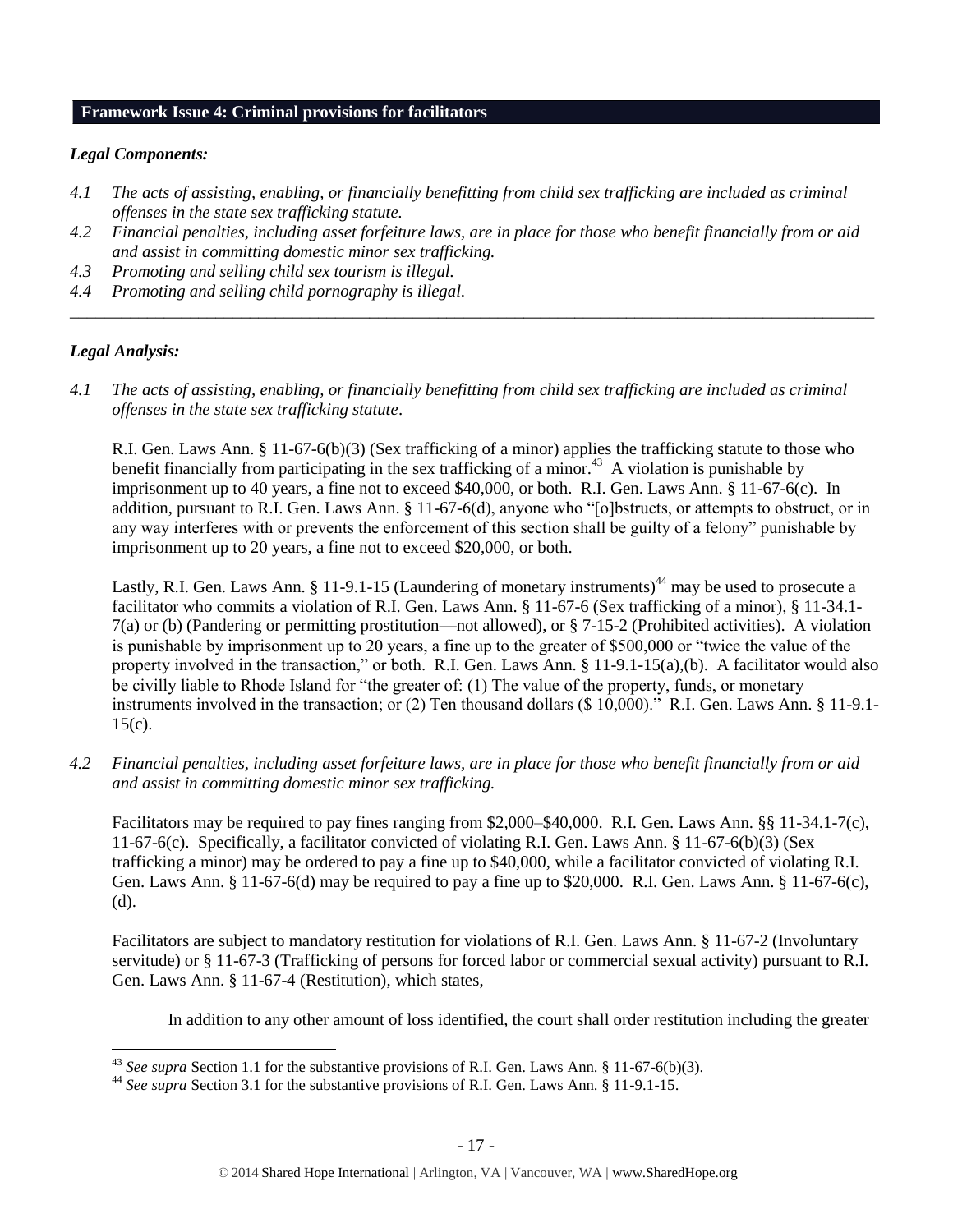of:

(a) The gross income or value to the defendant of the victim's labor or commercial sexual activity;<sup>45</sup> or

(b) The value of the victim's labor as guaranteed under the minimum wage law and overtime provisions of the Fair Labor Standards Act (FLSA) or the minimum wage law, whichever is greater.

Facilitators who commit other crimes are subject to discretionary orders of restitution. R.I. Gen. Laws Ann. § 12-19-32 (Restitution) provides that "[i]n addition to or in lieu of any non-mandatory sanction imposed as part of a sentence or as a condition of probation, a judge at the time of sentencing may order restitution which may be in the form of monetary payment or some type of community restitution," and if the court orders a buyer to make restitution, R.I. Gen. Laws Ann. § 12-28-5.1 (Restitution) provides that "a civil judgment shall automatically be entered by the trial court against the defendant on behalf of the victim for that amount."

Additionally, facilitators are subject to mandatory criminal asset forfeiture for violations of R.I. Gen. Laws § 11-67-2 (Involuntary servitude) and §11-67-3 (Trafficking of persons for forced labor or commercial sexual activity). R.I. Gen. Laws Ann. § 11-67-5 (Forfeitures) calls for the forfeiture of "any profits or proceeds and any interest or property . . . acquired or maintained in violation of" R.I. Gen. Laws Ann. § 11-67-2 (Involuntary servitude) or  $\S 11$ -67-3 (Trafficking of persons for forced labor or commercial sexual activity).<sup>46</sup> However, forfeiture does not apply to violations of R.I. Gen. Laws Ann. § 11-67-6 (Sex trafficking of a minor).

*4.3 Promoting and selling child sex tourism is illegal*.

Rhode Island does not have a law related to sex tourism.

- 4.3.1 Recommendation: Enact a law making it a crime to sell or offer to sell travel services that include or facilitate travel for the purpose of engaging in commercial sexual exploitation of a minor or prostitution of a minor, if the offer, sale, or travel occurs in Rhode Island.
- *4.4 Promoting and selling child pornography is illegal*.

A facilitator who distributes child pornography may be prosecuted under R.I. Gen. Laws Ann. § 11-9-1(b) (Exploitation for commercial or immoral purposes).<sup>47</sup> A first violation is punishable by imprisonment up to 10 years, a fine not to exceed \$10,000, or both, while a subsequent violation is punishable by imprisonment up to 15 years, a fine not to exceed \$15,000, or both. Additionally, R.I. Gen. Laws Ann. § 11-9-1.3(a)(2) (Child pornography prohibited) makes it illegal for a facilitator to "[k]nowingly mail, transport, deliver or transfer by any means, including by computer, any child pornography." A violation is punishable by imprisonment up to 15 years, a fine not to exceed \$5,000, or both. R.I. Gen. Laws Ann. § 11-9-1.3(b)(1).

 $\overline{\phantom{a}}$ 

<sup>45</sup> *See supra* note [21.](#page-7-0) 

<sup>46</sup> *See supra* Section 2.8 for a more in-depth discussion of the applicability of R.I. Gen. Laws Ann. § 11-67-5 (Forfeitures) to persons who violate R.I. Gen. Laws Ann. § 11-67-6 (Sex trafficking of a minor).

<sup>&</sup>lt;sup>47</sup> See supra Section 1.2 for the substantive provisions of R.I. Gen. Laws Ann. § 11-9-1(b).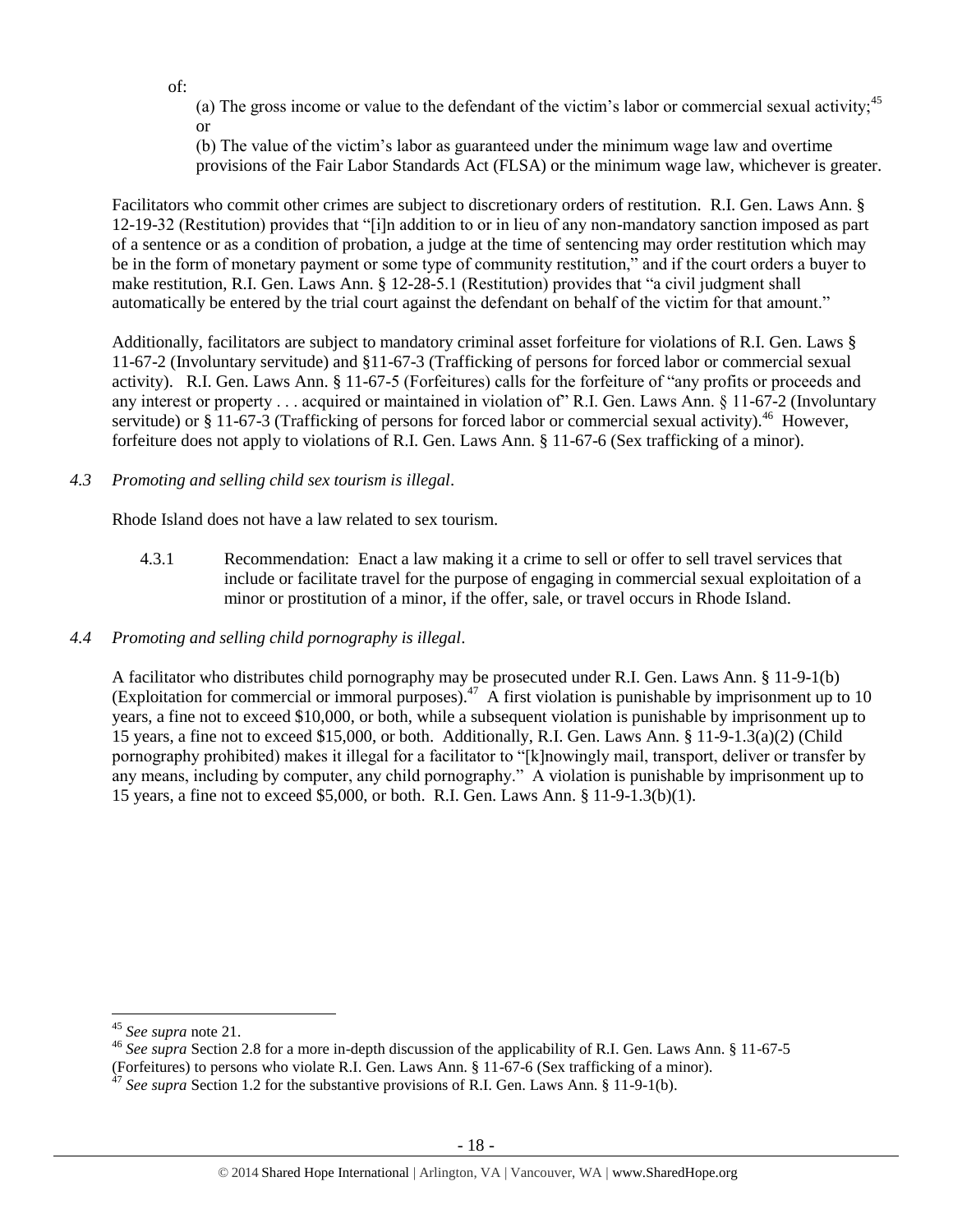#### **FRAMEWORK ISSUE 5: PROTECTIVE PROVISIONS FOR THE CHILD VICTIMS**

#### *Legal Components:*

- *5.1 Statutorily-mandated victim services define "victim" to specifically include victims of domestic minor sex trafficking or commercial sexual exploitation of children (CSEC) to ensure prompt identification and access to victims' rights and services.*
- *5.2 The state sex trafficking statute expressly prohibits a defendant from raising consent of the minor to the commercial sex acts as a defense.*
- *5.3 Prostitution laws apply only to adults, making minors under 18 specifically immune from this offense.*
- *5.4 Child victims of sex trafficking or commercial sexual exploitation are provided with a child protection response, including specialized shelter and services, and are not detained in juvenile detention facilities.*
- *5.5 The definition of "caregiver" (or similar term) in the child welfare statutes is broad enough to include a trafficker who has custody or control of a child in order to bring a trafficked child into the protection of child protective services.*
- *5.6 Commercial sexual exploitation or sex trafficking is identified as a type of abuse and neglect within child protection statutes.*
- *5.7 Crime victims' compensation is specifically available to a child victim of sex trafficking or commercial sexual exploitation of children (CSEC) without regard to ineligibility factors.*
- *5.8 Victim-friendly procedures and protections are provided in the trial process for minors under 18.*
- *5.9 Expungement or sealing of juvenile delinquency records resulting from arrests or adjudications for prostitution-related offenses committed as a result of, or in the course of, the commercial sexual exploitation of a minor is available within a reasonable time after turning 18.*
- *5.10 Victim restitution and civil remedies for victims of domestic minor sex trafficking or commercial sexual exploitation of children (CSEC) are authorized by law.*
- *5.11 Statutes of limitations for civil and criminal actions for child sex trafficking or commercial sexual exploitation of children (CSEC) offenses are eliminated or lengthened sufficiently to allow prosecutors and victims a realistic opportunity to pursue criminal action and legal remedies.*

*\_\_\_\_\_\_\_\_\_\_\_\_\_\_\_\_\_\_\_\_\_\_\_\_\_\_\_\_\_\_\_\_\_\_\_\_\_\_\_\_\_\_\_\_\_\_\_\_\_\_\_\_\_\_\_\_\_\_\_\_\_\_\_\_\_\_\_\_\_\_\_\_\_\_\_\_\_\_\_\_\_\_\_\_\_\_\_\_\_\_\_\_\_*

# *Legal Analysis:*

*5.1 Statutorily-mandated victim services define "victim" to specifically include victims of domestic minor sex trafficking or commercial sexual exploitation of children (CSEC) to ensure prompt identification and access to victims' rights and services.* 

Under R.I. Gen. Laws Ann. § 12-28-4(b) (Right to address court prior to sentencing) of the chapter entitled, "Victim's Rights," a "victim" is a person "who has sustained personal injury or loss of property directly attributable to the felonious conduct of which the defendant has been convicted." Very similar definitions of "victim" are included in R.I. Gen. Laws Ann. § 12-28-4.1(b) (Right to address court regarding plea negotiation), § 12-28-4.3(b) (Pretrial conferences—misdemeanors in district court), § 12-28-5(b) (Civil judgment against defendant), and § 12-28-6(d) (Right to address parole board). R.I. Gen. Laws Ann. §§ 12-28-4.1(b), 12-28- 4.3(b), 12-28-5(b), 12-28-6(d). Under this chapter, child victims are identified as those under the age of fifteen. R.I. Gen. Laws Ann. § 12-28-8(b).

For purposes of Title 12, Chapter 25 (Criminal Injuries Compensation), a "victim" is "a person who is injured or killed by any act of a person or persons which is within the description of any of the offenses specified in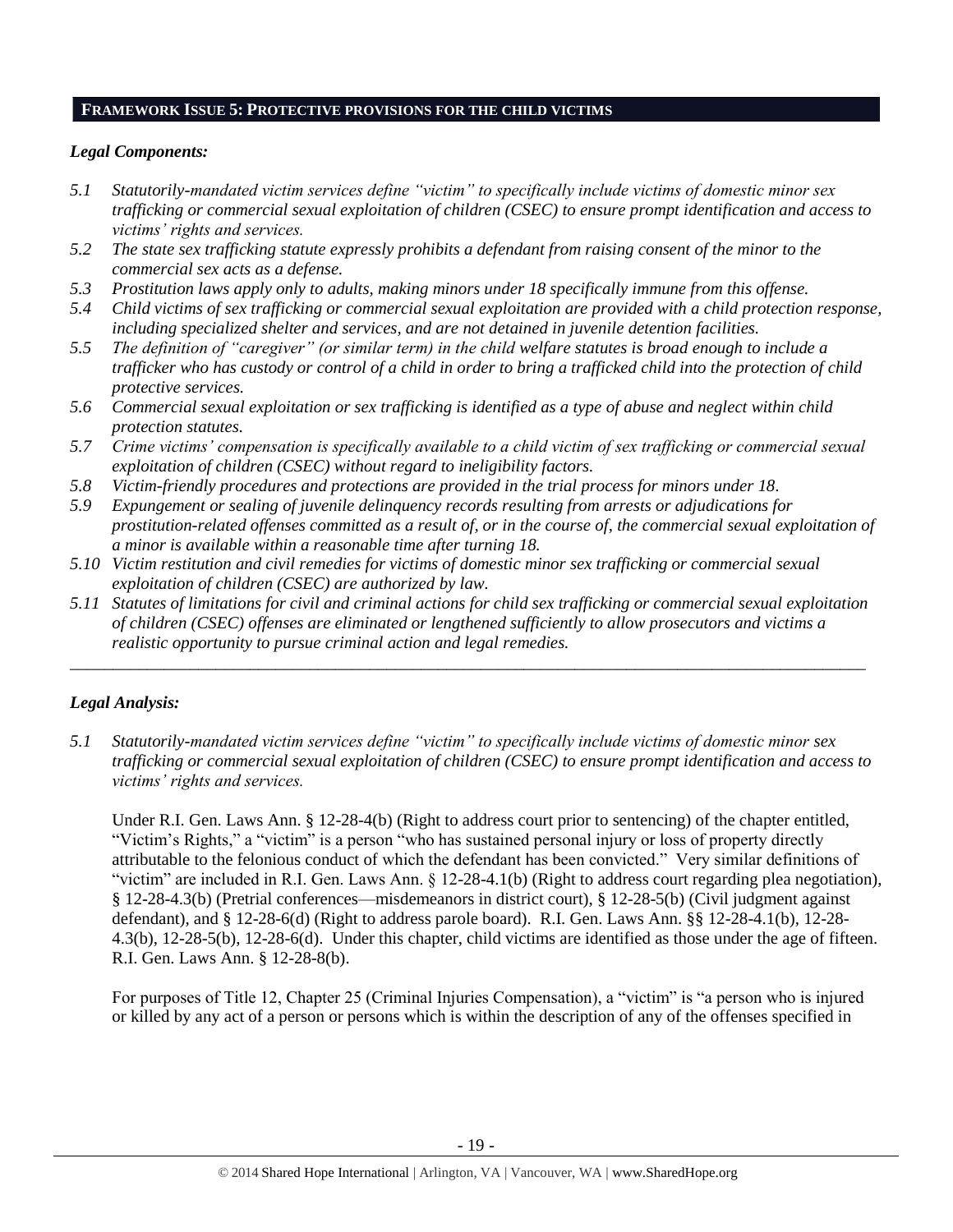§ 12-25-20 [Offenses to which chapter applies] and which act occurs in the state of Rhode Island."<sup>48</sup> R.I. Gen. Laws Ann. § 12-25-17(12). However, domestic minor sex trafficking victims are not considered victims for criminal injuries compensation since only victims of certain crimes, not including R.I. Gen. Laws Ann. § 11-67- 6 (Sex trafficking of a minor) and other CSEC crimes are eligible for compensation.<sup>49</sup>

A "victim," for purposes of restitution under R.I. Gen. Laws Ann. § 11-67-4 (Restitution), is defined in R.I. Gen. Laws Ann. § 11-67-1(8) (Definitions) as "a person subject to the practices set forth in § 11-67-2 [Involuntary servitude] or 11-67-3 [Trafficking of persons for forced labor or commercial sexual activity]." Because several of the practices set forth in R.I. Gen. Laws Ann. § 11-67-3 are similar to those criminalized under R.I. Gen. Laws Ann. § 11-67-6(b), it is possible that a sex trafficked child could be considered a "victim" under R.I. Gen. Laws Ann. § 11-67-1(8), but the failure to specifically refer to § 11-67-6(b) may result in ineligibility for some CSEC victims.

- 5.1.1 Recommendation: Amend the definitions of "victim" and "child victim" in R.I. Gen. Laws Ann. § 12-28-4(b) (Right to address court prior to sentencing) and § 12-28-8(b) (Child victims) to include all CSEC victims under the age of 18.
- 5.1.2 Recommendation: Amend the definitions of "victim" in R.I. Gen. Laws Ann. § 12-25-20 (Offenses to which chapter applies) and R.I. Gen. Laws Ann. § 11-67-4 (Restitution) to expressly include victims of domestic minor sex trafficking and CSEC offenses under R.I. Gen. Laws Ann. § 11-67-6 (Sex trafficking of a minor), § 11-9-1(b), (c) (Exploitation for commercial or immoral purposes), § 11-9-2 (Employment of children for unlawful purposes), § 11-9-1.1 (Child nudity prohibited in publications), § 11-37-8.8(a) (Indecent solicitation of a child), or § 11-9-1.3(a)(4) (Child pornography prohibited).

# *5.2 The state sex trafficking statute expressly prohibits a defendant from raising consent of the minor to the commercial sex acts as a defense.*

R.I. Gen. Laws Ann. § 11-67-6 (Sex trafficking of a minor), § 11-9-1(c) (Exploitation for commercial or immoral purposes), § 11-9-2 (Employment of children for unlawful purposes), § 11-9-1.1 (Child nudity prohibited in publications), and § 11-37-8.8(a) (Indecent solicitation of a child) are all silent regarding whether the minor's consent to a commercial sex act is a defense to the crime.

- 5.2.1 Recommendation: Amend R.I. Gen. Laws Ann. § 11-67-6 (Sex trafficking of a minor) and Rhode Island's CSEC laws to expressly provide that the consent of a minor to a commercial sex act is not a defense to the crime.
- *5.3 Prostitution laws apply only to adults, making minors under 18 specifically immune from this offense.*

R.I. Gen. Laws Ann. § 11-34.1-2(a), (b) (Prostitution) is age-neutral, and therefore, applies to minors. R.I. Gen. Laws Ann. § 11-34.1-2(a) states, "A person is guilty of prostitution when such person engages or agrees or offers to engage in sexual conduct with another person in return for a fee. Any person found guilty under this section shall be deemed guilty of a misdemeanor . . . ." However, R.I. Gen. Laws Ann. § 11-34.1-2(d) provides an affirmative defense by stating,

[I]t shall be an affirmative defense if the accused was forced to commit a commercial sexual activity by:

 $\overline{\phantom{a}}$ <sup>48</sup> See infra Section 5.7 for a discussion of the applicability of R.I. Gen. Laws Ann. § 12-25-20 (Offenses to which chapter applies) to domestic minor sex trafficking victims.

<sup>&</sup>lt;sup>49</sup> See infra Section 5.7 for a discussion of the applicability of R.I. Gen. Laws Ann. § 12-25-20 (Offenses to which chapter applies) to domestic minor sex trafficking victims.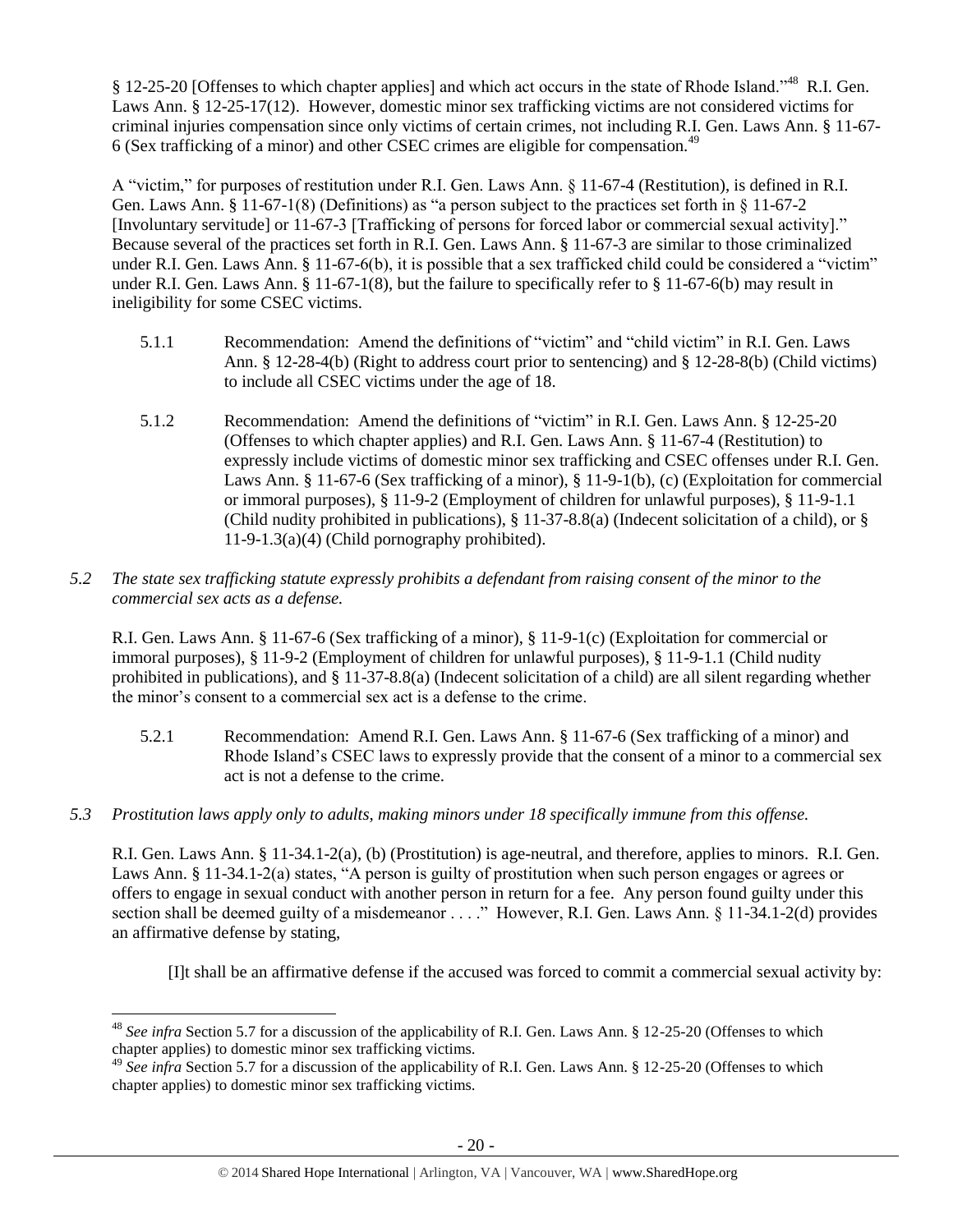(1) Being threatened or, subjected to physical harm;

(2) Being physically restrained or threatened to be physically restrained;

(3) Being subject to threats of abuse of law or legal process;

(4) Being subject to destruction, concealment, removal or confiscation, of any passport or other immigration document, or any other actual or purported governmental identification document; or (5) Being subject to intimidation in which the accused's physical well being was perceived as threatened.

A first conviction under R.I. Gen. Laws Ann. § 11-34.1-2(a) is punishable by imprisonment up to 6 months, a fine of \$250–\$1,000, or both. R.I. Gen. Laws Ann. § 11-34.1-2(a). A subsequent conviction is punishable by imprisonment up to 1 year, a fine of \$500–\$1,000, or both. R.I. Gen. Laws Ann. § 11-34.1-2(b). Additionally, under R.I. Gen. Laws Ann. § 11-34.1-2(c), "Any proceeds derived directly from a violation of this section are subject to seizure and forfeiture . . . ."

R.I. Gen. Laws Ann. § 11-34.1-4(a) (Loitering for prostitution) also is not limited in applicability to adults, stating,

It shall be unlawful for any person to stand or wander in or near any public highway or street, or any public or private place, and attempt to engage passersby in conversation, or stop or attempt to stop motor vehicles, for the purpose of prostitution or other commercial sexual activity. . . .

A first conviction under R.I. Gen. Laws Ann. § 11-34.1-4(a) is punishable by imprisonment up to 6 months, a fine of \$250–\$1,000, or both, and a subsequent conviction is punishable by imprisonment up to 1 year, a fine of \$500–\$1,000, or both. R.I. Gen. Laws Ann. § 11-34.1-4(a), (b).

- 5.3.1 Recommendation: Amend R.I. Gen. Laws Ann. § 11-34.1-2(a), (b) (Prostitution) and § 11- 34.1-4 (Loitering for prostitution) to make the laws inapplicable to minors under 18.
- *5.4 Child victims of sex trafficking or commercial sexual exploitation are provided with a child protection response, including specialized shelter and services, and are not detained in juvenile detention facilities.*

R.I. Gen. Laws Ann. § 40-11-3(a) (Duty to report—deprivation of nutrition or medical treatment) requires that "[a]ny person who has reasonable cause to know or suspect that any child has been abused or neglected as defined in § 40-11-2 or has been a victim of sexual abuse by another child" must report the information to the Department of Children, Youth and Families (DCYF) within 24 hours.<sup>50</sup>

# **Child Identified as Abused/Neglected**

Pursuant to [], a sexually exploited child is likely to be identified as abused or neglected. If a child is identified as abused or neglected under R.I. Gen. Laws Ann. § 40-11-2, the definition of "caregiver" under R.I. Gen. Laws Ann. § 40-11-2(9) is sufficiently broad to involve Child Protective Services in investigations where the child is in the custody or control of a non-family trafficker.

For purposes of R.I. Gen. Laws Title 40 (Human services), Chapter 11 (Abused and neglected children), R.I. Gen. Laws Ann. § 40-11-2(1) defines an "abused and/or neglected child" as

 $\overline{a}$  $50$  R.I. Gen. Laws Ann. § 40-11-3.1 (Duty to report death of child due to child abuse or neglect) separately mandates the reporting of the known or suspected death of a child due to child abuse or neglect. The failure to make a report required under R.I. Gen. Laws Ann. § 40-11-3 or § 40-11-3.1 is punishable by imprisonment up to 1 year, a fine up to \$500, or both, and the person will be liable for any civil damages "proximately caused by that failure." R.I. Gen. Laws Ann. § 40-11-6.1.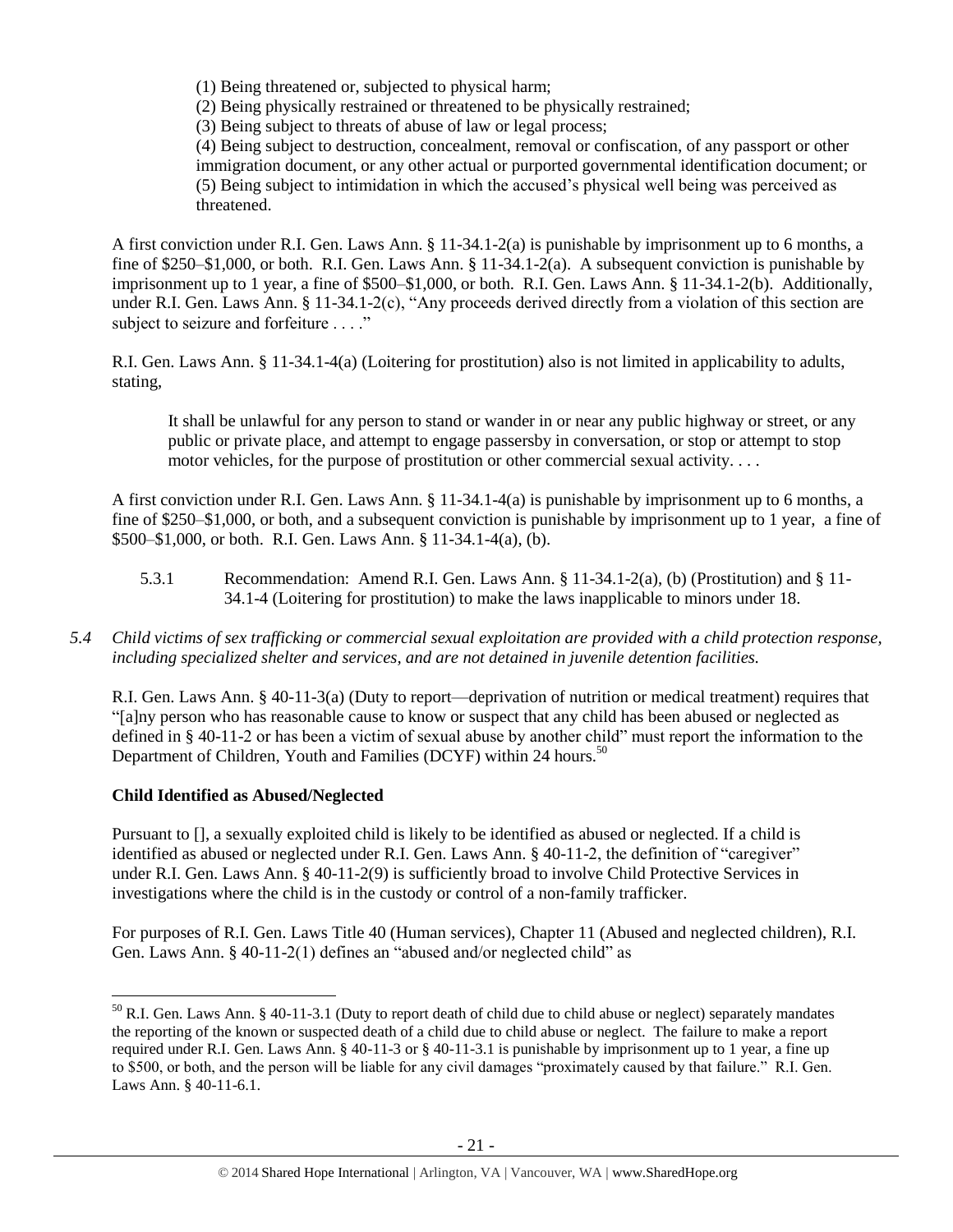a child whose physical or mental health or welfare is harmed or threatened with harm when his or her parent or other person responsible for his or her welfare:

. . . (iii) Commits or allows to be committed, against the child, an act of sexual abuse; or . . .

(vii) Sexually exploits the child in that the person allows, permits or encourages the child to engage in prostitution as defined by the provisions in § 11-34.1-1 et seq., entitled "Commercial Sexual Activity"; or

(viii) Sexually exploits the child in that the person allows, permits, encourages or engages in the obscene or pornographic photographing, filming or depiction of the child in a setting which taken as a whole suggests to the average person that the child is about to engage in or has engaged in, any sexual act, or which depicts any such child under eighteen (18) years of age, performing sodomy, oral copulation, sexual intercourse, masturbation, or bestiality; or

(ix) Commits or allows to be committed any sexual offense against the child as such sexual offenses are defined by the provisions of chapter 37 [Sexual assault] of title 11 [Criminal offenses], entitled "Sexual Assault", as amended; or

(x) Commits or allows to be committed against any child an act involving sexual penetration or sexual contact if the child is under fifteen (15) years of age; or if the child is fifteen (15) years or older, and (1) force or coercion is used by the perpetrator, or (2) the perpetrator knows or has reason to know that the victim is a severely impaired person as defined by the provisions of  $\S 11-5-11$ [Assault on persons with severe impairments], or physically helpless as defined by the provisions of § 11-37-6 [Third degree sexual assault].

- I. Initial Custody
	- a. Authority for Initial Custody

If the DCYF determines that "a child has been abused or neglected; which results in a child [sic] death, serious physical or emotional harm, sexual abuse or exploitation or an act or failure to act which represents an imminent risk of serious harm," the DCYF has "the duty to petition the family court for removal of the child from the care and custody of the parents, or any other person having custody or care of the child." R.I. Gen. Laws Ann. § 40-  $11-7(c)$ .

R.I. Gen. Laws Ann. § 40-11-5(b) (Protective custody by physician or law enforcement officer) separately allows any law enforcement officer to "take a child into protective custody without the consent of the parents, or others exercising control over the child." § 40-11-5(c).

b. Placement

An officer who takes a child into custody and "has reasonable cause to believe that there exists an imminent danger to the child's life or health" must "immediately notify and place the child with the director of the department of children, youth, and families or his or her designated agent who shall care for the child," but the child may not "be detained in protective custody longer than forty-eight (48) hours without the express approval of a justice of the family court." R.I. Gen. Laws Ann.

Under R.I. Gen. Laws Ann. § 14-1-27(c) (Temporary detention in public or private institutions), when DCYF applies for temporary custody of a child due to abuse or neglect allegations, DCYF must, within 30 days, consider placing the child with a relative who does not live with the child's parents, "unless the particular needs of the child make the placement contrary to the child's best interests." R.I. Gen. Laws Ann. § 40-11-12(b) (Award of custody) provides that, where the court determines a child to be an abused or neglected child, the court may allow the department custody of the child until the conditions in the child's own home are "consistent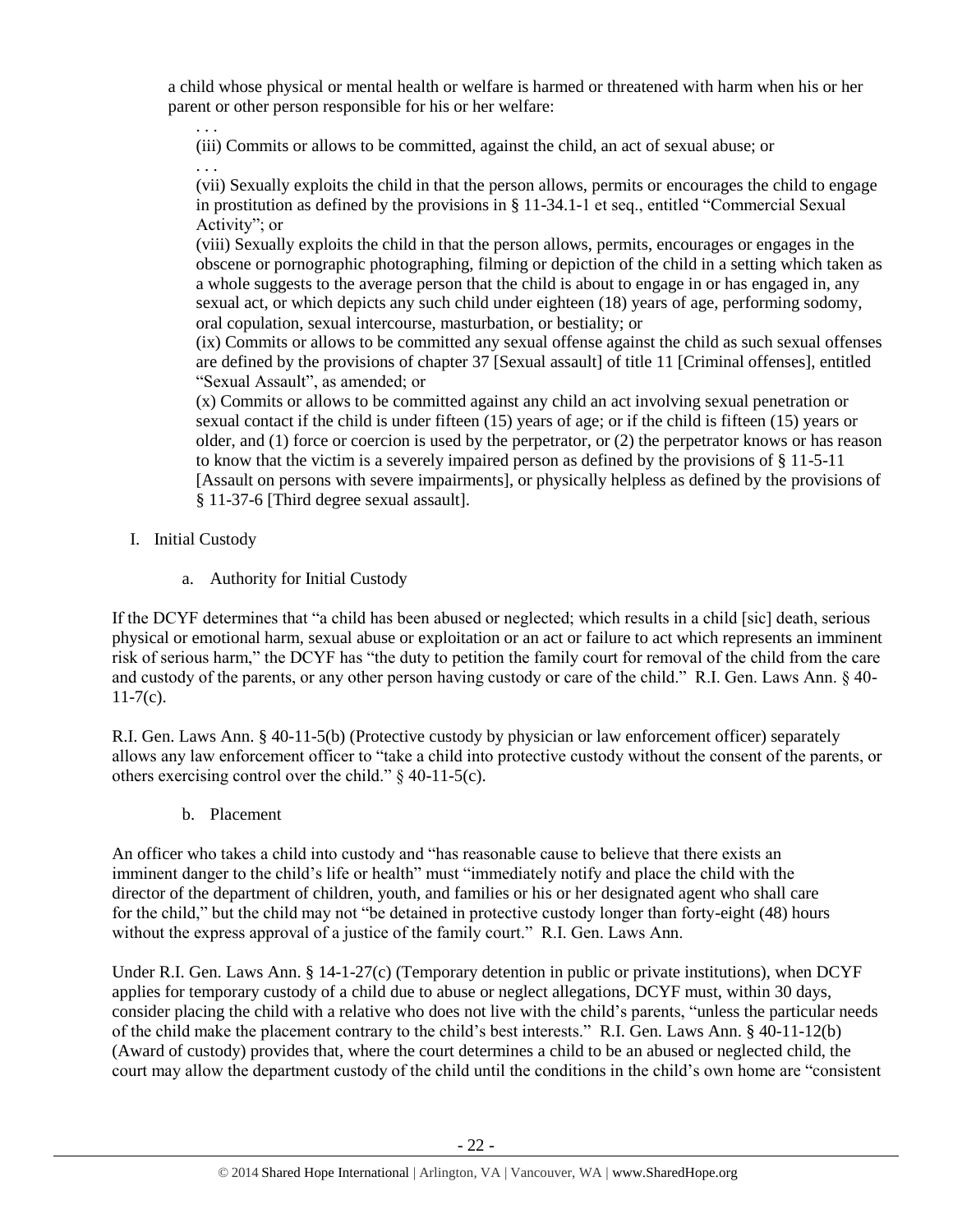with the child's safety."

# II. Process Following Initial Custody

Within 12 months of the date the child was placed in DCYF's care, the DCYF must "file a motion in the family court requesting a permanency hearing on the status of the child." R.I. Gen. Laws Ann. § 40-11-  $12.1(a)$ .

# III. Outcomes

At the permanency hearing, the court will enter an order for a permanency plan, which, pursuant to R.I. Gen. Laws Ann. § 40-11-12.1(e), may include one of the following options:

(1) In the case of a child whose care and custody have been transferred to the department of children, youth, and families, direct that the child be returned to and safety maintained in the home of the parent, guardian, or relative; or

(2) Direct that the child's placement in foster care continue on a long-term basis or that the child be placed in an independent living facility; or

(3) Direct that foster care of the child and reunification efforts be continued if the department of children, youth, and families, after a hearing, has demonstrated to the court that continuation of the child in foster care and continued reunification efforts for a determinate period is in the child's best interests. If the court does not return the child to the care and custody of the parent, guardian or relative and the court does not direct that foster care of the child and reunification efforts be continued, the department shall institute a proceeding within thirty (30) days of the permanency hearing pursuant to chapter 7 of title 15 to legally free the child for adoption; or

. . . .

For children determined to be dependent or neglected, under R.I. Gen. Laws Ann. § 14-1-34(a) (Placement of dependent and neglected children—criminal records of foster parents made available), the court must grant custody of the child to the DCYF, which may be revoked "for good cause shown" by decree at any time. If custody is granted to the DCYF, "the court shall authorize the provision of suitable treatment, rehabilitation and care for each child in the least restrictive and community-based setting." R.I. Gen. Laws Ann. § 14-1-36.2.

# **Child Identified as Delinquent**

Children may be treated as delinquent and be arrested and detained by law enforcement for actions related to their trafficking conditions. R.I. Gen. Laws Ann. § 14-1-25.

A "delinquent" child is defined as one "who has committed any offense which, if committed by an adult, would constitute a felony, or who has on more than one occasion violated any of the other laws of the state or of the United States or any of the ordinances of cities and towns, other than ordinances relating to the operation of motor vehicles." R.I. Gen. Laws Ann. § 14-1-3(5). A "wayward" child is defined in R.I. Gen. Laws Ann. § 14- 1-3(9)(vi) to include a child "[w]ho has on any occasion violated any of the laws of the state or of the United States or any of the ordinances of cities and towns, other than ordinances relating to the operation of motor vehicles."

Under these definitions, a commercially sexually exploited child who has violated R.I. Gen. Laws Ann. § 11- 34.1-2 (Prostitution) or § 11-34.1-4 (Loitering for prostitution) would be considered a wayward child upon a first violation and a delinquent child upon a subsequent violation and could be arrested under R.I. Gen. Laws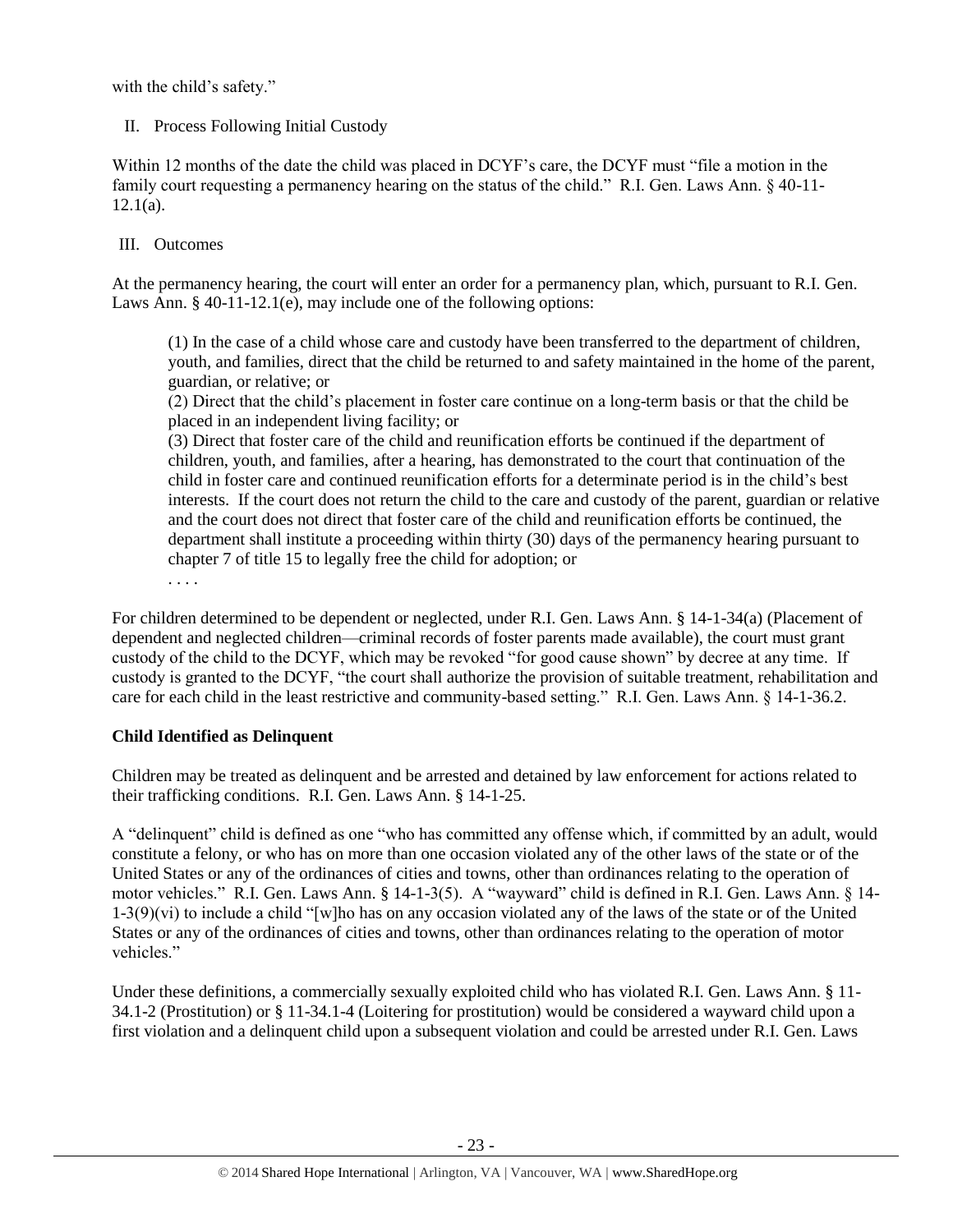- I. Initial Custody
	- a. Authority for Initial Custody

R.I. Gen. Laws Ann. § 11-9-3 (Seizure and custody of exploited child—proceedings as against neglected child) states,

The town sergeant of any town, the chief of police of any city, or any agent of the director of children, youth and families may enter any place where any child may be held, detained or employed in violation of §§ 11-9-1 [Exploitation for commercial or immoral purposes]―11-9-8 [Appropriations for prevention of cruelty to children], and, without process of law, seize and detain the child and hold him or her as a witness to testify upon the trial of any person charged with violating the provisions of §§ 11- 9-1―11-9-8; and if prior to or upon conviction of the offender, no person shall appear who is entitled to the custody of the child, the officer having the child in custody may bring proceedings against the child as a neglected child under the provisions of chapter 1 [Proceedings in family court] of title 14 [Delinquent and dependent children].

b. Placement

After taking a child into custody, R.I. Gen. Laws Ann. § 14-1-20 (Release or placement of child in custody of officer) requires an officer, on the parent's, guardian's, or other custodian's written promise, to bring the child to court at the appointed time, to release the child to a parent, guardian, or other custodian. If the officer does not release the child to the parent, guardian, or custodian, he may place the child with a probation counselor or in another place of detention. The child may be detained in "a suitable place or places not directly connected with any jail or lockup . . . so long as detention may be necessary." R.I. Gen. Laws Ann. § 14-1-23. However, R.I. Gen. Laws Ann. § 14-1-26.1 (Temporary custody of status and non-offenders) provides that when law enforcement holds juveniles who are considered status offenders, dependent children, or neglected children in custody, they may only be held in "an unlocked, multi-purpose room that is not designated for residential use or secure detention." Furthermore, these children "shall not be handcuffed to a stationary object and must remain in continuous visual supervision of an agency representative." R.I. Gen. Laws Ann. § 14-1-26.1. Delinquent or wayward children may not, pursuant to R.I. Gen. Laws Ann. § 14-1-26, be held in any prison, jail, lockup, or reformatory, or be transported with, or compelled or permitted to associate or mingle with, criminal, vicious, or dissolute persons, but shall be kept under the care of the person arresting the child, or of a police matron as provided in § 14-1-24 [Care of girls detained], until by order of the court other disposition is made of the child as provided in this chapter; and if the child is ordered to be detained or confined in any of the institutions mentioned in this chapter, the child shall not be conveyed to or from the institution with adult offenders.

II. Adjudication or Referral to Alternative Process

Under R.I. Gen. Laws Ann. § 14-1-27(a) (Temporary detention in public or private institutions), a child may also be held at the training school for youth, in the custody of the DCYF, or in a private home, institution, or

 $\overline{a}$  $<sup>51</sup>$  R.I. Gen. Laws Ann. § 14-1-22 (Taking child into immediate custody) further provides,</sup>

Nothing contained in this chapter [Proceedings in family court] shall be construed as forbidding any police officer or probation counselor from immediately taking into custody any child who is found violating any law or ordinance, or whose surroundings are such as to endanger his health, morals, or welfare, unless immediate action is taken. In each of these cases, the officer taking the child into custody shall immediately report the fact to the court and the case shall then be proceeded with as provided in this chapter.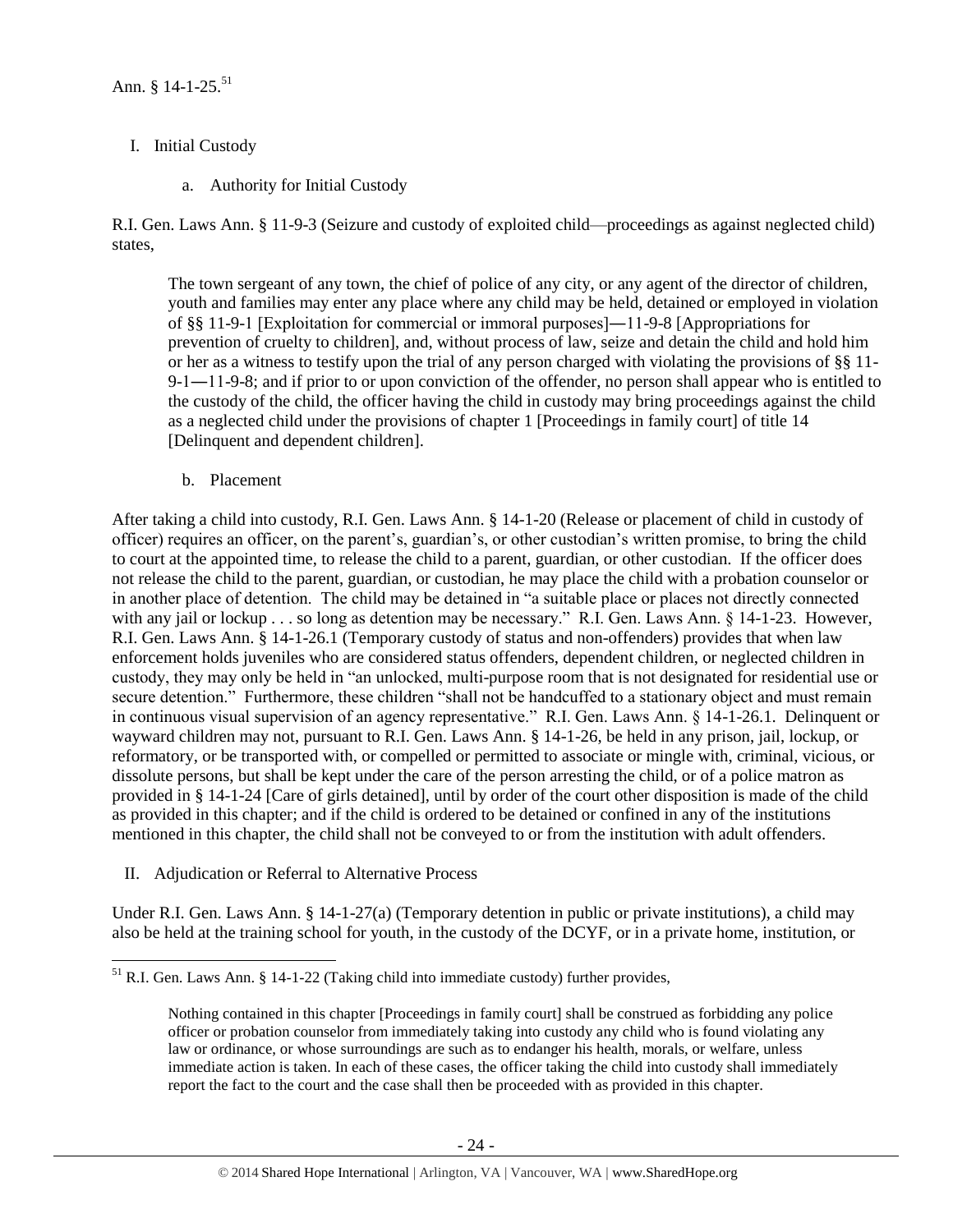agency licensed by the DCYF, pending a hearing within 30 days. If the hearing determines that the child is "delinquent, wayward, neglected or dependent," pursuant to R.I. Gen. Laws Ann. § 14-1-32 (Power of court to order disposition of child), the child may be placed in the custody of a parent, relative, or the DCYF, subject to terms decided by the court, which may include probation, additional supervision, or parental counseling.

Under R.I. Gen. Laws Ann. § 14-1-36 (Commitment of delinquent and wayward children), delinquent and wayward children specifically may be "committed to the training school for youth for a sentence no longer than the youth's nineteenth birthday."

- 5.4.1 Recommendation: Establish a mandatory response law that directs any minor involved in prostitution or who is a victim of trafficking for sexual servitude away from the criminal justice system and into a protective system.
- *5.5 Commercial sexual exploitation or sex trafficking is identified as a type of abuse and neglect within child protection statutes.*

. . .

. . .

R.I. Gen. Laws Ann. § 40-11-2(1) (Definitions) expressly identifies commercial sexual exploitation as a type of child abuse or neglect. R.I. Gen. Laws Ann. § 40-11-2(1) defines an "abused and/or neglected child" as,

a child whose physical or mental health or welfare is harmed or threatened with harm when his or her parent or other person responsible for his or her welfare:

(iii) Commits or allows to be committed, against the child, an act of sexual abuse; or

(vii) Sexually exploits the child in that the person allows, permits or encourages the child to engage in prostitution as defined by the provisions in § 11-34.1-1 et seq., entitled "Commercial Sexual Activity"; or

(viii) Sexually exploits the child in that the person allows, permits, encourages or engages in the obscene or pornographic photographing, filming or depiction of the child in a setting which taken as a whole suggests to the average person that the child is about to engage in or has engaged in, any sexual act, or which depicts any such child under eighteen (18) years of age, performing sodomy, oral copulation, sexual intercourse, masturbation, or bestiality; or

(ix) Commits or allows to be committed any sexual offense against the child as such sexual offenses are defined by the provisions of chapter 37 [Sexual assault] of title 11 [Criminal offenses], entitled "Sexual Assault", as amended; or

(x) Commits or allows to be committed against any child an act involving sexual penetration or sexual contact if the child is under fifteen (15) years of age; or if the child is fifteen (15) years or older, and (1) force or coercion is used by the perpetrator  $\dots$ .

*5.6 The definition of "caregiver" (or similar term) in the child welfare statutes is broad enough to include a trafficker who has custody or control of a child in order to bring a trafficked child into the protection of child protective services.*

R.I. Gen. Laws Ann. § 40-11-2(9) (Definitions) defines a "person responsible for child's welfare" as

the child's parent, guardian, any individual, eighteen (18) years of age or older, who resides in the home of a parent or guardian and has unsupervised access to a child, foster parent, an employee of a public or private residential home or facility, or any staff person providing out-of-home care (out-of-home care means child day care to include family day care, group day care, and center-based day care). . . .

5.5.1 Recommendation: Amend the definition of "person responsible for child's welfare" in R.I.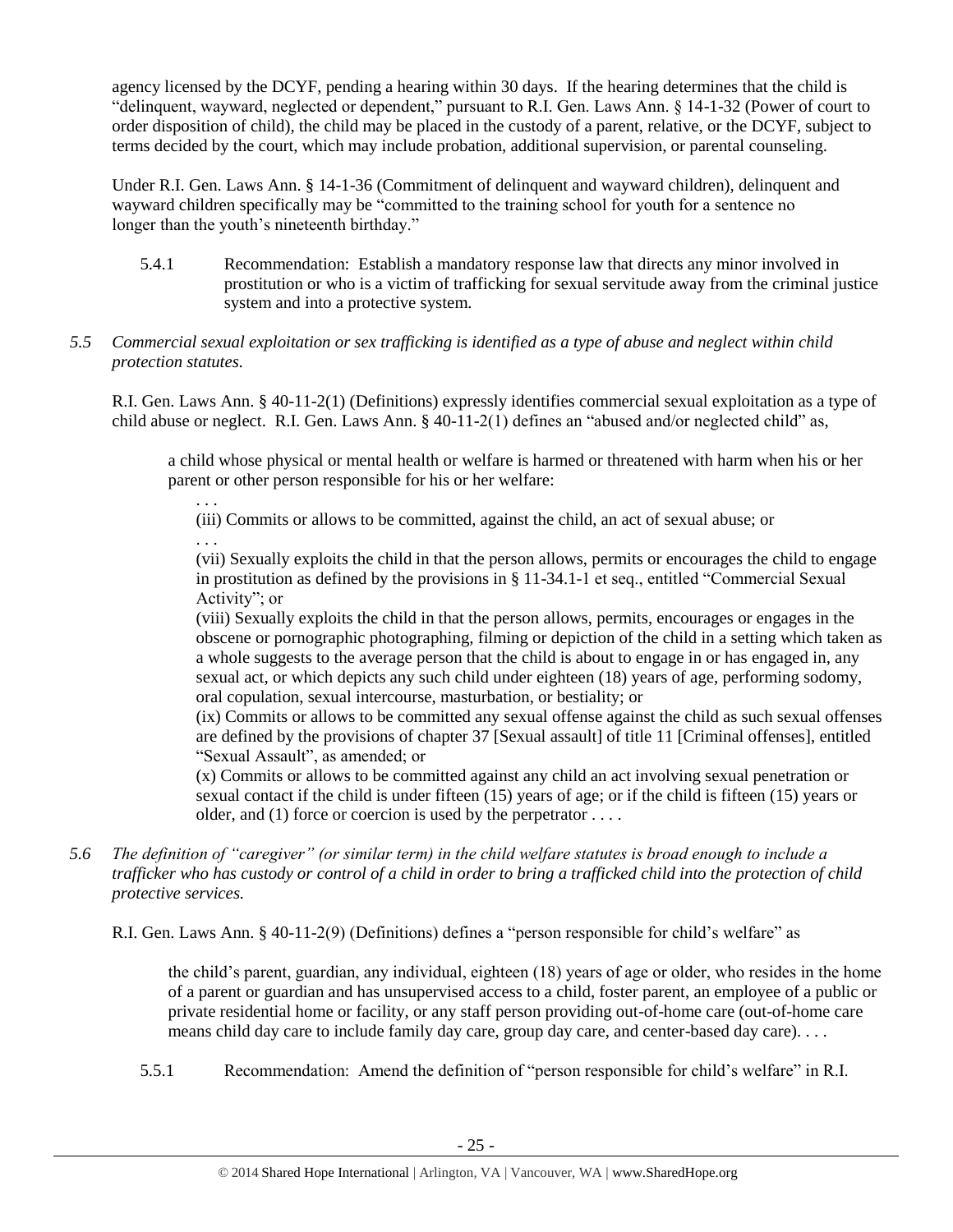Gen. Laws Ann. § 40-11-2(9) (Definitions) to include any person with custody and control of a child to ensure child welfare can provide services to all commercially sexually minors.

*5.7 Crime victims' compensation is specifically available to a child victim of sex trafficking or commercial sexual exploitation of children (CSEC) without regard to ineligibility factors.*

Although not specifically listed as a crime for which victim's compensation is available, a child sex trafficking victim may receive an award under the discretionary authority of the office of the general treasurer. R.I. Gen. Laws Ann. §§ 12-25-19, 12-25-20, 12-25-22. R.I. Gen. Laws Ann. § 12-25-19(a) states that a victim who "is injured or killed by any act . . . within the description of the offenses listed in § 12-25-20 . . . may apply to the office for compensation." Offenses listed in R.I. Gen. Laws Ann. § 12-25-20 (Offenses to which chapter applies) include:

(7) Kidnapping;

. . .

(11) First or second degree sexual assault;

(12) Child molestation, first or second degree;

. . .

(18) Any other crime excluding motor vehicle offenses other than those enumerated in this section which results in personal injury<sup>52</sup> or death; ...

. . . .

This statute does not expressly mention violations of R.I. Gen. Laws Ann. § 11-67-6 (Sex trafficking of a minor), § 11-9-1(b), (c) (Exploitation for commercial or immoral purposes), § 11-9-2 (Employment of children for unlawful purposes), § 11-9-1.1 (Child nudity prohibited in publications), § 11-37-8.8(a) (Indecent solicitation of a child), or § 11-9-1.3(a)(4) (Child pornography prohibited). R.I. Gen. Laws Ann. § 12-25-20. However, the inclusion in subsection (18) of "[a]ny other crime . . . which results in personal injury or death" should include the offenses.

But barriers to accessing crime compensation funds exist. R.I. Gen. Laws Ann. § 12-25-22(a) (Limitations upon awarding compensation) requires a victim to both report the crime to law enforcement within 10 days of the crime's occurrence and commence an "action for compensation" within 3 years of the occurrence of the crime. A claim may be allowed, however, where the "victim was below the age of eighteen (18) years of age or of unsound mind, or for good cause shown." The office of the general treasurer also "may reduce or deny" a victim's award based on "compliance by the victim with the reasonable requests of law enforcement," and the victim's behavior "which directly or indirectly contributed to his or her injury or death." R.I. Gen. Laws Ann.  $§ 12-25-19(d)(1)(i), (d)(1)(iv).$ 

- 5.7.1 Recommendation: Amend R.I. Gen. Laws Ann. § 12-25-20 (Offenses to which chapter applies) to include expressly R.I. Gen. Laws Ann. § 11-67-6 (Sex trafficking of a minor), § 11-9-1(b), (c) (Exploitation for commercial or immoral purposes), § 11-9-2 (Employment of children for unlawful purposes), § 11-9-1.1 (Child nudity prohibited in publications), § 11-37-8.8(a) (Indecent solicitation of a child), and § 11-37-6 (Third degree sexual assault) as offenses for which a victim may be eligible for compensation.
- 5.7.2 Recommendation: Amend R.I. Gen. Laws Ann. § 12-25-22(a) (Limitations upon awarding

 $\overline{\phantom{a}}$ <sup>52</sup> R.I. Gen. Laws Ann. § 12-25-17(7) defines "personal injury" as "actual bodily harm, mental or nervous shock, and a pregnancy resulting from sexual attack."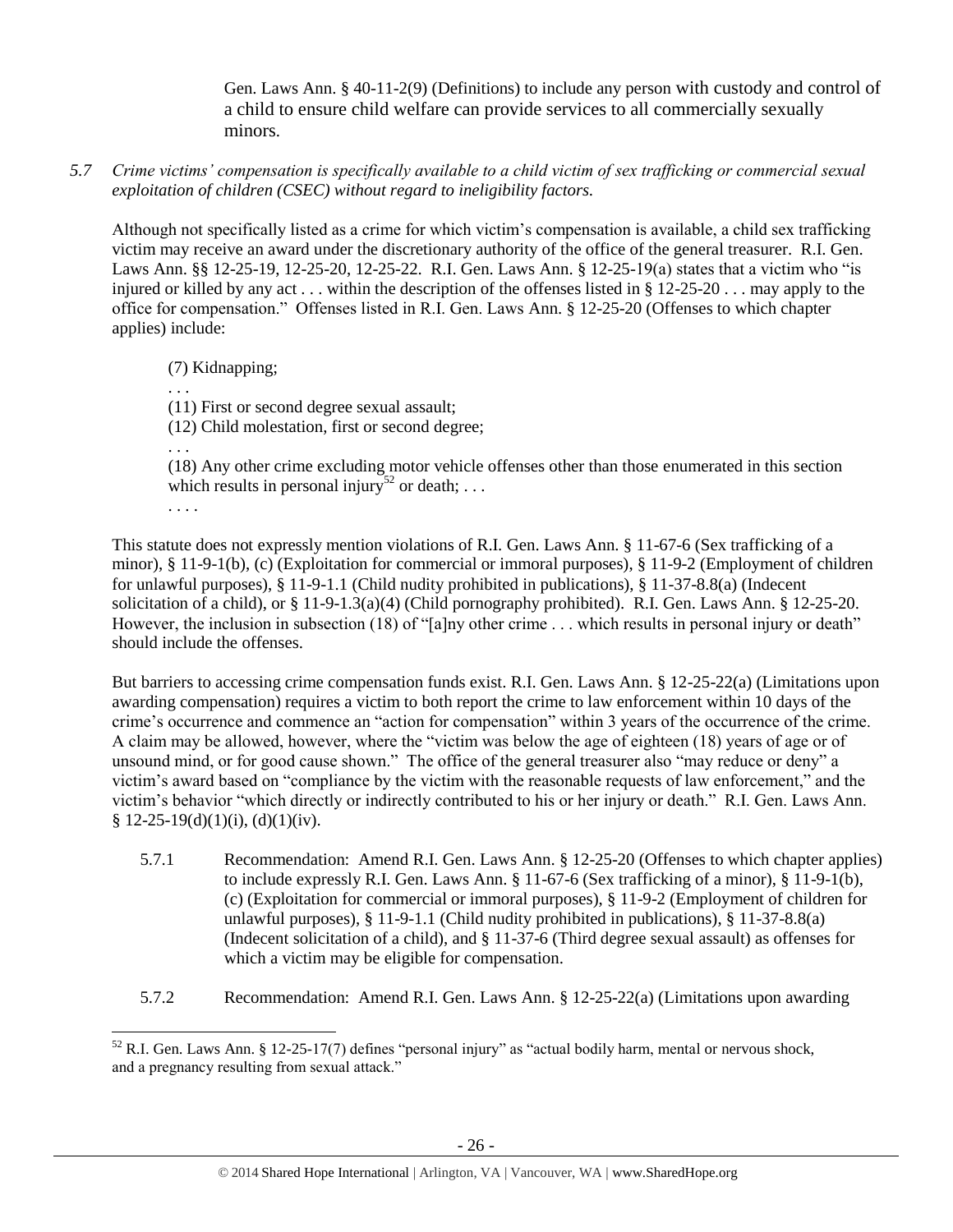compensation) to clarify that good cause exists for victims of domestic minor sex trafficking or commercial sexual exploitation.

*5.8 Victim-friendly procedures and protections are provided in the trial process for minors under 18.*

R.I. Gen. Laws Ann. § 12-28-8(b), (c) (Child victims) provides the following rights to children under 15 years old who are victims of felonies:

(1) To have explanations, in language understandable to a child of the victim's age, of all investigative and judicial proceedings in which the child will be involved;

(2) To be accompanied at all investigative and judicial proceedings by a relative, guardian, or other person who will contribute to the child's sense of well being, unless it is determined by the party conducting the proceeding that the presence of the particular person would substantially impede the investigation or prosecution of the case;

(3) To have all investigative and judicial proceedings in which the child's participation is required arranged so as to minimize the time when the child must be present;

(4) To be permitted to testify at all judicial proceedings in the manner which will be least traumatic to the child, consistent with the rights of the defendant;

(5) To be provided information about and referrals to appropriate social service programs to assist the child and the child's family in coping with the emotional impact of the crime and the subsequent proceedings in which the child is involved.

Additional rights are provided to children under R.I. Gen. Laws Ann. § 42-72-15 (Children's bill of rights). Included, among other rights, under R.I. Gen. Laws Ann. § 42-72-15 are the following rights:

(g) Each child may receive his or her clergyman, attorney, guardian ad litem, special advocate, or child advocate at any reasonable time.

. . . .

(i) Each child under the supervision of the department shall have the right to counsel, and the right to receive visits from physicians and mental health professionals.

. . . .

(n) A child victim or witness shall be afforded the protections of § 12-28-9 [Victims' services unit] under the direction of the department of children, youth, and families, and the department shall advise the court and the police and the prosecutor on the capacity of the child victim to understand and participate in the investigation and in the court proceedings and of the potential effect of the proceedings on the child.

. . . .

Rhode Island's general victim rights, under R.I. Gen. Laws Ann. § 12-28-3(a) (General rights), further provide the following rights, among others, to all crime victims:

(3) To receive protection from harm and threats of harm arising out of the victim's cooperation with law enforcement and prosecution efforts, and to be provided with information as to the means of protection available;

. . .

(5) To be provided, whenever feasible, with a secure waiting area during court proceedings that does not require the victim to be in close proximity to the defendant and the family and friends of the defendant;

. . . .

Additionally, R.I. Gen. Laws Ann. § 12-28-9(a) (Victims' services unit) establishes a victims' services unit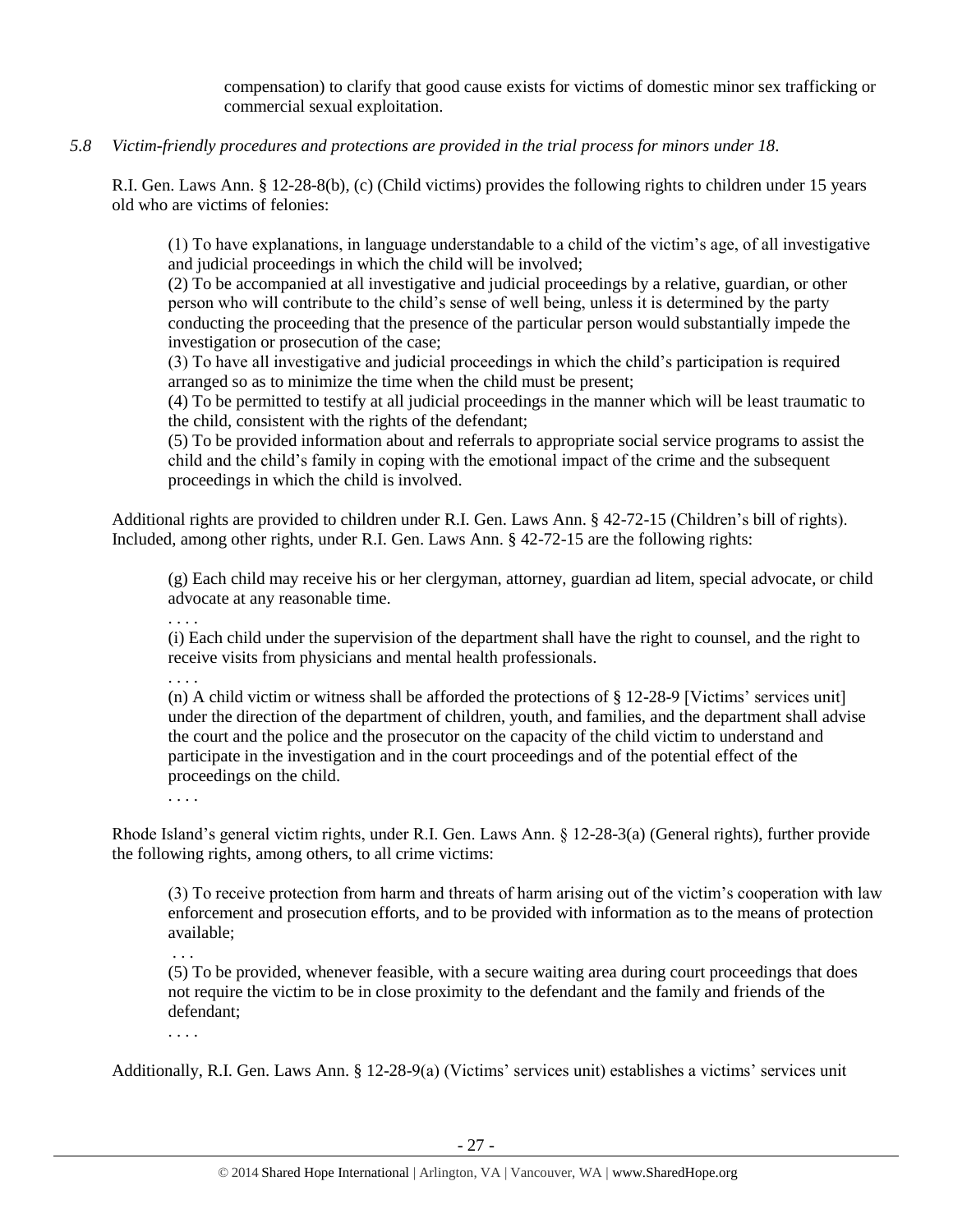whose services include, among others, "(4) Assistance in preparing for and making court appearances and in making victim impact statements . . . ."

Under R.I. Gen. Laws Ann. § 11-37-13.2(a) (Alternative methods of victim testimony—child victim), victims of sexual assault who are under 18 years of age may provide testimony via videotape or closed circuit television, "upon a showing that the child is unable to testify before the court without suffering unreasonable and unnecessary mental or emotional harm." If the child victim is 14 years old or younger, "there shall be a rebuttable presumption that the child is unable to testify before the court without suffering unreasonable and unnecessary mental or emotional harm." R.I. Gen. Laws Ann. § 11-37-13.2(a). When the court permits a child to give testimony outside the court room, "[o]nly the judge, attorneys for the parties, persons necessary to operate the recording or broadcasting equipment, and any person whose presence would contribute to the welfare and well-being of the child may be present in the room with the child during his or her testimony." R.I. Gen. Laws Ann. § 11-37-13.2(a).

Under R.I. Gen. Laws Ann. § 11-37-13 (Prior sexual conduct of complainant—admissibility of evidence) and R.I. R. Evid. 412, where a defendant is charged with sexual assault, evidence of the victim's past sexual behavior with persons other than the defendant may be admissible, provided that specified notice requirements are met and the evidence is relevant. Additionally, under R.I. Gen. Laws Ann. § 11-34.1-10 (Reputation testimony as evidence), "In the trial of any person charged with a violation of this chapter [Chapter 11-34.1 (Commercial sexual activity)], testimony concerning the reputation of the place where the violation occurred or of persons who frequent or reside in it shall be admissible in evidence in support of the charge."

Pursuant to R.I. Gen. Laws Ann. § 40-11-14 (Right to representation in court proceedings), abused or neglected children also are afforded the right to "have a guardian ad litem and/or a court-appointed special advocate appointed by the court to represent this child, all in the discretion of the court."

- 5.8.1. Recommendation: Amend R.I. Gen. Laws Ann. § 12-28-8(b), (c) (Child victims) to provide victims' rights to all victims under the age of 18.
- 5.8.2. Recommendation: Amend R.I. Gen. Laws Ann. § 11-37-13.2(a) (Alternative methods of victim testimony—child victim), R.I. Gen. Laws Ann. § 11-37-13 (Prior sexual conduct of complainant admissibility of evidence), and R.I. Gen. Laws Ann. § 40-11-14 (Right to representation in court proceedings) to extend heightened protections to victims of CSEC offenses.
- *5.9 Expungement or sealing of juvenile delinquency records resulting from arrests or adjudications for prostitutionrelated offenses committed as a result of, or in the course of, the commercial sexual exploitation of a minor is available within a reasonable time after turning 18.*

Rhode Island law does not provide for the automatic sealing of juvenile records upon application by the minor at age 18. R.I. Gen. Laws Ann. § 14-1-6.1(a)(i)–(ii) (Records) provides,

(i) All police records relating to the arrest, detention, apprehension and disposition of the juvenile and all records of identification maintained pursuant to chapter 12-1 of the general laws shall be treated as family court records in accordance with §§ 14-1-64 [Disposition of juvenile records] and 38-2-2 [Definitions] of the general laws . . . and

(ii) All court records of such proceedings shall be sealed upon final disposition of the case in the event of a no information, dismissal or not guilty finding or upon the completion of any sentence, probation and/or parole imposed therein.

R.I. Gen. Laws Ann. § 14-1-64(a) (Disposition of juvenile records) further states,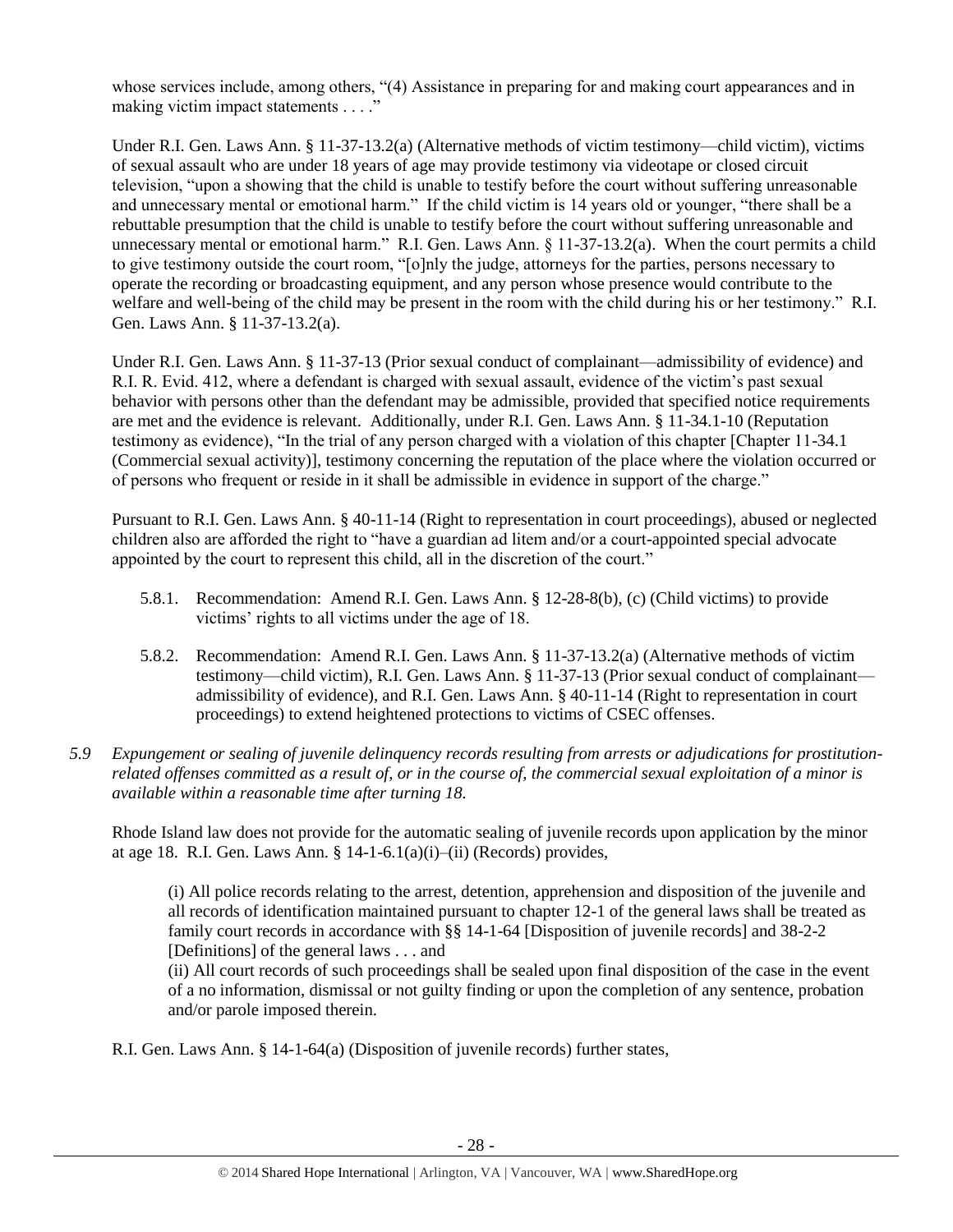All police records relating to the arrest, detention, apprehension, and disposition of any juveniles shall be kept in files separate and apart from the arrest records of adults and shall be withheld from public inspection, but the police report relating to the arrest or detention of a juvenile shall be open to inspection and copying upon request and upon payment of copying costs . . . by the parent, guardian, or attorney of the juvenile involved. After disposition of an offense and upon execution of an appropriate release and upon payment of copying costs . . . by the parent, guardian or attorney of the juvenile involved, records relating to the arrest, detention, apprehension and disposition of the juveniles shall be open to inspection and copying by the parent, guardian, or attorney of the juvenile involved.

Apart from the provisions of R.I. Gen. Laws Ann. § 14-1-6.1 and § 14-1-64(a), the records of any person found guilty of a violation of R.I. Gen. Laws Ann. § 11-34.1-2 (Prostitution), at the discretion of the court, "may be expunged one year after completion of that person's sentence." R.I. Gen. Laws Ann. § 11-34.1-5(a).

# *5.10 Victim restitution and civil remedies for victims of domestic minor sex trafficking or commercial sexual exploitation of children (CSEC) are authorized by law.*

R.I. Gen. Laws Ann. § 12-19-32 (Restitution) provides that "[i]n addition to or in lieu of any non-mandatory sanction imposed as part of a sentence or as a condition of probation, a judge at the time of sentencing may order restitution which may be in the form of monetary payment or some type of community restitution." If the court orders a defendant to make restitution, pursuant to R.I. Gen. Laws Ann. § 12-28-5.1 (Restitution), "a civil judgment shall automatically be entered by the trial court against the defendant on behalf of the victim for that amount." R.I. Gen. Laws Ann. § 11-67-4 (Restitution)<sup>53</sup> specifically requires the court to order a defendant to pay as restitution the greater of,

(a) The gross income or value to the defendant of the victim's labor or commercial sexual activity; or (b) The value of the victim's labor as guaranteed under the minimum wage law and overtime provisions of the Fair Labor Standards Act (FLSA) or the minimum wage law, whichever is greater.

However, since "victim," as defined in R.I. Gen. Laws Ann. § 11-67-1(8) (Definitions), only includes persons "subject to the practices set forth in § 11-67-2 or 11-67-3" and does not include persons subject to the practices set forth in § 11-67-6 (Sex trafficking of a minor), minor victims of sex trafficking may have difficulty accessing restitution under this provision.

No civil remedies are expressly authorized under Title 11, Chapter 67 (Trafficking of persons and involuntary servitude); however, R.I. Gen. Laws Ann. § 9-1-2 (Civil liability for crimes and offenses) states,

Whenever any person shall suffer any injury to his or her person, reputation, or estate by reason of the commission of any crime or offense, he or she may recover his or her damages for the injury in a civil action against the offender, and it shall not be any defense to such action that no criminal complaint for the crime or offense has been made; . . . .

- 5.10.1 Recommendation: Enact a law providing a civil cause of action for domestic minor sex trafficking victims.
- 5.10.2 Recommendation: Amend R.I. Gen. Laws Ann. § 11-67-1 (Definitions) to specifically include persons "subject to the practices set forth in" § 11-67-6 (Sex trafficking of a minor).

 $\overline{\phantom{a}}$ <sup>53</sup> See supra note [21](#page-7-0) for a discussion regarding the applicability of these provisions.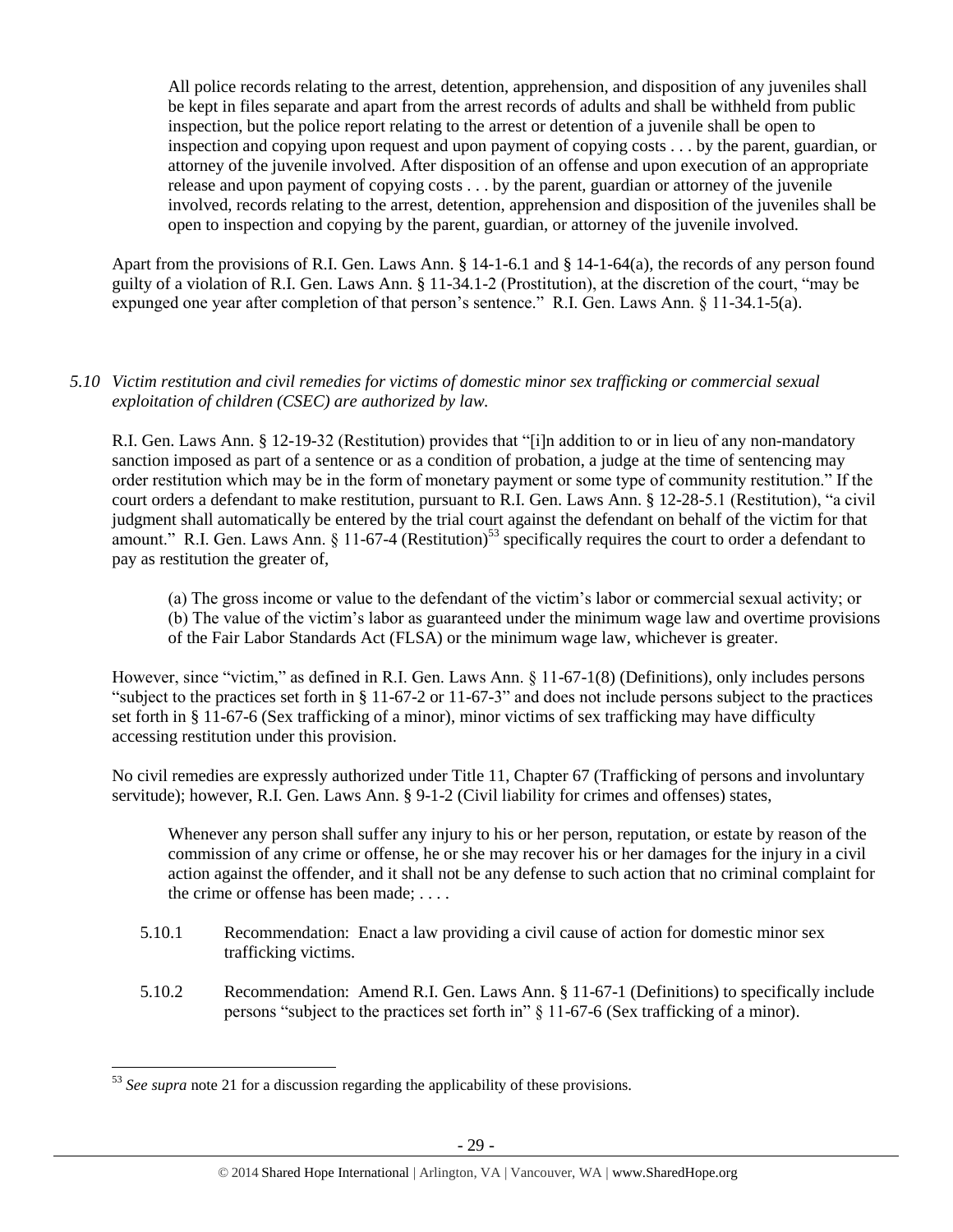*5.11 Statutes of limitations for civil and criminal actions for child sex trafficking or commercial sexual exploitation of children (CSEC) offenses are eliminated or lengthened sufficiently to allow prosecutors and victims a realistic opportunity to pursue criminal action and legal remedies.*

For criminal prosecutions, R.I. Gen. Laws Ann. § 12-12-17(a)–(c) (Statute of limitations) provides,

(a) There shall be no statute of limitations for the following offenses: . . . first degree child molestation sexual assault, second degree child molestation sexual assault . . . .

(b) The statute of limitations for the following offenses shall be ten (10) years: . . . any violation of chapter 15 of title 7 (racketeer influenced and corrupt organizations); any violation of chapter 57 of title 11 (racketeer violence) . . . .

(c) The statute of limitations for any other criminal offense shall be three (3) years unless a longer statute of limitations is otherwise provided for in the general laws.

Because no statute of limitations is provided under R.I. Gen. Laws Ann. § 11-67-6 (Sex trafficking of a minor), § 11-9-1(b), (c) (Exploitation for commercial or immoral purposes), § 11-9-2 (Employment of children for unlawful purposes), § 11-9-1.1 (Child nudity prohibited in publications), § 11-37-8.8(a) (Indecent solicitation of a child), or  $\S 11-9-1.3(a)(4)$  (Child pornography prohibited), prosecutions for these crimes must commence within 3 years of the commission of the offense.

Generally, under R.I. Gen. Laws Ann. § 9-1-19 (Disability postponing running of statute), where the plaintiff in a civil action is a minor, the statute of limitations tolls until the minor turns 18. However, pursuant to R.I. Gen. Laws Ann. § 9-1-51 (Limitation on actions based on sexual abuse or exploitation of a child),

(a) All claims or causes of action based on intentional conduct brought by any person for recovery of damages for injury suffered as a result of childhood sexual abuse shall be commenced within seven (7) years of the act alleged to have caused the injury or condition, or seven (7) years of the time the victim discovered or reasonably should have discovered that the injury or condition was caused by the act, whichever period expires later.

(b) The victim need not establish which act in a series of continuing sexual abuse or exploitation incidents cause the injury complained of, but may compute the date of discovery from the date of the last act by the same perpetrator which is part of a common scheme or plan of sexual abuse or exploitation.

(c) The knowledge of a custodial parent or guardian shall not be imputed to a person under the age of eighteen (18) years.

(d) For purposes of this section, "child" means a person under the age of eighteen (18) years. (e) As used in this section, "childhood sexual abuse" means any act committed by the defendant against a complainant who was less than eighteen (18) years of age at the time of the act and which act would have been a criminal violation of chapter 37 [Sexual assault] of title 11 [Criminal offenses].

R.I. Gen. Laws Ann. § 9-1-51 supersedes the tolling provisions under R.I. Gen. Laws Ann. § 9-1-19, as R.I. Gen. Laws Ann. § 9-1-24 (Special limitations provisions unaffected) states that "[t]he provisions of §§ 9-1-14– 9-1-23 shall not apply to any case in which a different time is limited by special provisions."

5.11.1 Recommendation: Amend R.I. Gen. Laws Ann. § 12-12-17(a) (Statute of limitations) to include R.I. Gen. Laws Ann. § 11-67-6 (Sex trafficking of a minor), § 11-9-1(b), (c) (Exploitation for commercial or immoral purposes), § 11-9-2 (Employment of children for unlawful purposes), § 11-9-1.1 (Child nudity prohibited in publications), § 11-37-8.8(a) (Indecent solicitation of a child), and  $\S 11-9-1.3(a)(4)$  (Child pornography prohibited).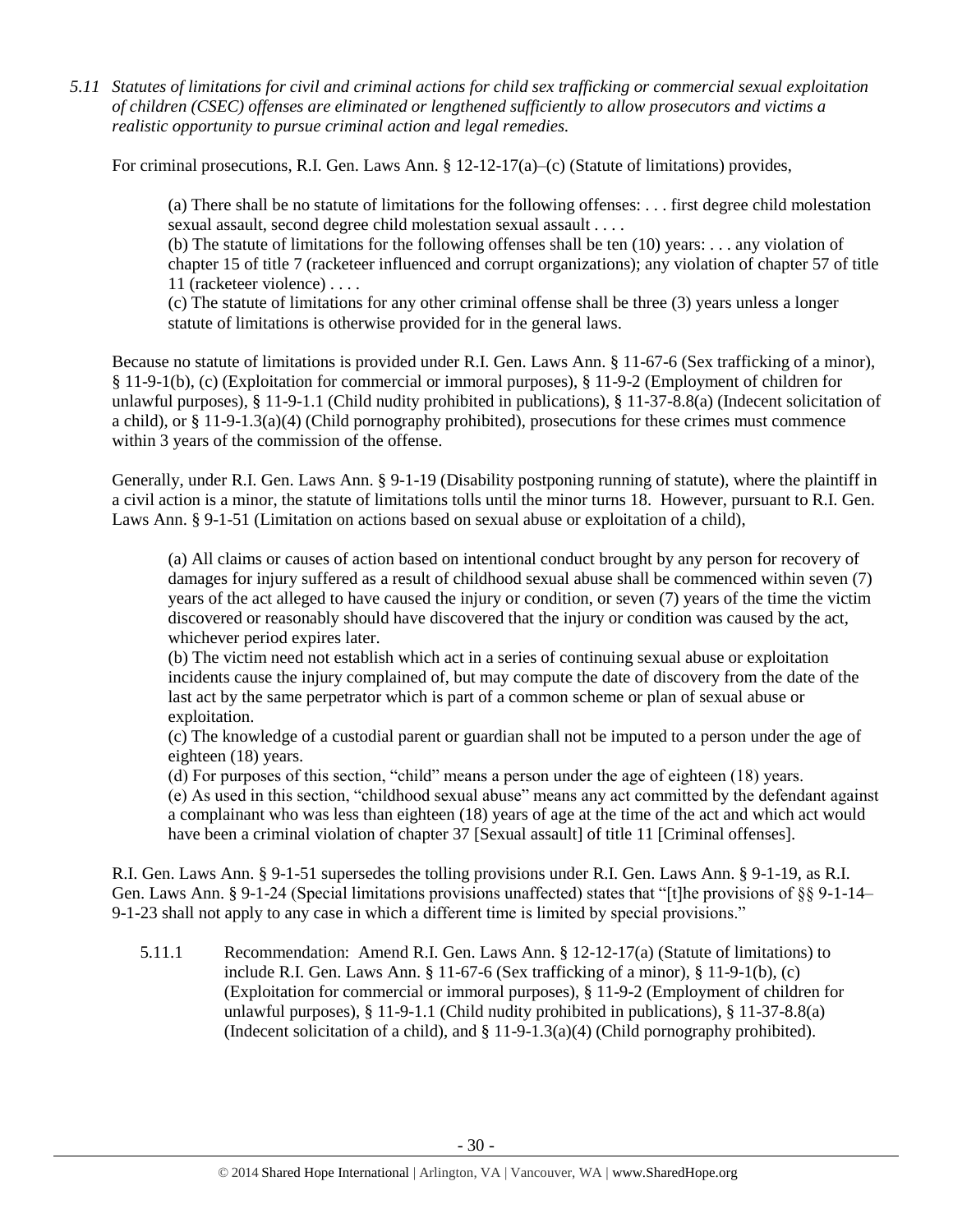#### **FRAMEWORK ISSUE 6: CRIMINAL JUSTICE TOOLS FOR INVESTIGATION AND PROSECUTIONS**

## *Legal Components:*

- *6.1 Training on human trafficking and domestic minor sex trafficking for law enforcement is statutorily mandated or authorized.*
- *6.2 Single party consent to audiotaping is permitted in law enforcement investigations.*
- *6.3 Wiretapping is an available tool to investigate domestic minor sex trafficking.*
- *6.4 Using a law enforcement decoy posing as a minor to investigate buying or selling of commercial sex acts is not a defense to soliciting, purchasing, or selling sex with a minor.*
- *6.5 Using the Internet to investigate buyers and traffickers is a permissible investigative technique.*
- *6.6 Law enforcement and child welfare agencies are mandated to promptly report missing and recovered children. \_\_\_\_\_\_\_\_\_\_\_\_\_\_\_\_\_\_\_\_\_\_\_\_\_\_\_\_\_\_\_\_\_\_\_\_\_\_\_\_\_\_\_\_\_\_\_\_\_\_\_\_\_\_\_\_\_\_\_\_\_\_\_\_\_\_\_\_\_\_\_\_\_\_\_\_\_\_\_\_\_\_\_\_\_\_\_\_\_\_\_\_\_\_*

# *Legal Analysis:*

*6.1 Training on human trafficking and domestic minor sex trafficking for law enforcement is statutorily mandated or authorized.*

Law enforcement officers are required to receive several types of training, but training on human trafficking and domestic minor sex trafficking are not among them. R.I. Gen. Laws Ann. § 42-28-25(a) (State and municipal police training school established) provides for the establishment of a "state and municipal police training academy." Similarly, R.I. Gen. Laws Ann. § 42-28.2-2 (Municipal police training academy school established) creates "a municipal training school, for the use of all municipal police departments with the exception of the Providence police department."

- 6.1.1 Recommendation: Amend R.I. Gen. Laws Ann. § 12-29-6 (Training) to require law enforcement officers to receive training on human trafficking and domestic minor sex trafficking, or enact a law that authorizes the development of a training curriculum on human trafficking for law enforcement officers.
- *6.2 Single party consent to audiotaping is permitted in law enforcement investigations.*

Rhode Island allows single party consent to audiotaping. R.I. Gen. Laws Ann. § 11-35-21(a) (Unauthorized interception, disclosure or use of wire, electronic, or oral communication) generally makes it a crime for a "person to intercept or attempt to intercept, any wire, electronic, or oral communication." However, pursuant to R.I. Gen. Laws Ann.  $\S 11-35-21(c)$ , it is not a crime for

(2) A person acting under color of law to intercept a wire, electronic, or oral communication, where that person is a party to the communication, or where one of the parties to the communication has given prior consent to the interception; or

(3) A person not acting under color of law to intercept a wire, electronic, or oral communication, where the person is a party to the communication, or one of the parties to the communication has given prior consent to the interception unless the communication is intercepted for the purpose of committing any criminal or tortious act in the violation of the constitution or laws of the United States or of any state or for the purpose of committing any other injurious act.

*6.3 Wiretapping is an available tool to investigate domestic minor sex trafficking.* 

Rhode Island law does not expressly authorize the use of wiretapping in the investigation of R.I. Gen. Laws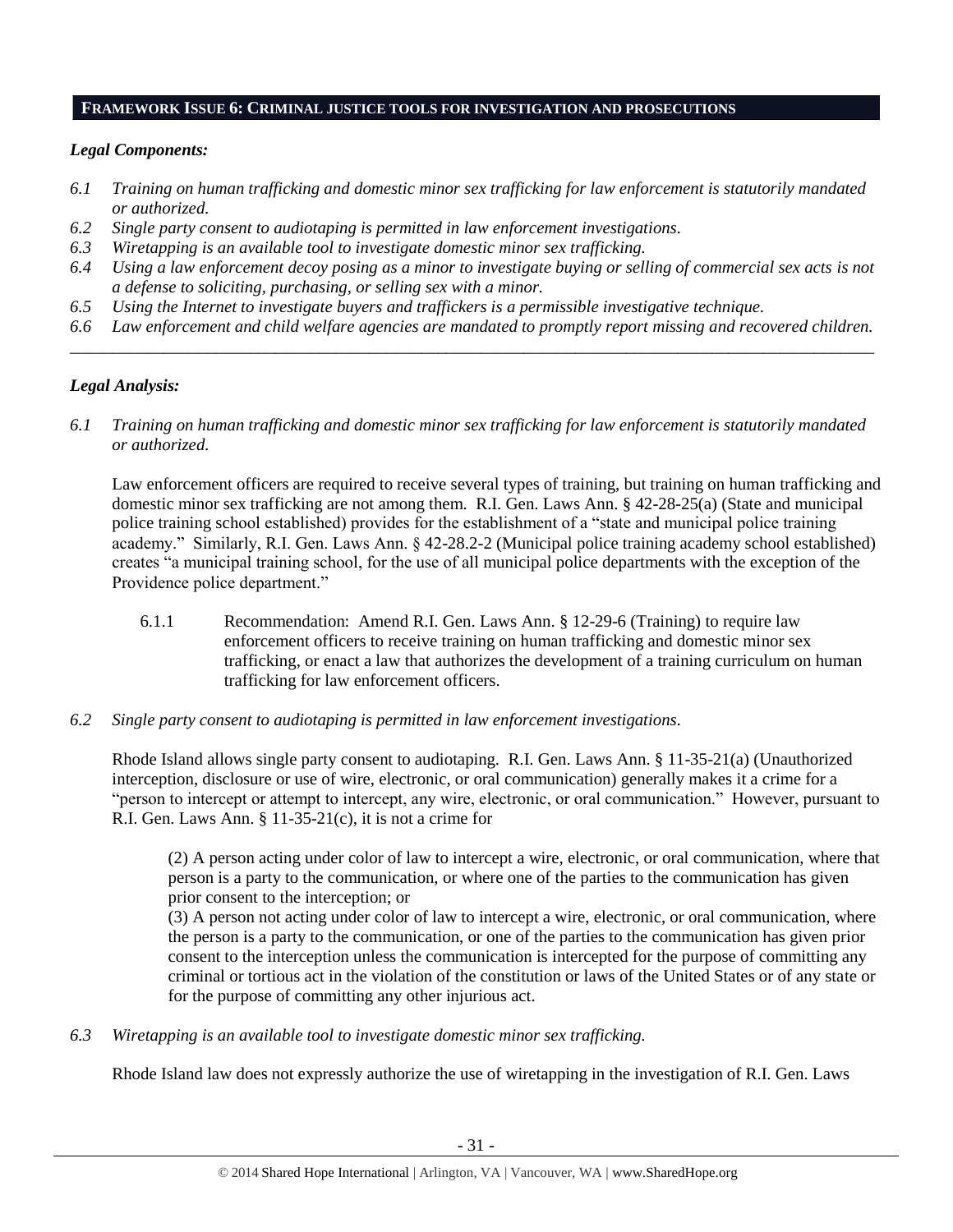Ann. § 11-67-6 (Sex trafficking of a minor) or any CSEC laws. R.I. Gen. Laws Ann. § 12-5.1-2(a) (Application for orders) states that "[t]he attorney general, or an assistant attorney general specially designated by the attorney general, may apply ex parte to the presiding justice of the superior court of competent jurisdiction for an order authorizing the interception of any wire, electronic, or oral communications." R.I. Gen. Laws Ann. § 12-5.1-4(a) (Issuance of orders) allows an order authorizing wiretapping if

(1) There is probable cause for belief that an individual is committing, has committed, or is about to commit a particular designated offense;

(2) There is probable cause for belief that particular communications concerning that offense will be obtained through the interception;

(3) Normal investigative procedures have been tried and have failed or reasonably appear to be unlikely to succeed if tried, or to be too dangerous;

(4) There is probable cause for belief that the facilities from which, or the place where, the wire, electronic, or oral communications are to be intercepted, are being used, or are about to be used, in connection with the commission of the offense, or are leased to, listed in the name of, or commonly used by the individual.

The only crime included in the definition of "designated offense" in R.I. Gen. Laws Ann. § 12-5.1-1(4) (Definitions) that could be relevant to domestic minor sex trafficking is kidnapping. No other trafficking or CSEC crime is listed among the designated offenses.

- 6.3.1 Recommendation: Amend R.I. Gen. Laws Ann. § 12-5.1-1(4) (Definitions) to include violations of R.I. Gen. Laws Ann. § 11-67-6 (Sex trafficking of a minor), § 11-9-1 (Exploitation for commercial or immoral purposes), § 11-9-2 (Employment of children for unlawful purposes),  $\S 11-9-1.1$  (Child nudity prohibited in publications), and  $\S 11-37-8.8(a)$ (Indecent solicitation of a child) as "designated offenses" for purposes of using wiretapping in an investigation.
- *6.4 Using a law enforcement decoy posing as a minor to investigate buying or selling of commercial sex acts is not a defense to soliciting, purchasing, or selling sex with a minor.*

R.I. Gen. Laws Ann. § 11-37-8.8(a) (Indecent solicitation of a child) applies where a defendant "knowingly solicits<sup>54</sup> another person under eighteen (18) years of age or one whom he or she believes is a person under eighteen (18) years of age for the purpose of engaging in an act of prostitution" or another specified crime. Because a violation of R.I. Gen. Laws Ann. § 11-37-8.8(b) occurs where the defendant believes the person solicited is a minor, Rhode Island appears to permit law enforcement to use a decoy.

*6.5 Using the Internet to investigate buyers and traffickers is a permissible investigative technique.*

R.I. Gen. Laws Ann. § 11-37-8.8(a) (Indecent solicitation of a child) applies where a defendant "knowingly solicits another person under eighteen (18) years of age or one whom he or she believes is a person under eighteen (18) years of age for the purpose of engaging in an act of prostitution" or another specified crime. R.I. Gen. Laws § 11-37-8.8(b) defines "solicit" as "to command, authorize, urge, incite, request, or advise another to perform an act by any means including, but not limited to . . . by computer, [or] through the Internet." Because a violation of R.I. Gen. Laws Ann. § 11-37-8.8(a) occurs where the defendant believes the person solicited is a minor, Rhode Island appears to permit the use of the Internet to investigate buyers and traffickers.

*6.6 Law enforcement and child welfare agencies are mandated to promptly report missing and recovered children.*

 $\overline{a}$ <sup>54</sup> *See supra* note [6](#page-2-1) for the definition of "solicit."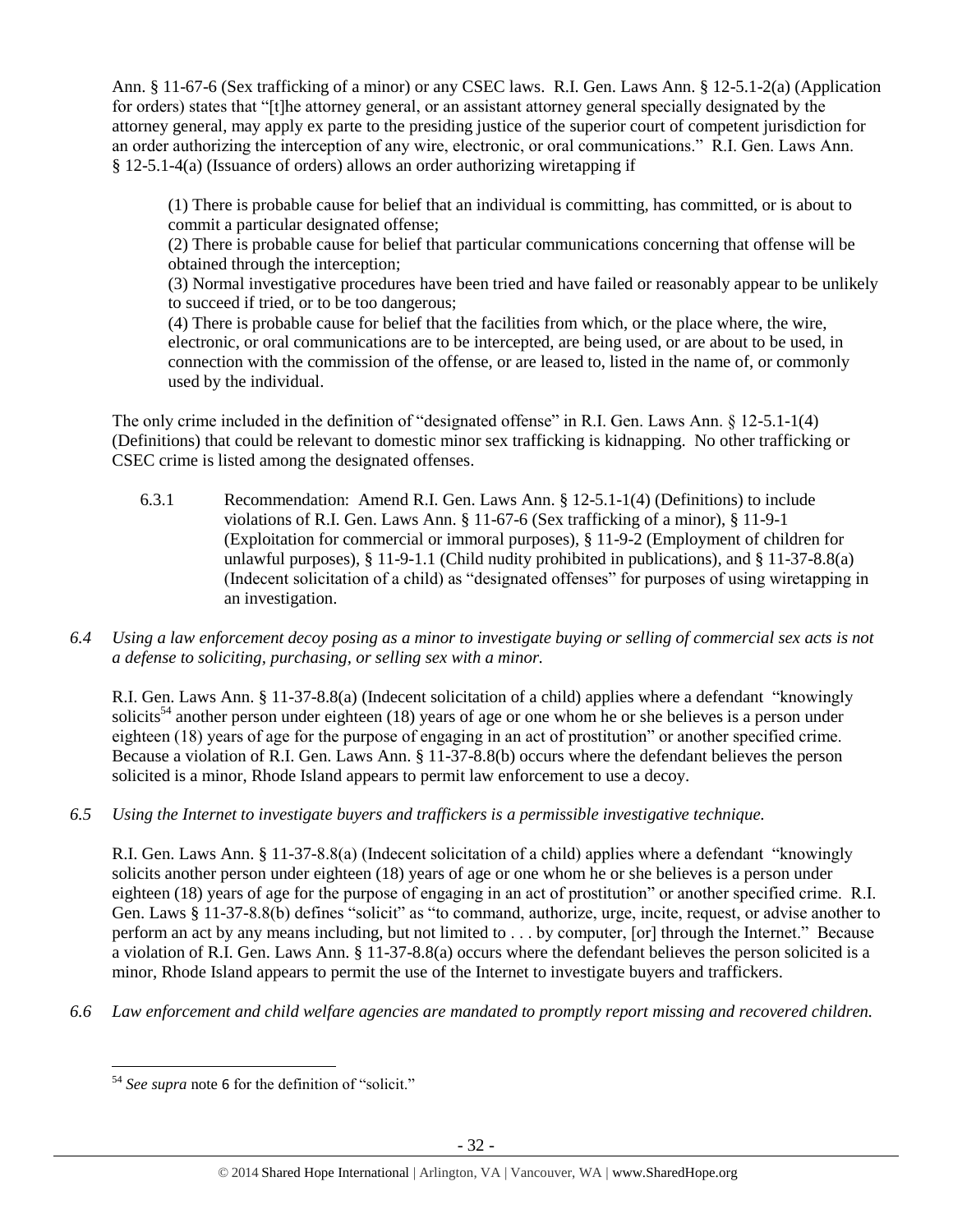Rhode Island has established a missing children's information center, pursuant to R.I. Gen. Laws Ann. § 42- 28.8-1 (Missing children's information center), with the responsibility, pursuant to R.I. Gen. Laws Ann. § 42- 28.8-2 to

(1) Coordinate, file, and promptly investigate all missing children cases in the state and create a central office on missing children.

(2) Collect and maintain data on missing children in the state and throughout the United States.

(3) Coordinate with other states and with the federal government in investigating cases of missing children and unidentified bodies.

(4) Provide special training to law enforcement officers and medical examiners to help them expeditiously handle cases of missing children and to prohibit any regulation requiring a twenty-four (24) hour waiting period prior to conducting a preliminary investigation of a complaint of a missing child.

(5) Developing recommendations for better reporting and use of computer systems.

(6) Providing the necessary equipment for the use of the national crime information center by state and municipal police departments.

Pursuant to R.I. Gen. Laws Ann. § 42-28.8-3 (Reporting and distribution of information), law enforcement must "immediately enter the information on the missing person into the National Crime Information Center computer of the Federal Bureau of Investigation and inform the National Center for Missing and Exploited Children" and "provide to the parents or guardians of the missing child information release forms from the National Center for Missing and Exploited Children and advise them of the services of the National Center for Missing and Exploited Children." R.I. Gen. Laws Ann. § 42-28.8-3 also states,

The missing children's information center shall send a report to the missing children's information center of the state police. The missing children's information center shall distribute the names of and other descriptive information about these children to the state registrar of vital statistics in the department of health, the commissioner of education, the school districts of the state, all branches of the United States Postal Service in the state, and all law enforcement agencies in the state.

Notice must be provided to "any school in which the person is currently or was previously enrolled" and "the local registrar" where the missing child was born in Rhode Island, so that the child's school records and birth certificate records may be flagged to alert the school and the local registrar that the child is missing whenever anyone requests the records. R.I. Gen. Laws Ann. §§ 42-28.8-7(a), 42-28.8-8(a).

Rhode Island law also requires that preventative measures be taken, by providing "statewide educational and public informational seminars for the purpose of developing public awareness of the problems regarding missing children" and establishing a hotline to "receive reports on missing children." R.I. Gen. Laws Ann. §§ 42-28.8-4, 42-28.8-6.

© January 23, 2012 Shared Hope International and American Center for Law and Justice. All rights reserved.

© November 29, 2012 Shared Hope International. All rights reserved.